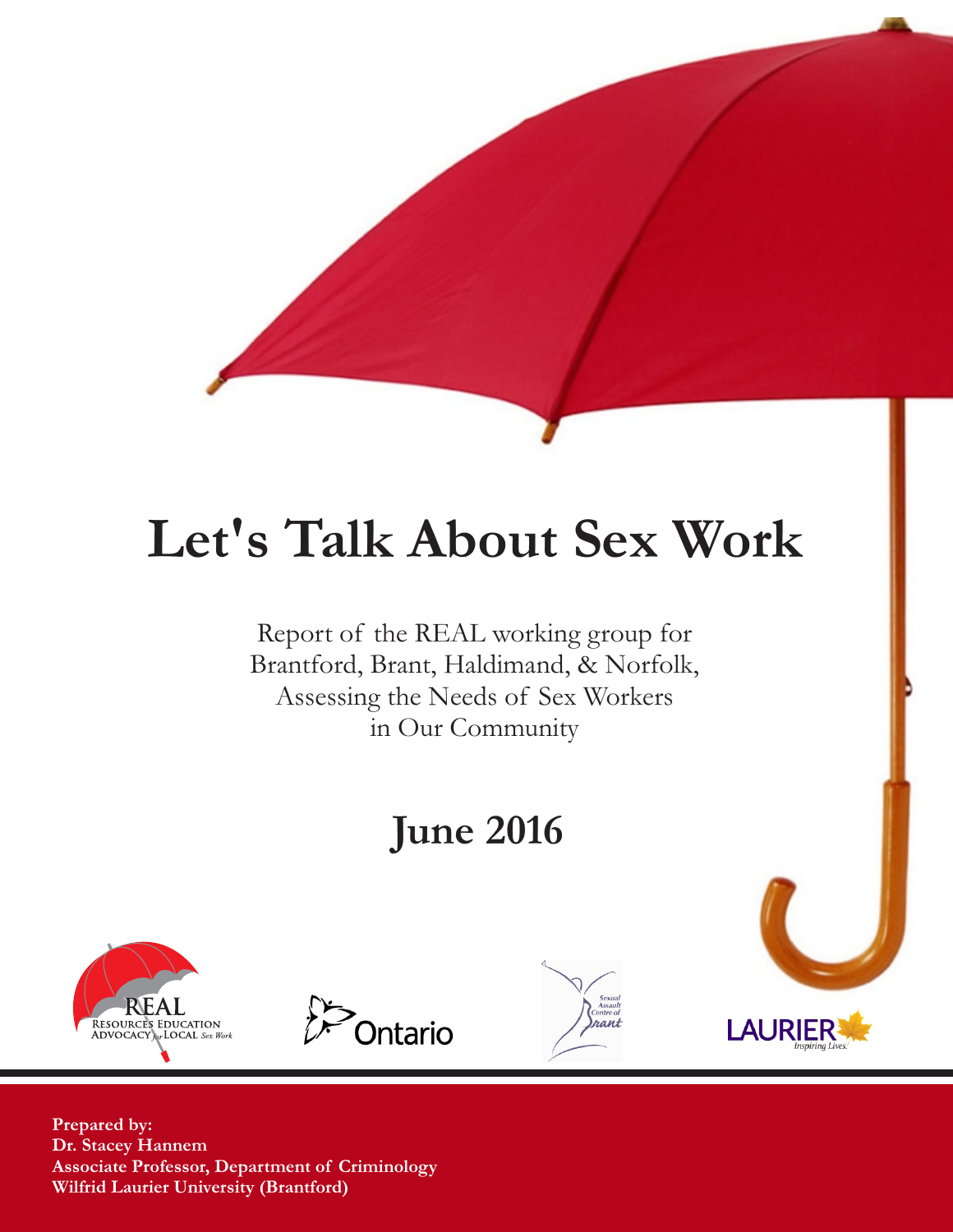### **ACKNOWLEDGEMENTS**

We want to begin by acknowledging that the land on which we live and work is First Nations' territory. The city of Brantford and surrounding area lies on the lands of the Anishinaabe, the Haudenosaunee and the Neutral. This land acknowledgment, while symbolic, is not enough; it does not support Indigenous communities and struggles in real ways. As employees of the social service sector, as educators, and as individuals who benefit from the occupation of this land, we have a responsibility to continuously frame our work through a de-colonial lens, to constantly educate ourselves, and to build reciprocal relationships that are rooted in the values and histories of Indigenous communities. We are all treaty members, and thus must strive to act in Solidarity with Indigenous folks and center their voices.

First, and foremost, REAL wishes to thank the sex workers in Brantford, Brant, Haldimand, and Norfolk who responded to the research and took the time to share their stories and insights. It is our hope that your contributions to this research will help to begin a much-needed conversation in our community, to destigmatize sex work, and to improve the situation for others. We thank you so much for your participation – this research would not have been possible without you.

Heartfelt thanks to Alex Tigchelaar, who provided the poster and website designs and creative direction for recruitment, valuable insight into the sex working community, and hands-on assistance with interviewing and recruitment; this research could not have come to fruition without her enthusiasm, drive, and commitment.

Many thanks also to Betty Williams for her dedicated work on recruitment, developing relationships with local social service providers, and for assistance with interviewing and transcription.

Thank you to Samantha Styczynski, who provided timely and accurate assistance with transcription.

Stacey would like to particularly recognize Chris Bruckert for her behind-the-scenes guidance and support, for her encouragement and interest in this project, for the insights that arose in many fascinating conversations, and for her work in providing feedback on this manuscript. You are a true colleague, mentor, and friend, in every sense.

Thank you is also due to Christina Bodine, Joanna Brant, and Sarah Stevens, who provided both concrete and moral support; their perspectives as feminists, as clinicians, and as members of this community were invaluable in shaping and carrying out this research.

REAL (formerly STREET) only exists because of the contributions of many local service agencies who have dedicated time and resources and people to raising awareness about sex work in our community and are committed to working as allies with local sex workers; Sexual Assault Centre of Brant, Nova Vita Domestic Violence Prevention Services, St. Leonard's Society, Brant County Health Unit, Brant Community healthcare System; Sexual Assault and Domestic Violence Program, Haldimand Norfolk Women's Services, Ganohkwásrá Family Assault Support Services, Grand River Community Health Centre, the AIDS Network, and the Brant office of Legal Aid Ontario have all been leading partners and assisted in promoting this research.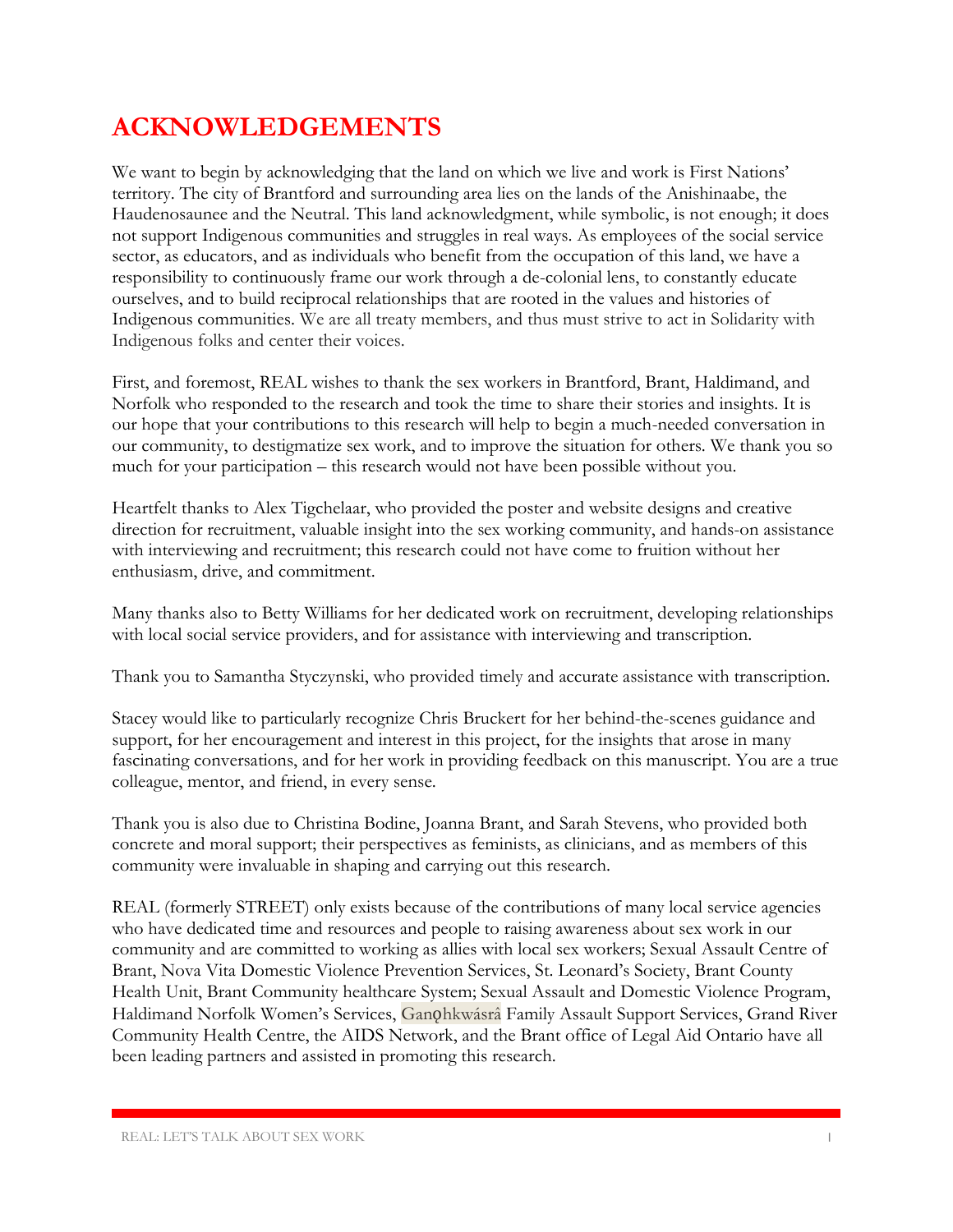Thank you to Wilfrid Laurier University and the staff in the research and finance offices and to the Board and staff of the Brant Sexual Assault Centre for managing the day-to-day grant operations and financial aspects of this study.

Finally, REAL wishes to thank the Ontario Trillium Foundation for their generous financial support of this research and their dedication to making Ontario a better place for all.

June 10, 2016 Brantford, Ontario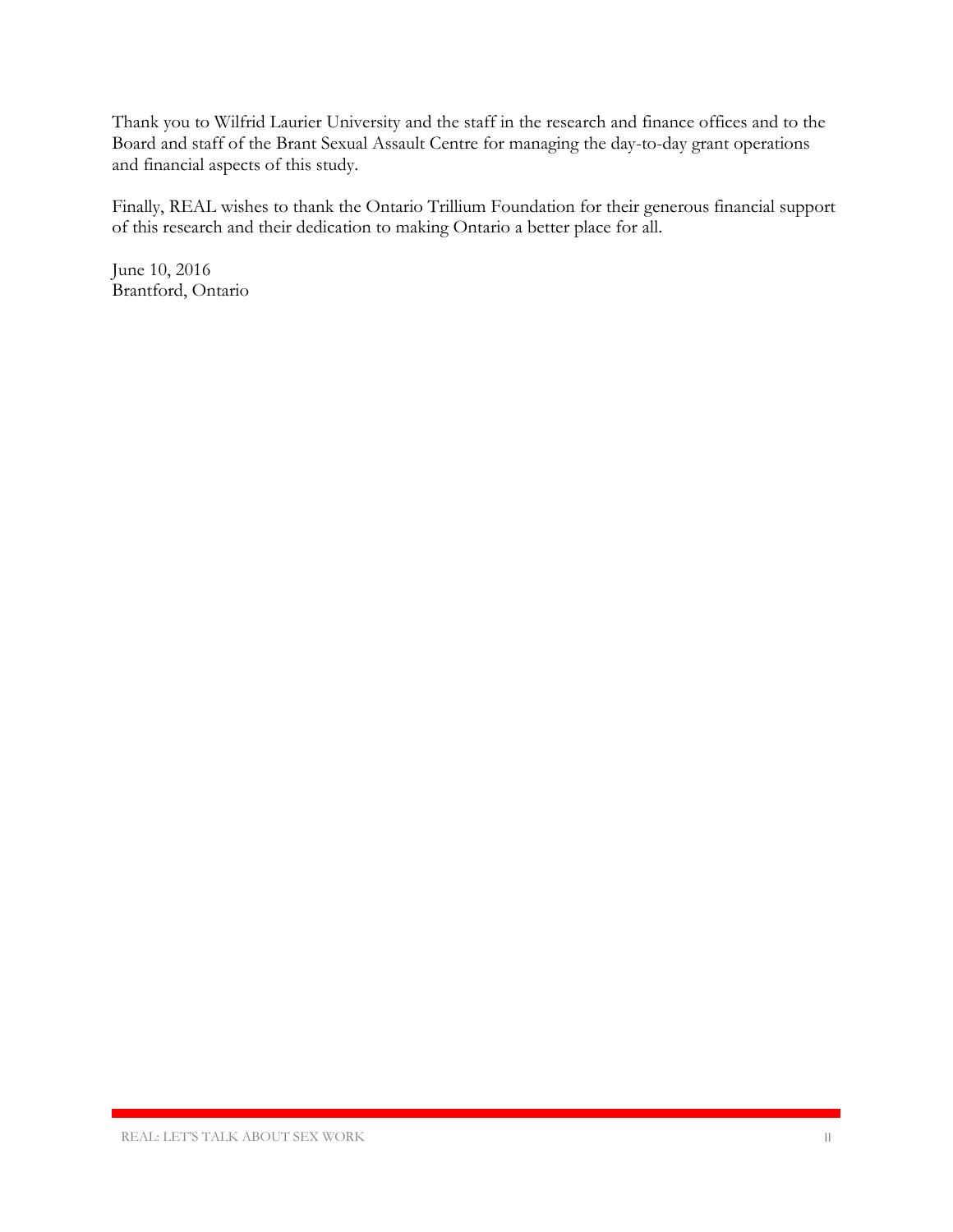#### **TABLE OF CONTENTS**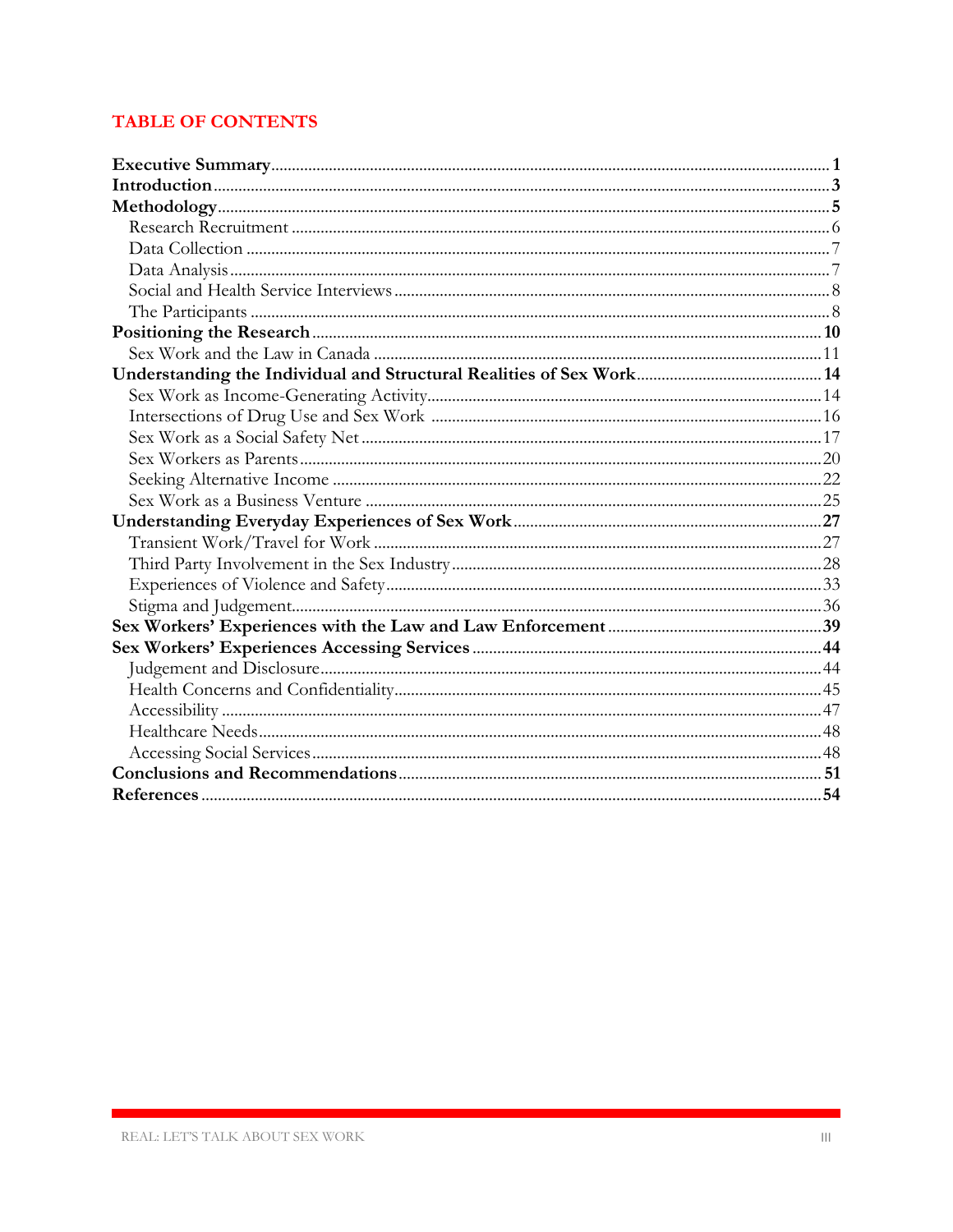### **EXECUTIVE SUMMARY**

This needs assessment of sex workers in the Brantford, Brant, Haldimand, Norfolk region was conducted between June 2015 and May 2016. The research was funded by the Ontario Trillium Foundation and lead by Dr. Stacey Hannem, Associate Professor of Criminology at Wilfrid Laurier University (Brantford campus), on behalf of REAL: Resources, Education, Advocacy for Local Sex Work (formerly STREET). REAL is a working group comprising representatives from local social and health services concerned with ensuring that services in our community are accessible to local sex workers and adequately and respectfully address their needs.

We conducted interviews with thirty individuals, female and male, previously or currently working in the local sex industry across various sectors — in-call/out-call escorting, street-based work, massage parlour, and erotic dancing. We also interviewed twelve local social and health service providers. The interviews were analysed to provide an overview of the local sex industry and to identify key themes which speak to sex workers' experiences and concerns.

The report begins by describing the methodology of the research, how the participants were recruited and the data collected and analysed. We then situate the research in the current socio-legal context and in existing academic work. The remainder of the report presents the findings of the research, with reference to similarities or differences in the academic literature, as applicable. The findings of this research highlight the voices of the participants – everyday sex workers living and working in our community – and attempts to do justice to the diversity of their experiences and perspectives. The major findings of the research are divided into four sections, as follows.

**Understanding the Individual and Structural Realities of Sex Work:** This section explores participants' entrances to the sex industry as a function of financial and structural pressures; we find that most of the sex workers in this research were not coerced into the industry but begin working due to financial pressures, sometimes exacerbated by drug use. We examine the complex intersections of drug use and sex work and unpack the questionable assumption that drug use entails lack of agency. We look at how sex work may function as a social safety net for working-class and marginalized people who struggle to find mainstream employment and realize that the transition from sex work to other kinds of income generating activities is not always straightforward. We look at the stigma faced by sex working parents, and question the assumption that sex work necessarily poses a risk to workers' children. Finally we look at different trajectories in the sex industry, and consider the perspective of sex workers who take a small-business approach to their labour.

**Understanding Everyday Experiences in Sex Work:** Here we explore some of the labour challenges faced by sex workers and the implications of the laws for sex workers' everyday lives. First we look at the phenomenon of transient work or travel for sex work and its problematic conflation with human trafficking. Related to this we examine third-party involvement in the sex industry, the benefits and potential drawbacks, the diversity of third-party relationships and the overlap between sex workers and third parties. We also look at sex workers' experiences of violence and the safety measures that they employ. Finally, we consider the stigma and judgement that sex workers often encounter in the community and how this impacts their everyday experiences and relationships.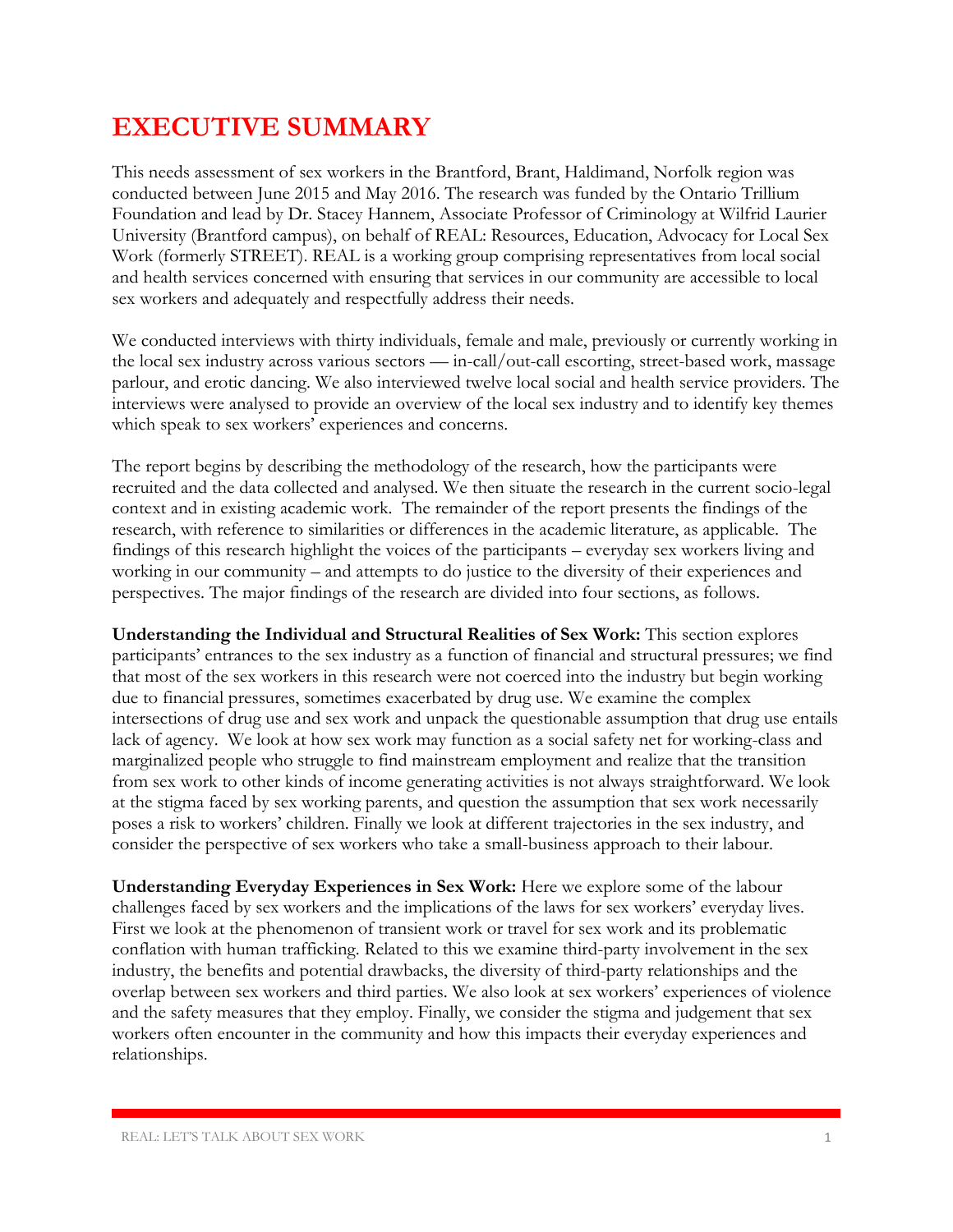**Sex Workers' Experiences with Law and Law Enforcement:** This section looks at local sex workers' interactions with police and their perspectives on the law. We find that the majority of local sex workers are not aware of the changes to Canada's prostitution laws, which reduces any potential benefit of these laws. Sex workers report wariness of police, but most have not had specific negative experiences. They do expect and sense stigma from police, which makes sex workers less likely to ask police to come to their aid in times of crisis or victimization.

**Sex Workers' Experiences Accessing Services:** This final findings section considers sex workers' experiences in accessing social services and health services in our community. We discuss concerns about judgement and how this can affect disclosure of their labour. Sex workers are also highly concerned about confidentiality of services. Accessibility of services and health care can be an issue, particularly for workers who may have difficulty making and keeping appointments, suggesting that a walk-in model or extended care hours could be beneficial. We discuss sex workers' healthcare needs; dental care, vision care, prescription drug coverage and mental health care all emerged as areas of need.

**Conclusions and Recommendations:** We conclude our report by offering some insights into the effects of the new prostitution laws and recommendations to improve services for individuals doing sex work in our community. Changes in general practice to be inclusive, non-judgemental, and to acknowledge sex workers' perspectives on their labour should be accompanied by the development of specific peer support services.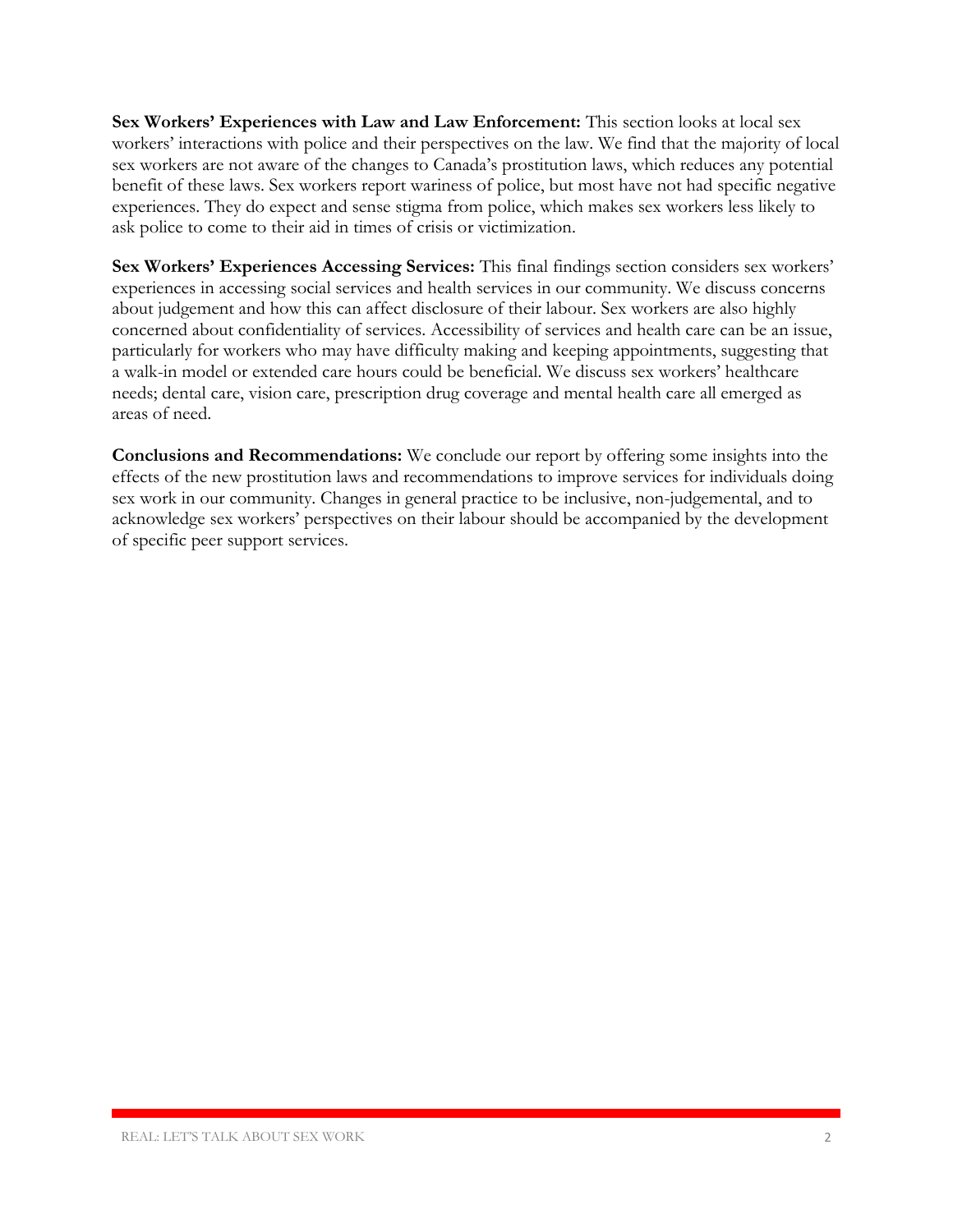### **INTRODUCTION**

REAL (Resources Education and Advocacy Locally for Sex Work) is the new name for the community collaborative that began in 2005 as STREET (Sex Trade Resources Education and Empowerment Team). The committee originally met to address service gaps that sex workers were experiencing in Brant, Haldimand, Norfolk, New Credit and Six Nations of the Grand River including health and safety concerns. STREET also provided education for the community, specialized training to individual agencies as requested, written materials for doctors, hospitals, police and social service agencies, and outreach to sex workers. In 2014 Sarah Stevens from Nova Vita Domestic Violence Prevention Services, successfully applied for an Ontario Trillium Foundation funded research grant, in collaboration with Wilfrid Laurier University and the Sexual Assault Centre of Brant. *Let's Talk About Sex Work: Report of the REAL working group for Brant,*  Haldimand and Norfolk, Assessing the Needs of Sex Workers in Our Community identified areas in which the communities of Brantford, Brant, Haldimand and Norfolk, could do a better job of being inclusive and providing respectful and appropriate services to sex workers. It was also intended to raise awareness among local social and health service providers' concerns and perspectives. One recommendation that came forward was in reference to the name change as it was identified by participants that The STREET acronym was confusing and not inclusive as the committee advocates for all people doing sex work and not only for street-level sex workers.

REAL (formerly STREET) defines sex work as "a consensual act, distinct from sexual violence such as rape, sexual slavery, and human trafficking for the purposes of sex. REAL recognizes the diversity of experiences within sex work and the variety of types of sex work (formal, informal). REAL recognizes that some individuals may exchange sex for goods and services (rent, food) and do not consider themselves part of the sex industry. An individual's own terms of self-identification will be recognized and respected" (STREET Guiding Principles 2012).

The REAL committee (formerly STREET) undertook this research with the goal of better understanding the experiences of people doing sex work in Brantford and Brant, Haldimand, and Norfolk (BHN) counties. One of the purposes of the research was to identify areas in which, as a community, we can do a better job of being inclusive and providing respectful and appropriate services to sex workers. A second purpose was to raise awareness among local social and health service providers of sex workers' concerns and perspectives. This research is crucial to the committee's overall objectives of:

- 1. Increasing the safety of sex workers by providing information, education, advocacy, and resources;
- 2. Increasing general awareness and sensitivity of issues related to sex work through community education, written resources, and consultation;
- 3. Providing education and consultation to service providers to increase the availability of nonjudgemental, supportive, and inclusive services;
- 4. Advocating for and advancing the human and labour rights of sex workers; and
- 5. Linking and referring individuals involved in sex work to appropriate services and resources (STREET guiding principles 2012).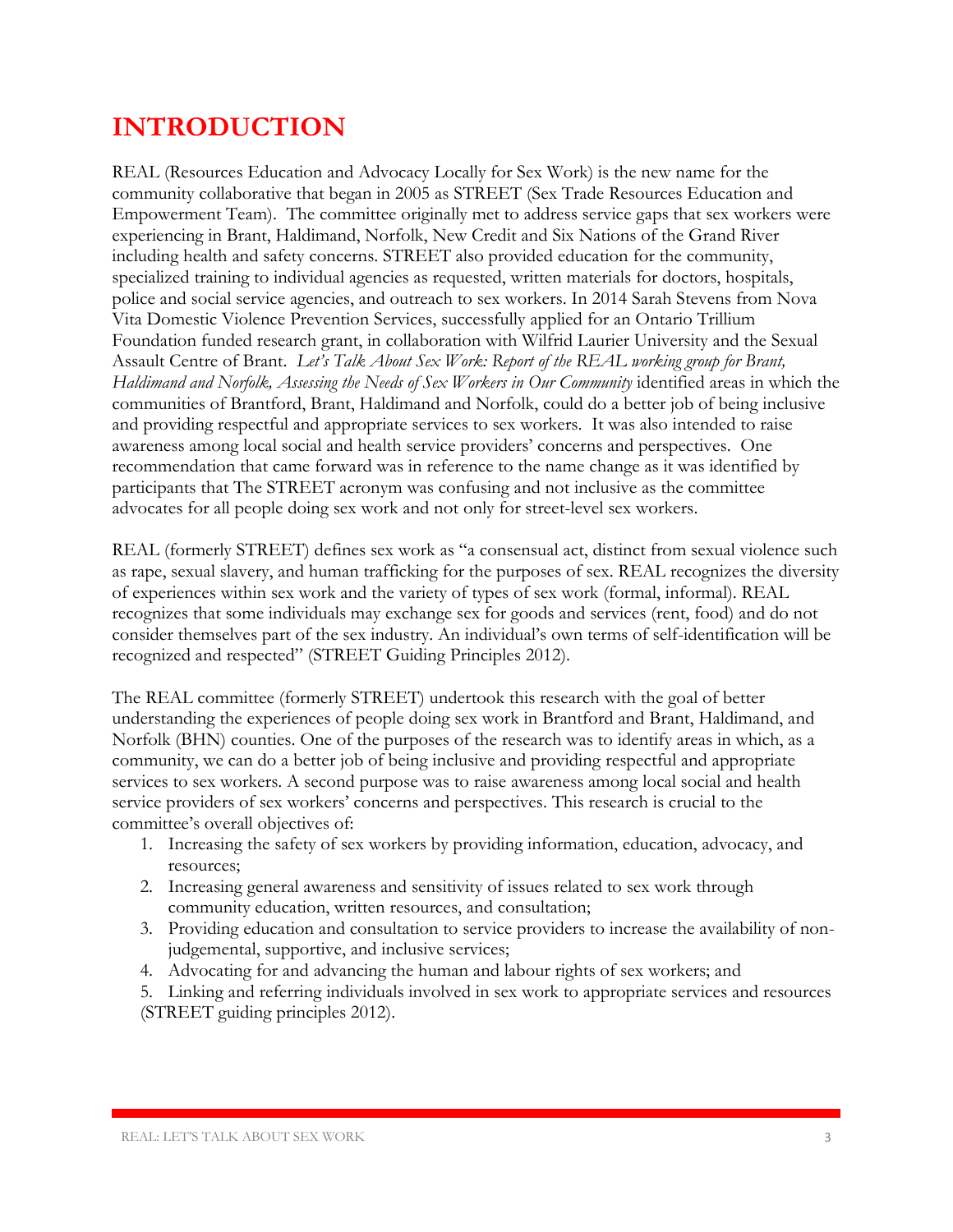In order to meet these objectives, the committee determined that more information about the current status of sex work in our community and sex workers' experiences with community services was required, to ensure that any and all recommendations and advocacy are based on evidence and concretely linked to the realities of local sex work.

Although this research is the first of its kind in our region, we are building on a long history of research on sex work in Canada that has engaged the input and collaboration of people working in the industry. Many talented and insightful scholars and activists have worked to create a better understanding of the dynamics of the sex industry and sex workers' lives in Canada. Sociologists (Benoit et al. 2014; Krüsi et al. 2014; van der Meulen, Durisin, and Love 2013; Jeffrey and MacDonald 2006; Lewis and Shaver 2006; Lewis et al. 2005; Benoit and Miller 2001), criminologists (Bruckert and Law 2013; Parent, Bruckert, Corriveau, Mensah, and Toupin 2013; Bruckert, Parent, and Poliot 2006; Lowman 2000; Maloney 2004; Bruckert, Parent, and Robataille 2003), lawyers (Pivot 2006, 2004, 2002), and sex worker rights' organizations (Sex Workers United Against Violence et al. 2014; Bruckert and Chabot 2010; Currie and Gillies 2006; Stella 2005; Cler-Cunningham 2001) have all provided valuable insights into the complexities of sex work in Canada. From their work we know that although there are many simplistic stereotypes of who sex workers are and how they work, the realities are often complex, variable, and considerably more nuanced than we might think at first glance. The insights of this research combine with previous knowledge to provide a snapshot of the sex industry in our region and to offer valuable direction for community service providers who wish to respond to the needs of local sex workers in ways that are respectful, helpful, and inclusive.

This report begins by setting out the methodology of the research, situating the research in our local context, and describing key demographic information about the participants. The second section positions this study within the broader framework of sex work research in Canada and provides a description of the current socio-legal context by outlining the current laws on prostitution in Canada.

The third section of this report begins to explain the findings of this research and explore their implications with respect to the structural realities of the sex industry and sex workers' individual experiences. First we present the findings on how local sex workers view their relationship to sex work, their experiences of entry, and the myriad individual and structural factors that affect the realities of the local sex industry. In section four we address sex workers' everyday lived realities including their experiences of violence, stigma, and the logistical challenges of doing sex work in a small community or rural area. Section five addresses sex workers' interactions with the law and police. Section six explores health concerns, health care needs, and interactions with local social services. Finally, section seven summarizes and offers constructive recommendations for the improvement of services to sex workers in Brantford, BHN.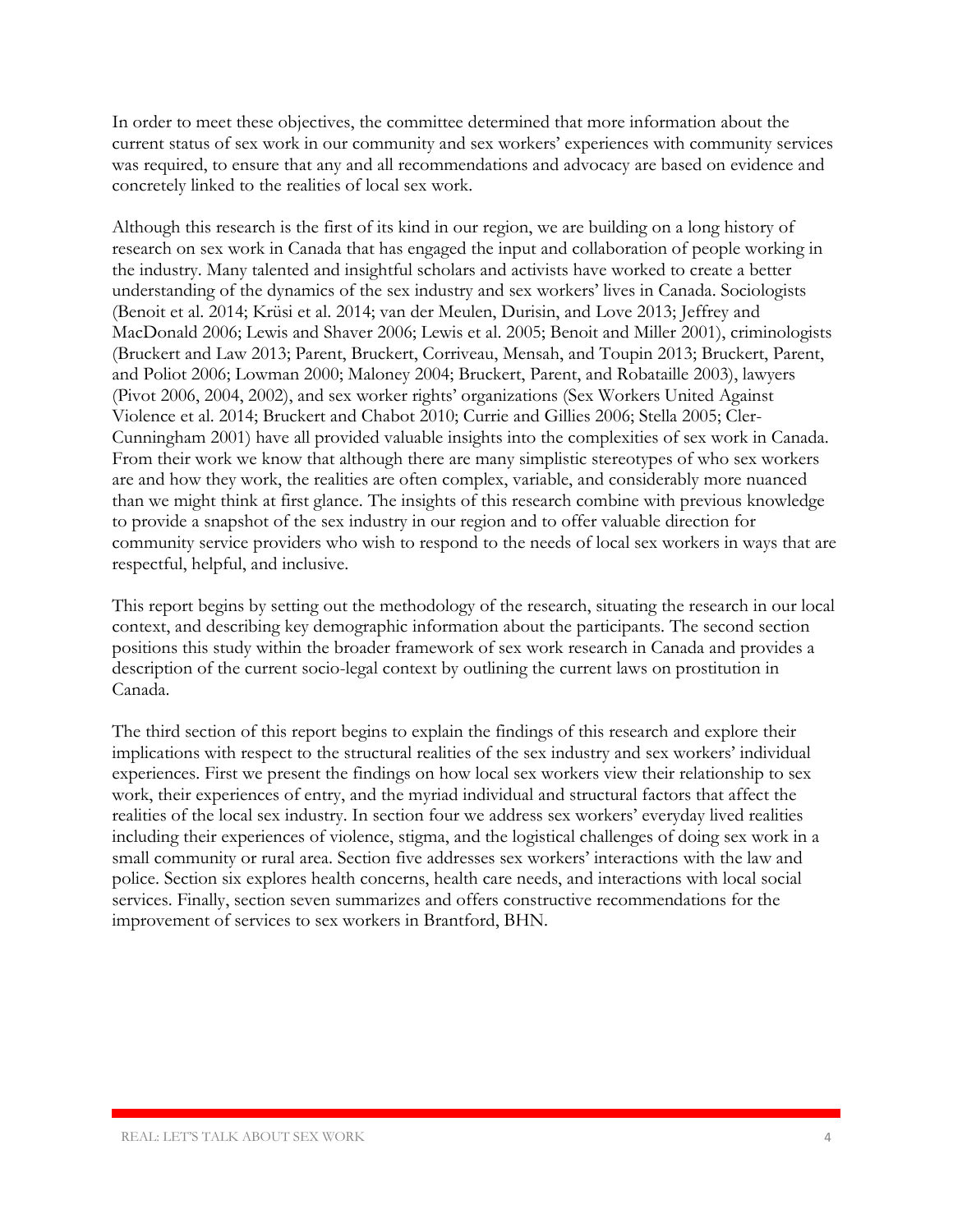### **METHODOLOGY**

This research was proposed and executed at a crucial moment in the history of sex work in Canada. As the proposal for funding was being prepared, members of Parliament were working overtime in the House of Commons to debate and pass bill C-36, *The Protection of Communities and Vulnerable Persons Act.* This legislative framework for responding to prostitution was the first to criminalize the purchase of sex itself in Canada, rather than just associated activities (e.g. communicating for the purposes of prostitution, or operating or being found in a bawdy house). The new laws came into effect on December 6, 2014, shortly after we received notification that this research had been approved for funding, making this one of the first research projects to investigate the early effects of the new laws.

This research is also unique in its focus on a largely rural and small city demographic. The only city in the Brant, Haldimand, Norfolk (BHN) region is Brantford, with a population of approximately 95,000. The surrounding counties are more sparsely populated, with a total population of approximately 144 000, according to the 2011 census data, spread over 3700 square kilometers. By contrast, the majority of Canadian and North American research on sex work has been conducted in large urban centres, with notable exceptions including Benoit et al.'s (2014) multi-site study, which included one small Canadian city (Fort McMurray, AB), and Jeffrey and MacDonald's (2006) study of sex work in the Maritimes. The findings of this research are specific to the experiences of sex workers in Brantford, BHN, and cannot be generalized to other places, or more urban settings. However, in comparison with previous research and existing knowledge on sex work in Canada, the data provides insight into some key differences between the experiences of rural and urban sex workers.

As described in the introduction, REAL (formerly STREET) is a community-based working group comprising social service and healthcare professionals in Brantford, BHN. Although the original terms of reference for the STREET committee allow for the inclusion of members who are active or former sex workers, the committee has had no representation from sex workers, although recently there has been some interest expressed – largely due to the increased profile of the research project. Given that this community group has no first-hand experience doing sex work in our region, it was very important that this research engage directly with sex workers and privilege<sup>1</sup> their voices and experiences, by paying close attention to how local sex workers view their own situations and concerns and avoiding the temptation to redefine or reinterpret the way that they see their lives. As such, the primary methodology for this research drew on feminist epistemologies utilizing semistructured interviews to uncover sex workers' perspectives on key issues previously identified in the literature on sex work, and offering space for them to identify other areas of concern. In designing this research to better understand the contours of the local industry, we drew on insights from previous research to investigate how the context of sex work in Brantford BHN compares to the situation in other Canadian cities.

 $\overline{a}$ 

<sup>&</sup>lt;sup>1</sup> In feminist research and practice, we use the term "privilege" in this context to denote that we wish to suspend our own assumptions about the realities of others' experiences and to allow them the space and time to explain how they see the world. By privileging their voices, we commit to respecting and highlighting their stories and to avoid redefining or reinterpreting the way that they see the world through our own lens.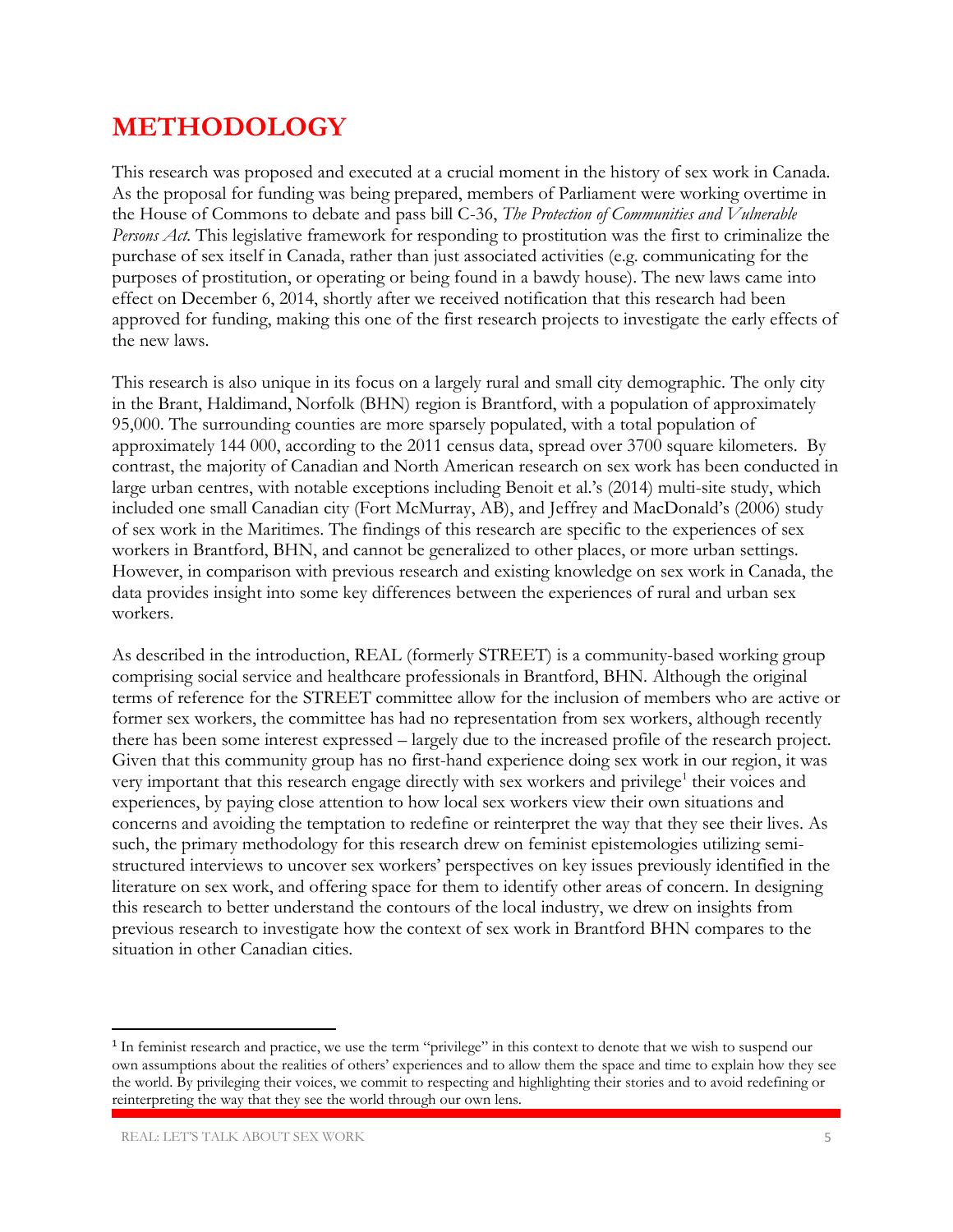The interview guide drew heavily from POWER's (Bruckert & Chabot 2010) interview guide for their participatory action needs assessment conducted in the Ottawa-area and was divided into themes: basic demographics and information about their history in the sex industry; interactions with clients; interactions with law and police; violence and safety; interactions with health and social services; interactions with third parties (people they work with and for); societal and personal opinions about sex work; social life and support; basic and unmet needs. The POWER research was grounded in the sex work community in the Ottawa-Gatineau area and the grassroots input into that questionnaire was an important contribution because there is no organized sex working community in Brantford, BHN from which we could draw direction. We are grateful to POWER and their lead researcher, Chris Bruckert, for kind permission to use and adapt their interview guide for this research.

#### **Research Recruitment**

Since there is no organized sex worker-led community or group in Brantford, BHN to draw on, one of the primary challenges of this research was to reach out to local sex workers and to encourage them to participate and to share their stories. Gaining access to marginal and hidden populations is a known barrier to effective research and we engaged a variety of innovative approaches to raise awareness of this research in hopes of recruiting participants. Our research assistant, Alex Tigchelaar, designed a creative poster campaign with the slogan *Sex Work is Real Work* to attract the attention of local sex workers. Sex workers and allies from Toronto participated in the poster campaign by modeling as Hollywood depictions of sex workers. Each model appeared on a postcard with a brief synopsis of the movie s/he represented describing a fictional account of sex work, followed by the tagline "What's your REAL experience?" (see appendices). The postcard included information about the research and contact information for the researchers. A larger poster included all 5 Hollywood depictions – an ironic representation intended to capture attention. The information provided on the posters and postcards noted that individuals were offered a \$40 honorarium for their time to participate in an interview.

After receiving approval from the research ethics board at Wilfrid Laurier University, the posters were displayed in public spaces and distributed to community agencies. We launched a STREET FaceBook page and used social media to raise awareness about the research and invite participation. We promoted the research during local Pride festivities, and via public talks during Take Back the Night and at the Brant Sexual Assault Centre's annual meeting. In addition, we also organized two public performances of Alex Tigchelaar's *Les Demimondes –* a one woman play about sex worker rights - and public discussions at The Alexander bar on Market Street and on the campus of Wilfrid Laurier University. Both the Expositor and Brant news covered the research; several participants told us that they learned about the research through the newspaper articles. Due to unexpected concern from some social and health service providers about the poster campaign, we later designed a more non-descript poster without any images of sex workers (for more on the recruitment process and controversy over the posters see Hannem & Tigchelaar, forthcoming). We continued to distribute posters, and postcards and encouraged members of REAL to mention the research to their clients. Research assistants visited locations in Brantford and in the counties that were identified as places where street-based sex work was common – they distributed postcards and hung posters in public spaces. We also contacted local sex workers directly via their advertisements to invite their participation. In keeping with REAL's understanding of sex work, the research was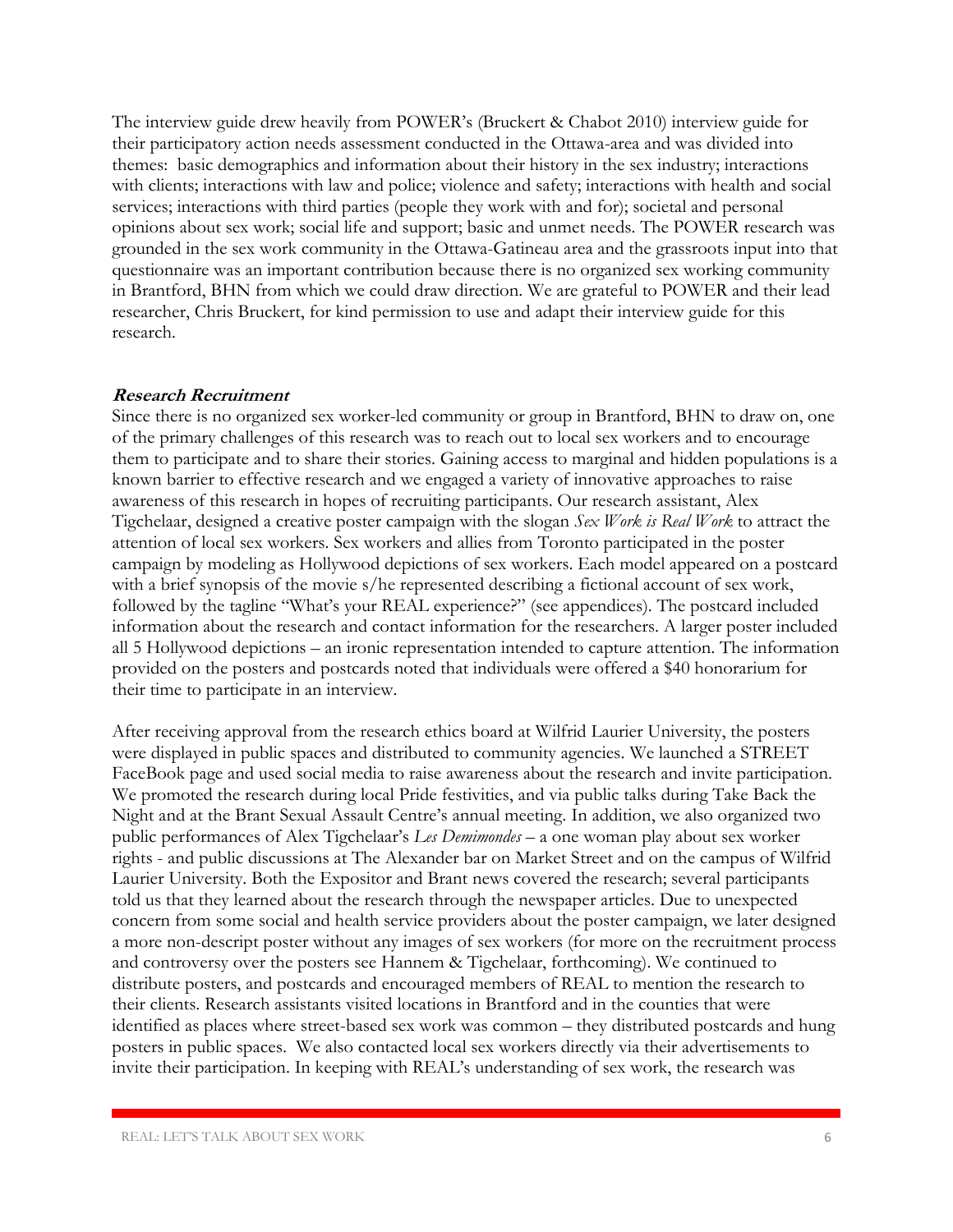deliberately framed broadly to recruit individuals who saw sex work as a means of generating income.

Although we endeavoured to recruit workers from across the spectrum of the sex industry and those labouring in different sectors of the sex industry (i.e. in-call/out-call indoor work, street-based work, massage parlour, and erotic dancing), the resulting sample is unique and, in some ways, quite homogenous. The Brantford, BHN region is a largely working class region, and the sex industry in this community is a reflection of its broader economic and social realities. While there is a small travelling sector of workers in this area who have a more urban sensibility towards their work and are engaged in broader political conversations about sex work, and a small sector of highly marginalized street-based workers, the majority of the workers we encountered are everyday working-class people who happen(ed) to be involved in sexual labour. Their work neither defines them, nor fulfils them, but neither do they consider themselves victims. Their lives are complicated, and sometimes messy, but mirror the everyday realities of many working-class people in mainstream employment. In recruiting through social and health service agencies, we accessed a population of workers who have recognized that they have some needs and have made the effort to seek out services to assist themselves in addressing those needs. They do not have great privilege, and may face multiple challenges (e.g. financial, drugs, mental health), but neither are they the most marginalized, nor does their sex work make their lives unique from the lives of other working class people. The liminal realities of these everyday sex workers<sup>2</sup> (Sterling 2015) are often made invisible in bifurcated conversations about "happy hookers" and "exploited victims." This research is very much focused on the experiences of everyday sex workers in a semi-rural, working-class community.

#### **Data Collection**

The interviews took the form of a conversation between the interviewer and participant, with the interviewer ensuring that all themes were addressed and asking prompting questions to elicit more detailed or precise responses, as required. In keeping with Tri-Council Policies on Research with Human Subjects and according to the research ethics policies of Wilfrid Laurier University, all participants were provided with a consent letter describing the study and the safeguards for anonymity, which was reviewed orally by the interviewer. Written consent was required for participation and a \$40 honorarium was provided to thank each participant for their time. The interviews lasted between 45 minutes and 3 hours; the average interview lasted 90 minutes. The interviews were digitally recorded and transcribed verbatim, anonymized to protect the identities of the participants. All participants were given pseudonyms − the names that appear in this report are not their real names. Participants were given the option to review their transcripts.

#### **Data Analysis**

 $\overline{a}$ 

NVivo qualitative analysis software was used to organize and manage the anonymized data. The data was subjected to line-by-line thematic coding; we used both a pre-determined thematic coding scheme derived directly from the interview guide, and also created emergent codes which stood out to the researcher as salient concepts or themes in the data. A second coding was used to ensure that

<sup>2</sup> Sterling (2015) defines "everyday sex workers" as apolitical, not necessarily thinking of their work as feminist action, but oriented to their activities as labour and an income-generating activity, regardless of whether or not they enjoy sex work.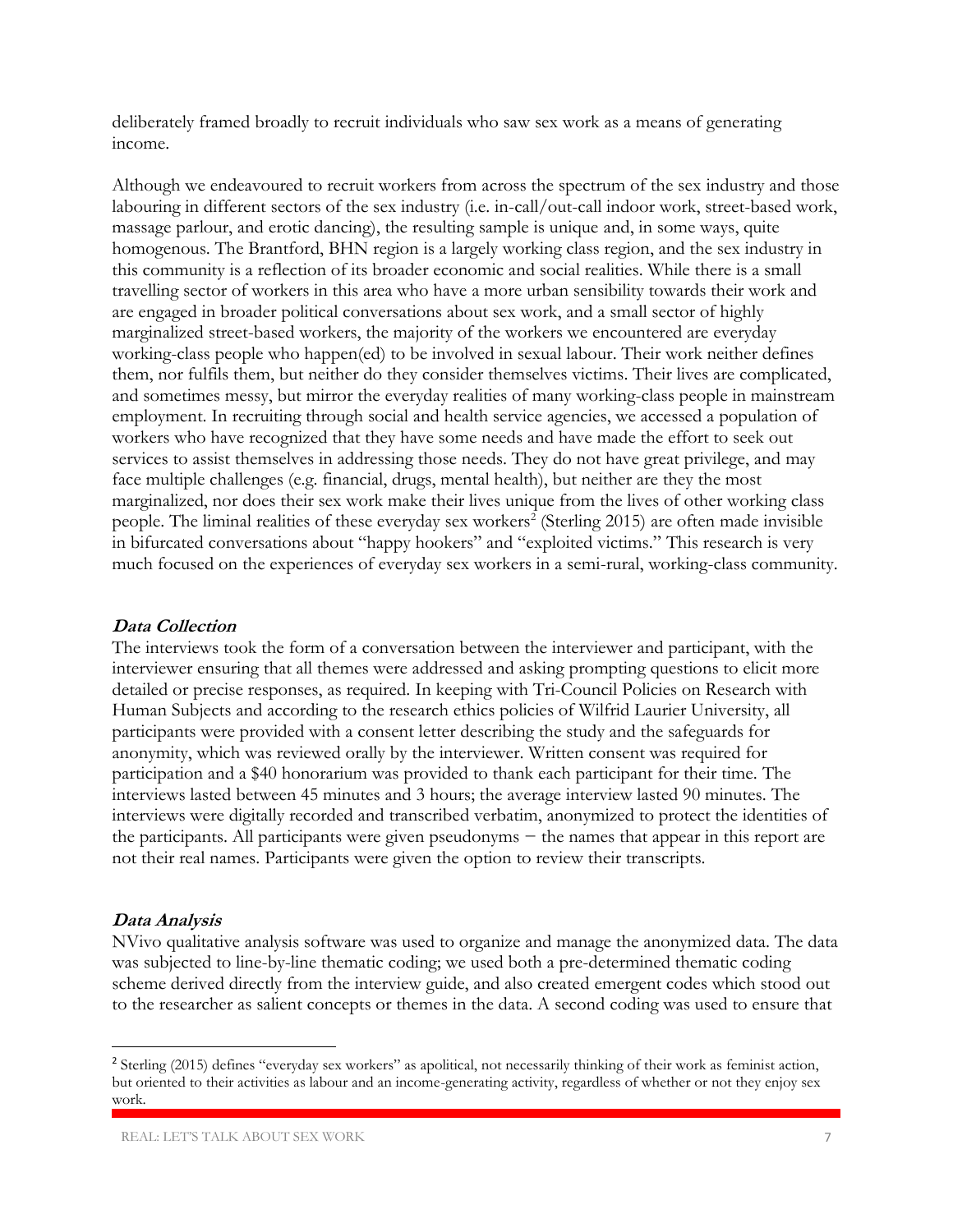emergent themes were captured across the data set and to collapse and expand related categories. We also drew out basic descriptive statistics from the data in order to provide an overview of the participants and to capture the diversity of the sample. These basic descriptive numbers should be understood as not generalizable, based on the small, non-representative sample.

#### **Social and Health Service Interviews**

This research also draws on interviews with local social and health service providers. These interviews aimed to get a sense of the agencies' approaches to serving clients who are sex workers, and to better understand the challenges of serving this population from the perspective of the agencies and professionals. We conducted 12 interviews with representatives from local agencies – these were recorded and transcribed verbatim. An additional 3 questionnaires were filled out and submitted via email. The agency responses augment the data collected from sex workers, helping to provide some context for sex workers' accounts and giving valuable insight into the kinds of issues that are of concern to social and health service providers and those that may fall into a blind spot.

#### **The Participants**

As a result of our recruitment efforts, we interviewed 30 individuals about their participation in the sex industry in Brantford, Brant, Haldimand, Norfolk. Twenty-four were women and 6 were men (all were cisgender). All participants were living and/or had worked in the region; eighteen participants were actively doing sex work at the time of the interview; one was actively involved in management; 11 individuals were inactive in the sex industry or in the process of moving toward mainstream employment or other sources of income. The majority of these 11 inactive workers had experience doing sex work within the year prior to the interview; only one woman had been inactive for ten years (and thus did not have experience under the new laws). Four of the men were sex workers (one served male clients, and three served female clients) and two identified as managers for female escorts (one active and one former). Participants' ages ranged from 19 to 53, with an average age of 32 years. The participants identified that they had engaged in a variety of different types of sex work, including street-based prostitution (9), indoor (in-call/out-call) escorting (17), massage parlour attendant (3), erotic dancing (4), or management<sup>3</sup> (5).<sup>4</sup> (All experience in erotic dancing and in massage parlours was previous experience). The majority of the participants were white; 4 identified as aboriginal and 3 as black.

Experience in the sex industry varied widely from one year to more than twenty years with mean of 7.5 years. The age at which the participants began doing sex work ranged from 13 to 37, with an average age of 21.5 years. Six participants were under the age of 18 when they entered the sex industry. When asked, all except one of the active sex working participants described themselves as working independently at the time of the interview – although several discussed previous experiences working for massage parlours, escort agencies or with pimps. However, closer examination of their labour practices revealed that many did have connections to third parties who provided a range of services including security, driving, assistance with advertising, and booking or referrals. Some of these third parties were also themselves sex workers. Similarly, three of the sex

 $\overline{a}$ 

<sup>&</sup>lt;sup>3</sup> Two of the managers were men, the other three were women who were also doing sex work but had managed other workers.

<sup>4</sup> This number adds up to more than 30 because some participants had done more than one type of sex work.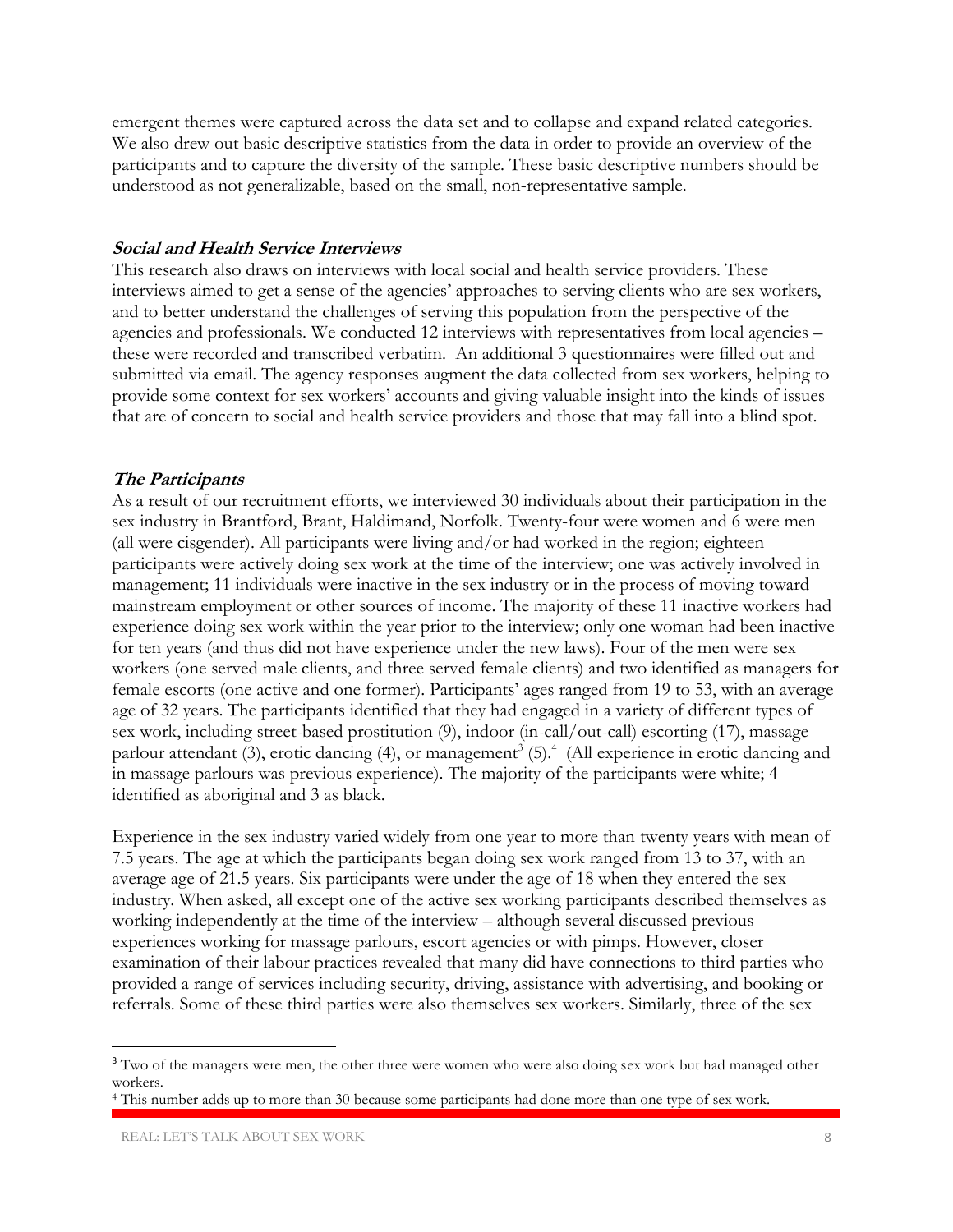worker participants described providing third party services to other workers including sharing/renting in-call space, assistance with advertising, booking appointments, or doing "dual" appointments.

The majority of the participants considered themselves to be full-time sex workers (when they were working), but many also used sex work to augment government support income (ODSP, Ontario Works)<sup>5</sup>. Two of the participants held other employment while doing sex work; six had also attended high school<sup>6</sup> or university, at the same time as doing sex work and three were working to obtain their GED at the time of the interview.

 $\overline{a}$ 

<sup>&</sup>lt;sup>5</sup> Although they described using sex work to augment government income, this did not preclude individuals from seeing themselves as "full-time" sex workers. Rather, from their perspective, sex work provided the bulk of their income and they often worked daily, making it a full-time job.

<sup>&</sup>lt;sup>6</sup> All participants in this research were over the age of 19 at the time of their interviews – they discussed their early entrance to sex work in retrospect.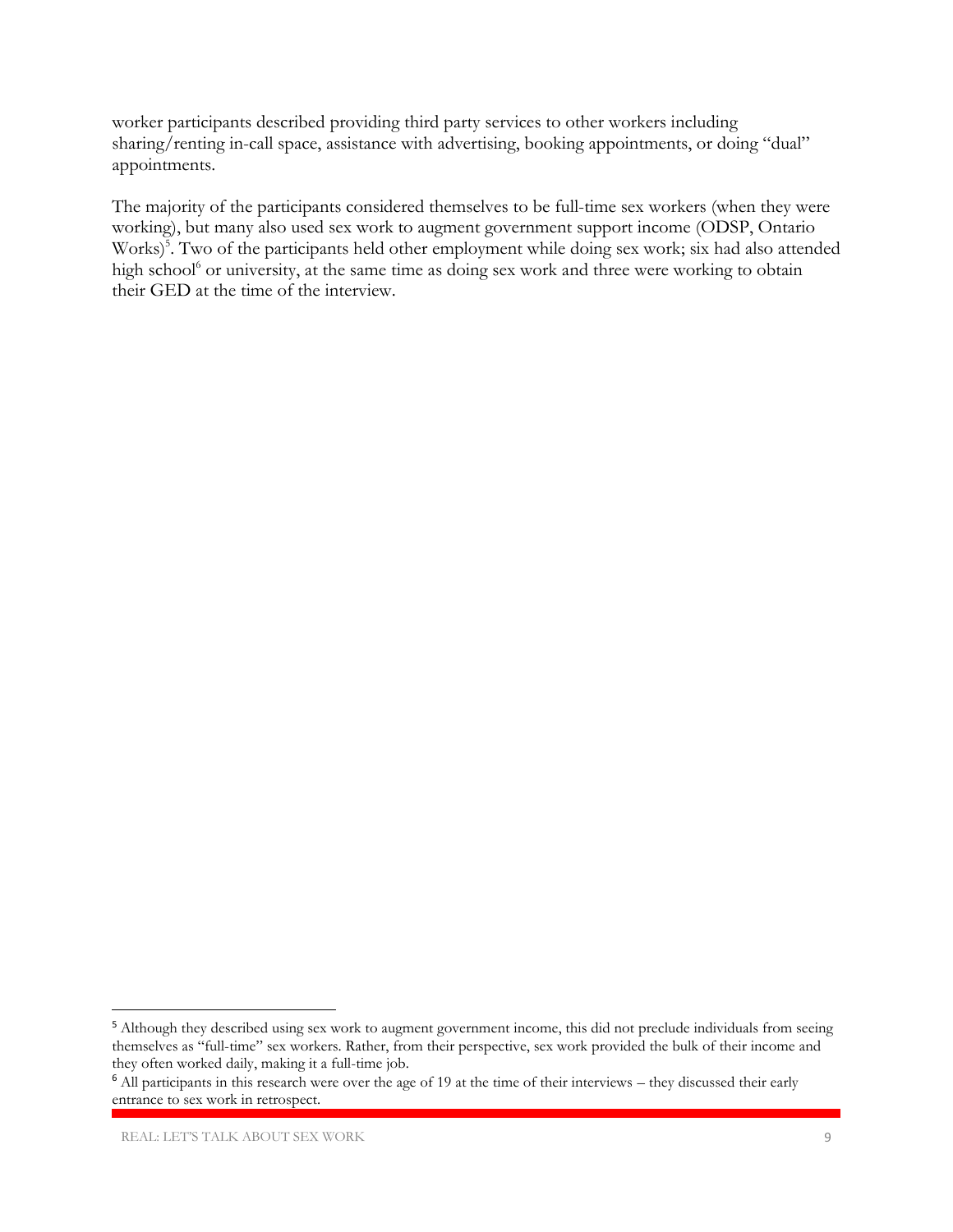### **POSITIONING THE RESEARCH**

There is a long history of social science and socio-legal research on sex work in Canada and a large, established body of literature and knowledge on sex work both nationally and internationally. Sex work is a contested topic and there are several competing framings of the issue. Some radical feminists approach sex work as a form of sexual violence and exploitation of women in a patriarchal society, thereby defining all sex workers as victims in need of rescue from the industry (and from their male clients/abusers) (see, for example, Barry 1979, 1995; Carter 2004; Farley 2004; Jeffreys 2004). Social conservatives (and particularly conservative religious organizations) often view sex work as immoral, and may define sex workers as either "evil temptresses" to be punished or as "fallen women" to be saved<sup>7</sup> (see, for example, the factum of the Women's Coalition in Canada v. Bedford 2013). Sex workers and their allies conversely understand sex work as work – an incomegenerating activity – devoid of overarching assumptions of moral or symbolic value (see Bruckert & Chabot 2010; Benoit & Millar 2001; Pivot 2004, 2006; Canadian HIV/AIDS Legal Network 2005). Given these highly divergent perspectives, and no clear middle ground, it is easy to see that truly "objective" research on sex work is incredibly difficult. Even the choice of language ("sex work" instead of "prostitution" or "prostituted women") frames the research in a way that is not neutral to these issues. However, the language of "prostitution" and the victim framing can be felt as deeply inappropriate and offensive to sex workers who do not experience their engagement with the sex industry in this way.

Much of the research on sex work in Canada has adopted a labour frame, choosing to focus on the conditions in which sex workers work, the challenges to safety and health, and the myriad legal, structural, and individual constraints that they encounter in the course of their everyday lives (see Benoit & Millar 2001; Jeffrey & MacDonald 2006; Bruckert & Chabot 2010; Bruckert & Hannem 2013; Benoit et al. 2014; Krüsi et al. 2014; Jeffrey & Sullivan 2009; van der Meulen, Durisin & Love 2013). This research is no exception. The reasons for this are several; first, research which is aimed at changing policy or practice, like this project, requires an approach that lends itself to evidencebased policy, and one that is able to engage sex workers as contributors to the research. Approaching the issue of the sex trade as one of violence against women is not a framing that resonates with many sex workers. While there are individuals in the sex trade who may be coerced, or who experience their involvement as victimizing, research suggests that these individuals are not a majority of sex workers. Framing sex work wholesale as victimization is alienating to many people who choose sex work and who absolutely do not view themselves as victims. This is not to say that victimization does not occur in the sex industry, but that they are not synonymous. Furthermore, policies which rely on this framing tend toward the use of criminal sanctions to target clients and third parties in the sex industry, in hopes of reducing demand for sexual services and eradicating the industry. Evidence shows us that this legal approach does not work to eliminate sex work or demand for sexual services, but does reproduce the harms of total criminalization (Krüsi et al. 2014; Sex Workers United Against Violence et al. 2014). Secondly, the moral condemnation of sex work is rooted in judgement and does not engender feelings of support among sex workers or instill confidence that their concerns will be addressed in a way that respects their autonomy, or even their basic humanity. An approach which looks at sex work as a societal evil is, at its core, disrespectful, underscoring patriarchal norms of control around women's sexuality, and is ultimately unproductive

 $\overline{\phantom{a}}$ 

<sup>&</sup>lt;sup>7</sup> The penchant for the rescue narrative ironically often unites radical feminists and conservatives on the issue of sex work (see Hannem & Bruckert 2014).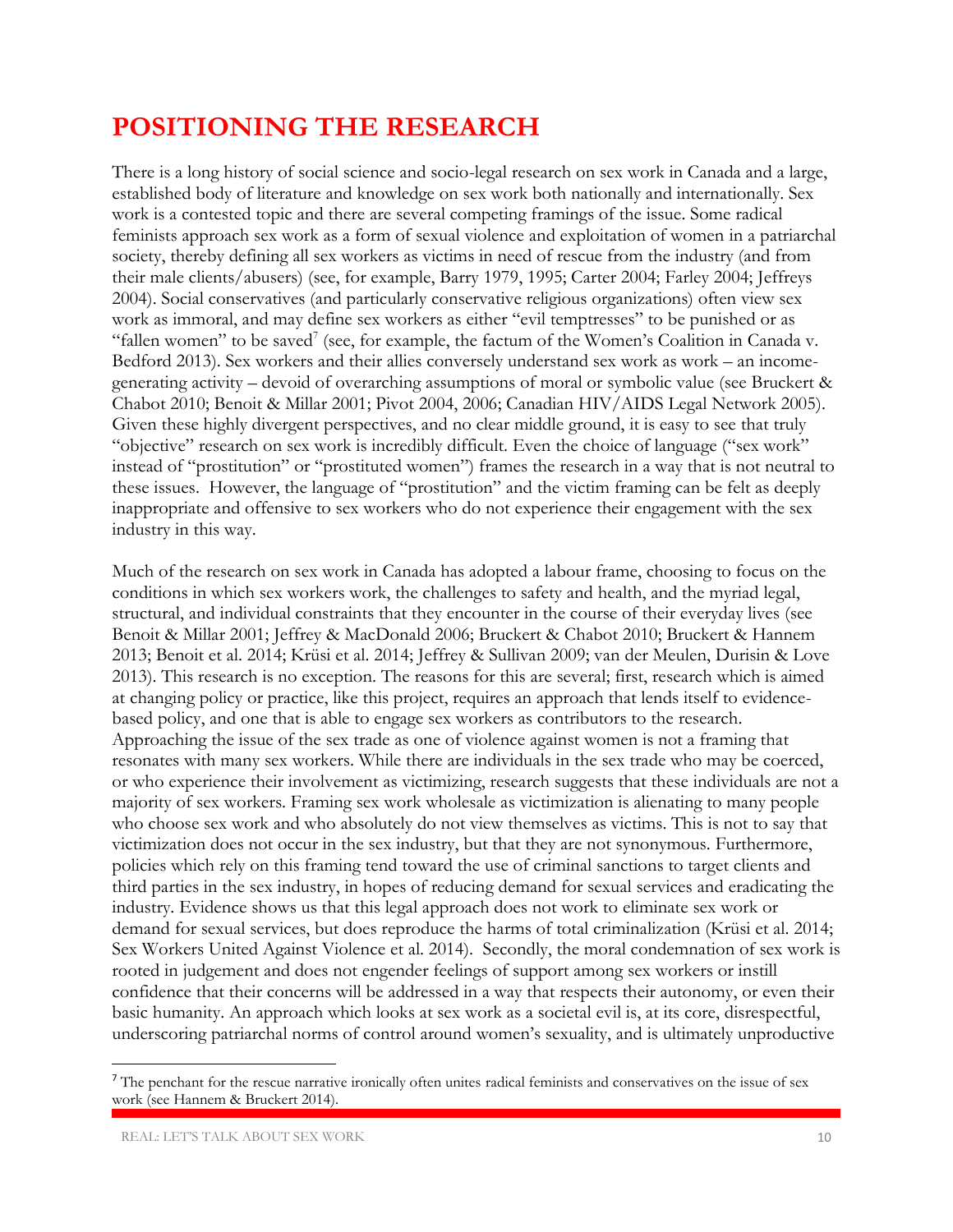for reducing harm or protecting sex workers' human rights. The Canadian experience with the criminalization of activities surrounding sex work demonstrates that this is not a helpful approach for sex workers. Indeed, the Supreme Court in Canada (Attorney General) *v.* Bedford (2013) ruled that the criminalization of activities surrounding sex work put sex workers in danger and made it impossible for them to work safely without contravening the law.

Third, and conversely, taking a labour framing constructively opens up the space to understand sex work as a form of marginal and precarious labour, to discuss how sex workers are excluded from the protection of labour laws, to destigmatize and position sex workers as workers who should be afforded respect and rights. Understanding sex work as labour does not conceptually require that the realities of those who experience victimization in the industry be buried or ignored. The potential or reality of sex trafficking or violence in sex work does not negate legitimate, consensual participation in sex work, any more than the potential or reality of young women trafficked to be nannies or housekeepers for slave wages delegitimizes childcare or housecleaning as an occupation, or the potential for violent assault delegitimizes work as a taxi driver. In many ways, the mundanity and risks of sex work have much in common with other marginal and precarious forms of labour. Setting aside our mores around sexuality opens up the possibility of a more productive conversation around harm reduction, safety, and human rights. For these reasons, and in keeping with the Guiding Principles of REAL, this report approaches the topic as one of labour and human rights, prioritizing strategies for harm reduction and safety for people working in the sex trade. In order to better understand the context in which sex workers are working and interacting with clients, third parties, law enforcement, and social services, we will explore the recent changes to the laws in Canada and discuss the implications of the laws for sex workers.

#### **Sex Work and the Law in Canada**

In 2007 three sex workers, Terri Jean Bedford, Amy Lebovitch, and Valerie Scott, launched a legal challenge to three provisions of the Criminal Code which were used to criminalize aspects of sex work in Canada: Section 210 (keeping or being found in a bawdy house), s. 212(1)(j) (living on the avails of prostitution), and s. 213(1)(c) (communicating in public for the purpose of prostitution). They argued that these three laws violated their section 7 Charter right to security of the person by making it very difficult to do sex work safely. Although the exchange of sexual services for money or other consideration was not illegal at the time, the criminalization of communication, the use of indoor locations for sex work, and third parties who might provide security, transportation or other services made it impossible for sex workers to legally work in safe conditions. Relying heavily on evidence from social science research and testimony from sex worker rights advocates, Ontario Superior Court justice Himel agreed with Bedford, Lebovitch, and Scott and in September 2010 overturned these three laws in Ontario. The judgement was suspended while the Government of Canada appealed the ruling. The ruling was partially upheld by the Ontario Court of Appeal in March 2012, and the fight continued to the Supreme Court of Canada. In December 2013 the Supreme Court of Canada upheld the Himel judgement, effectively overturning these three laws. However, once again the judgement was suspended for one year, to give the Government the opportunity to revisit the laws surrounding prostitution in Canada. Sex worker rights groups in Canada immediately began lobbying for the decriminalization of sex work – while not perfect, New Zealand's *Prostitution Reform Act*, passed in 2003, was held up as a possible model for regulating sex work and providing legal and labour protections to people working in the sex industry. Activists argued for a "made in Canada New Zealand model" (POWER 2014, PIVOT 2014) which would build on existing best practices. Organizations such as Amnesty International and the World Health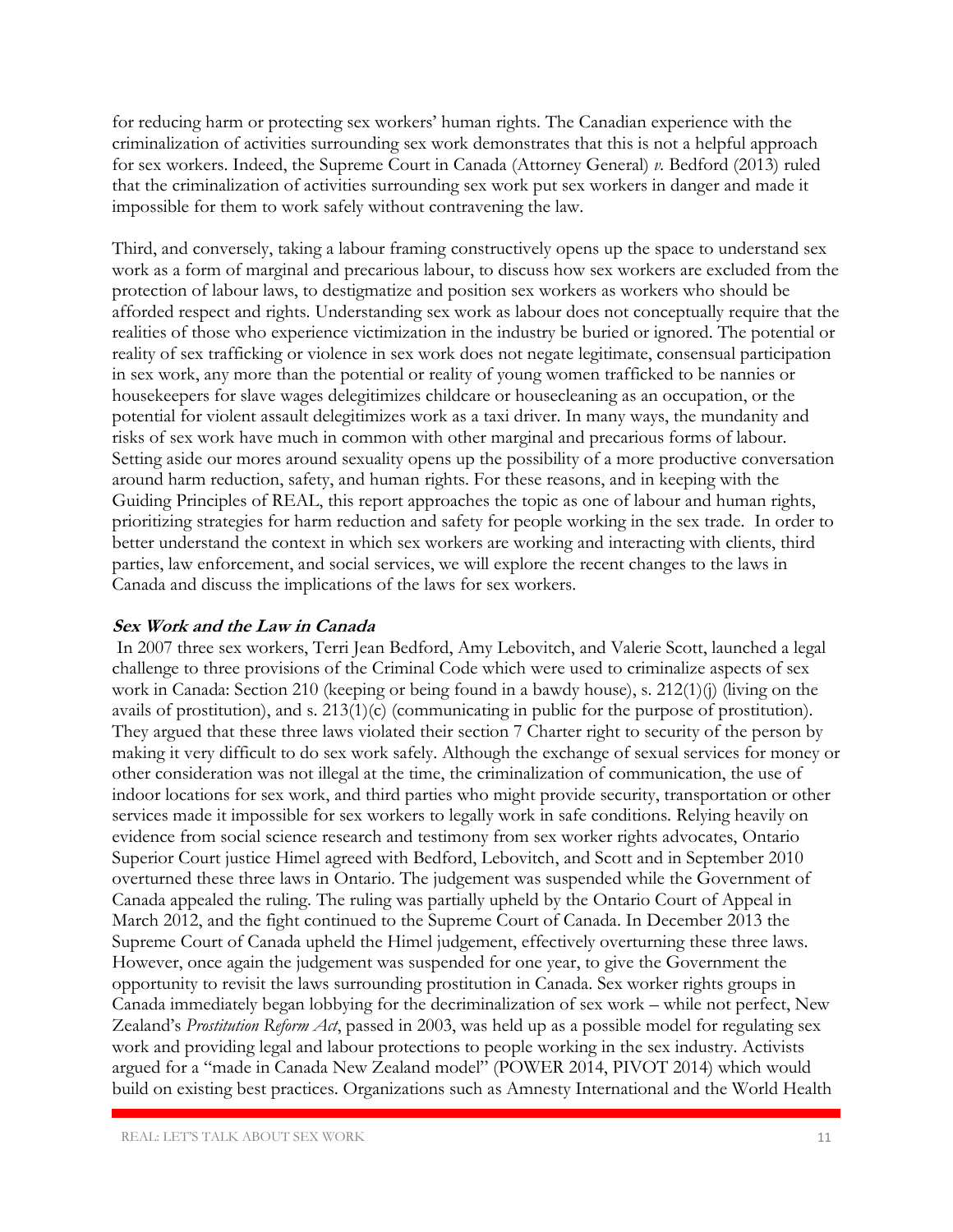Organization agree that decriminalization is the best policy to protect sex workers' health and safety. However, this was not the direction that the government ultimately opted to take.

Instead of decriminalizing sex work, Bill C-36, the *Protection of Communities and Exploited Persons Act* criminalized the purchase of sex for the first time in Canada. Based on the Swedish legal model, sometimes referred to as asymmetrical criminalization, the law purports to criminalize and punish the purchasers of sex, rather than sex workers, in an attempt to reduce demand and thereby eradicate prostitution entirely. Third parties in the sex industry also remain criminalized in this approach. This kind of prohibitionist legislation is premised on the belief that prostitution is inherently exploitative and violence against women. In early public statements, the government asserted that the bill was intended to protect sex workers from violence, but relatively quickly the conversation shifted from the protection of sex workers to the eradication of prostitution, revealing the conservative moral undertones of the legislation. The changes to the law are described here in order to situate this research and the participants' accounts within the existing legal context.

Section 213 of the criminal code which previously prohibited "communicating for the purposes of obtaining sexual services for consideration" was revised to limit the applicability of the law to sex workers *only* in a public place that "is or is next to a school, playground, or park." However, the new section 286.1 makes it illegal to communicate for the purpose of *purchasing* sexual services in *any place* (in public *or* in private) and it is also illegal to obtain sexual services for consideration. In practice, this means that the clients of sex workers – those purchasing services – can be charged for discussing the services they wish to purchase, or the cost of those services, and charged for paying or offering to pay for sex.

Section  $212(1)(i)$ , the "living on the avails" provisions designed to target third parties who profit from a sex workers' labour (e.g. drivers, managers, security, or booking agents) was also struck down by the Bedford decision. The complainants argued that this law precluded sex workers from hiring third parties or working for third parties who might provide assistance for their labour such as security services, driving or transportation, booking services, advertising, or provision of space. The "living on the avails" law was replaced by the new Criminal Code section 286.2, which criminalizes "material benefits from sexual services" and continues to criminalize those who benefit financially from someone else's sexual labour, unless they can prove that the "materially benefit" does not exceed the value of the service they provide (ie. that it is not an exploitative relationship between the sex worker and the third party). However, this exemption does not apply in cases of commercial enterprises. There is also an exemption for people to whom the sex worker is in a relationship that engenders a "duty of care" (presumably family members). Previously, case law had established that those to whom the worker owed a "moral obligation" of support (e.g. children, parents, partner) could not be convicted of living on the avails, so this exemption has encoded previous precedent. However, there is a reverse onus provision in this law which presumes that all persons who materially benefit from someone else's sexual labour are in a position of exploitation, *unless* they can prove otherwise. Thus, although on the surface the law has been altered in response to the Bedford decision, by including the exception for situations of non-exploitation, in practice the third parties with whom some sex workers work are still subject to criminalization, making it difficult for sex workers to work with security, drivers, or other third parties who assist to make the work safer.

Criminal Code section 286.4 is a new addition under Bill C-36 which criminalizes "everyone who knowingly advertises an offer to provide sexual services for consideration." Although sex workers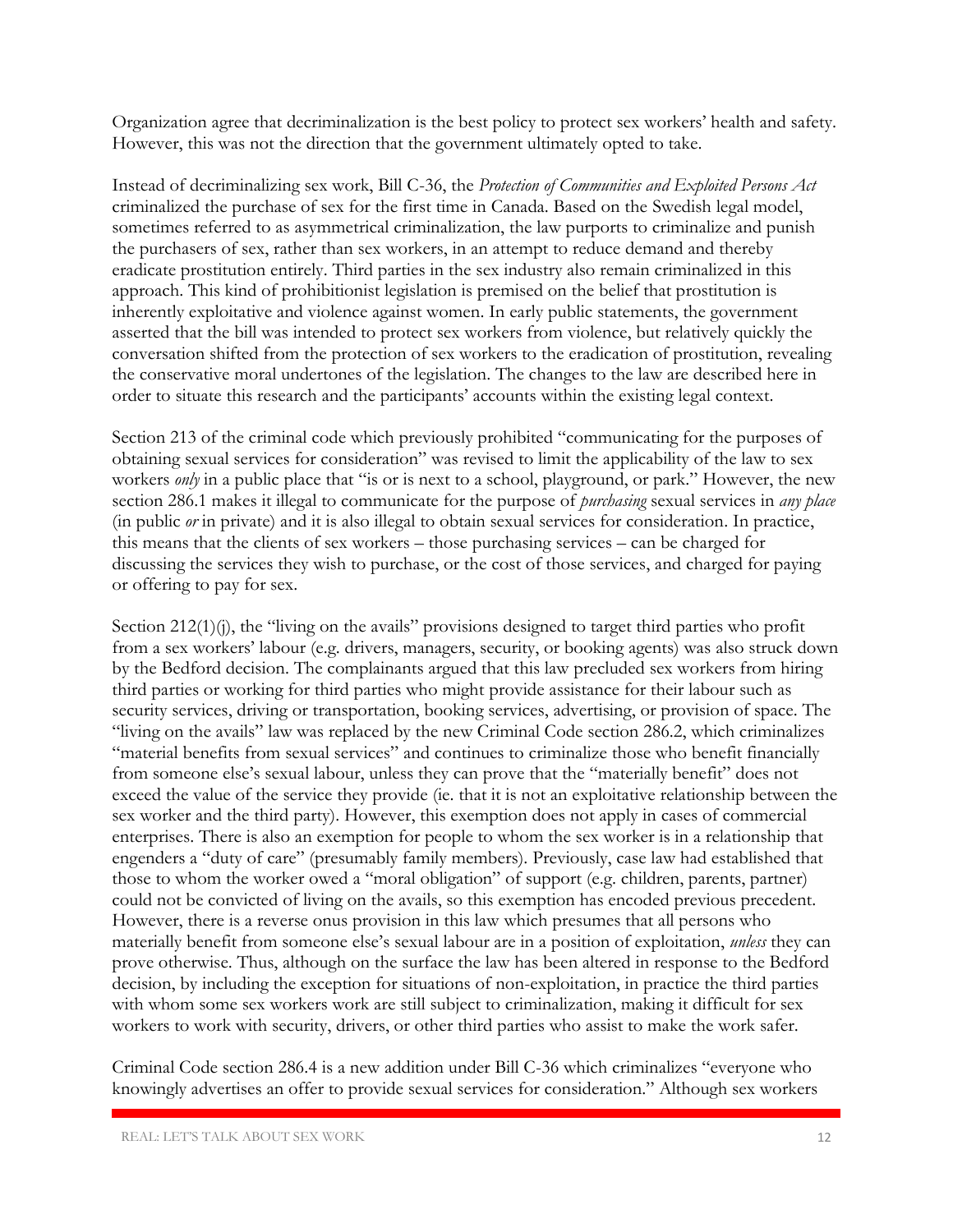are exempt from prosecution for advertising their own sexual services, in practice their ability to advertise is restricted as the owners/operators of newspapers or websites could be charged for permitting the ad.

Section 210 of the criminal code prohibited individuals from "keeping or being found in a bawdy house" – the definition of bawdy house was "a place that is kept or occupied, or resorted to by one or more persons, for the purpose of prostitution or the practice of acts of indecency." This law could be, and often was, interpreted to mean that *any place*, including a hotel room, an individual's home, a parking lot, or a vehicle could be defined as a common bawdy house and the individuals there could be charged. The Bedford decision resulted in prostitution being removed from the definition, making indoor sex work technically legal in Canada, for *sex workers –* but not for their clients.

In addition to these key changes to prostitution laws in Canada, the procuring law, section 286.3(1) is still in force. This law criminalizes any individual who "procures a person to offer or provide sexual services for consideration or…recruits, holds, conceals, or harbours a person who offers or provides sexual services, or exercises control or direction over the movements of that person." Although it is intended to protect sex workers from exploitative or coercive situations and to prevent the recruitment of young people into the sex trade, this wide-ranging law can also be used to criminalize consensual third-party arrangements, as when agencies or booking agents direct a sex worker's movements by hiring a cab or transportation to take her to an appointment.

Many legal experts and sex worker rights organizations have been highly critical of the *Protection of Communities and Exploited Persons Act.* They suggest that these changes did not adhere to the spirit of the Bedford decision and that these laws may, in fact, still violate the section 7 right to security of the person in the Canadian Charter of Rights and Freedoms, because sex workers still cannot legally work in ways that are safer. The Liberal government elected in late 2015 has promised to revisit these laws but, at the time of writing, they have not yet released any indication of changes to come.

On the sex worker rights activism front, there continues to be support for decriminalization, both among Canadian sex workers and allies, and internationally. The growing use of social media has enabled an international network of activists to support one another as they lobby for autonomy and decriminalization in countries around the globe. This international community celebrated as Amnesty International released its policy statement in support of the decriminalization of sex work in August 2015 (see the full policy statement at www.amnesty.org/en/policy-on-state-obligations-torespect-protect-and-fulfil-the-human-rights-of-sex-workers/). However, often these kinds of highlevel policy discussions can appear far from the everyday reality of people doing sex work. In the next section we turn to the findings of our interviews with local sex workers and begin to examine how their concerns fit into this socio-political context.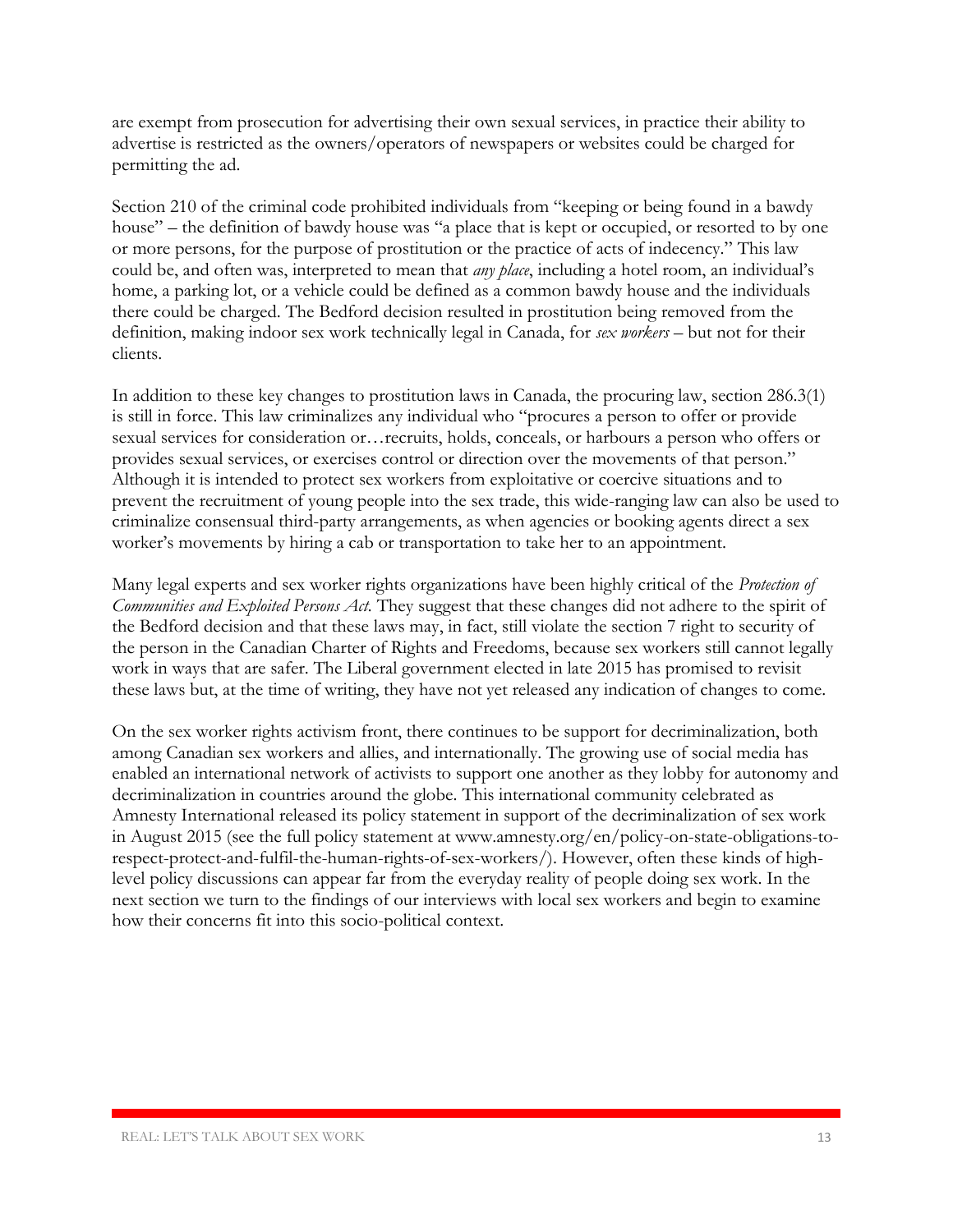### **UNDERSTANDING INDIVIDUAL & STRUCTURAL REALITIES OF SEX WORK**

#### **Sex Work as Income-Generating Activity**

There is no standard narrative to explain why individuals begin working in the sex industry. Individuals come to sex work in diverse situations that defy easy categorization. Almost without exception, the participants in this study described their entrance to formal sex work as a response to financial need<sup>8</sup>, some of which was engendered by drug dependence. For example, Anna and Norah were both motivated by money, but in very different ways:

*…It was just to support my kids really. I had my first son and his dad and I split up. So, me being on Ontario Works and I'm in school every day, um, it's kind of hard to be on Ontario Works, go to school and meet the needs of your kids… So it was really about the money* (Anna, 31, escort).

*I used to own a business about 11 years ago, and I started smoking crack. And we lost the business. And then I started boosting [stealing] to support my habit, like movies, DVDs. And I got caught too many times, so I went to jail for the first time in my life ever; I was 32. So I decided I needed to find something else to support my habit so that's when I started hooking. Someone told me about it and I thought ok. And the first few times I thought, this is great. I can make money so fast and I didn't have any bad experiences back then, right, so at first it was great.* (Norah, 43, former street-based worker)

There is a common misconception that individuals would only become involved in the industry through coercion, recruitment, or because they have no other options. The reality is that although coercion may sometimes play a role, and an individual's viable options may indeed be very limited, individuals are rarely (if ever) in a position where they have *no* other options. There are many situations where individuals choose sex work because it appears more appealing than other types of low-paid and marginal labour or, as with Norah above, more reasonable than acquiring money through theft or other activities more vulnerable to criminalization — sex work appears as the *best*  option for them, at that time. For example:

*Originally I was working. I had a nine to five. And I honestly didn't like cleaning bathrooms. It wasn't like I don't like people telling me what to do. So, I took escorting a lot more serious.* (Lucy, 23, escort).

The rising cost of living and stagnation of wages in low-level service jobs poses a significant difficulty for many people trying to make ends meet. Understood from this perspective, the appeal of sex work is rational and pragmatic:

*Like, there's honestly, there's strippers out there that I know that make over a thousand dollars a day. Yet I'm sitting somewhere either behind a counter at a cashier making eleven bucks a fuckin' hour! That's extremely outrageous. Like and you expect me to try and not live at a poverty level when you're holding me there? Like I'm sorry, but eleven dollars an hour – with eleven dollars, I can't even get milk, bread and eggs! Like that's fucked, right? And the more they raise minimum wage, the more that everything else is going up…* (Monica, 19, former street-based worker)

 $\overline{\phantom{a}}$ 

<sup>8</sup> Jeffrey and MacDonald (2006, 2006b) also found that money was the primary motivator for their participants' involvement in sex work in the Maritimes.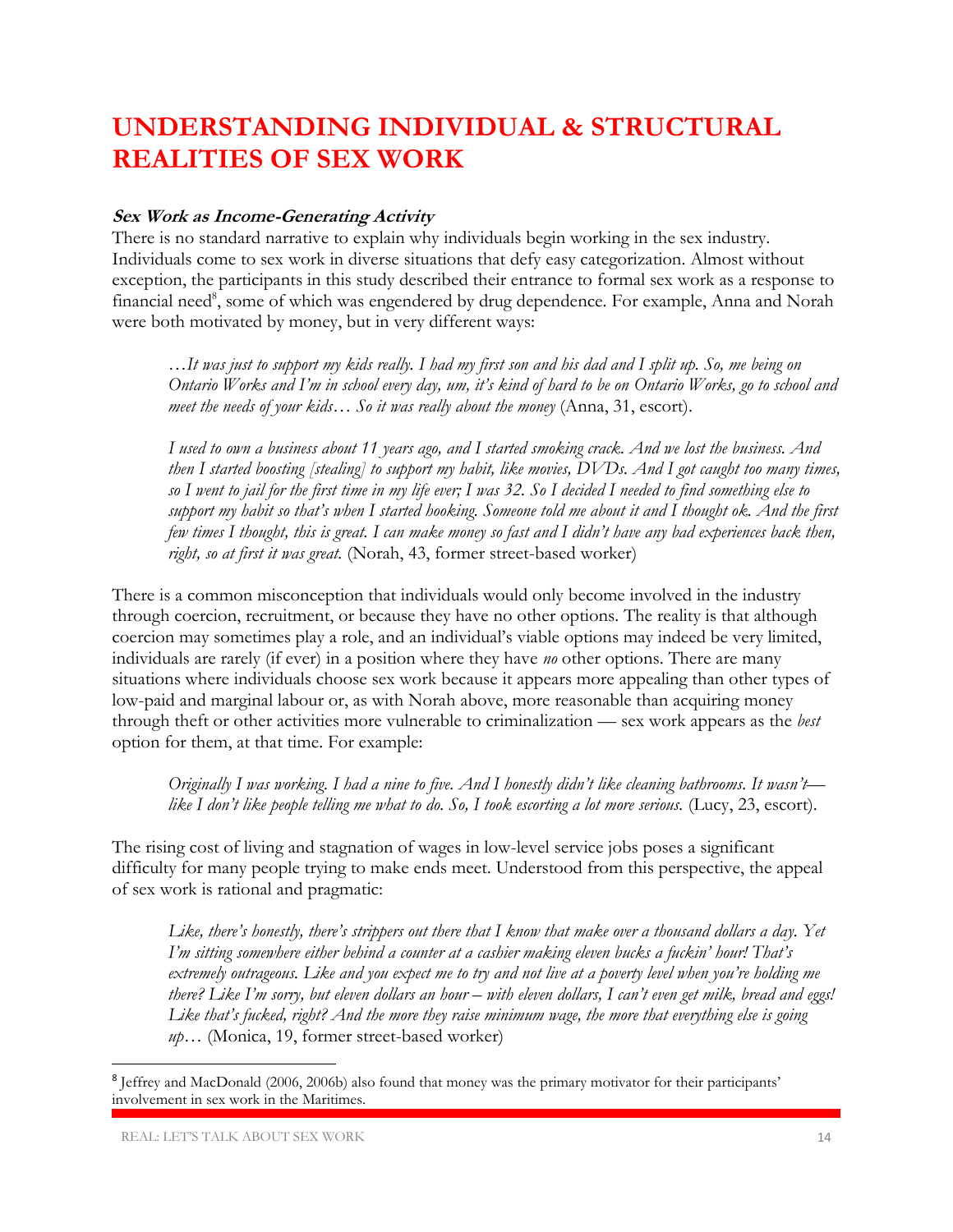In stark contrast to the widespread, albeit false, assertion that the *average* age of entry into the sex industry is 14 years<sup>9</sup>, as previously described in the methodology, the age at which participants began doing sex work ranged from 13 to 37, with an average age of 21.5 years. Six of the participants were under the age of 18 when they entered sex work; three of these underage individuals<sup>10</sup> began working independently and three described circumstances of direct or indirect coercion which resulted in (or can only be described as) sexual exploitation. Alyson and Elle were each sexually abused by relatives who subsequently introduced them to sex work. Alyson described that she was forced to do sex work by her uncle, while Elle recalled that at the time she thought that it was her choice to work for her cousin doing street-based work, but that her cousin would take all the money she earned. Phoebe ran away from home at the age of 16 and vividly described the exploitation that she experienced in her introduction to the sex industry:

*This guy was really, really nice to me and like, made me kinda like him. You know? And he was there for me when no one else was and helped me out and introduced me to crystal meth and stuff like that. Then he took me to a hotel and like, I had no idea. He was like, "All the stuff I do for you? I want my money back." So I couldn't leave. I was in that room for a week and he probably made about three thousand dollars off me by, you know, just sending people. And like, I didn't—I wasn't allowed to leave the room. There was somebody standing in the room all the time. I couldn't leave the room and there was just guys coming in. Like, not guy after guy but there was at least five to ten guys a day. And that was my first time ever and it*—*it really kinda scared me away from it for a while. Even though I grew up with it —I grew up looking at it as work. Like, I don't think there's anything wrong with it, you know what I mean? It's a job kinda? But it does take away a lot from a girl if you're not willing to do it. You know what I mean?* (Phoebe, 25, escort)

All three of these young women later returned to or continued in the industry as adults when they were free of their exploiter. As Elle, who was "pimped" by an older female cousin, described:

*I was actually introduced by a family member. I was under the age at the time; I was 14. I didn't know any better, got into it, stopped, then got back into it because when you need money and you need to survive, it's something that you just lean back onto. So I've worked real jobs, I've had a productive life, but when things don't go well, then I, I turn back to it and it's a mean of support. It's easy money.* (Elle, 26, former escort and street-based worker)

Sex work may also present itself as a means of solving a pressing financial problem. Several women who participated in this study disclosed that they began doing sex work as a means of paying legal bills for custody disputes or other, unrelated, criminal charges. Sometimes bureaucratic decisions, such as ineligibility for legal aid, have the unintended consequence of pushing individuals towards sex work:

*I couldn't afford my two bedroom apartment and therefore had no way to get my daughter back [from Family and Child Services]. So I got a job like a normal person. Just went out, quit school, got a job. But then Legal Aid for my lawyer cut me off because I had a job, even though I was making minimum wage. So at that point I had a relative who was escorting through BackPage and had just been telling me how much money she* 

 $\overline{a}$ 

<sup>9</sup> See Lowman (2013) for an excellent analysis of the roots of this fabrication.

<sup>&</sup>lt;sup>10</sup> All participants were over the age of 19 at the time of the interview.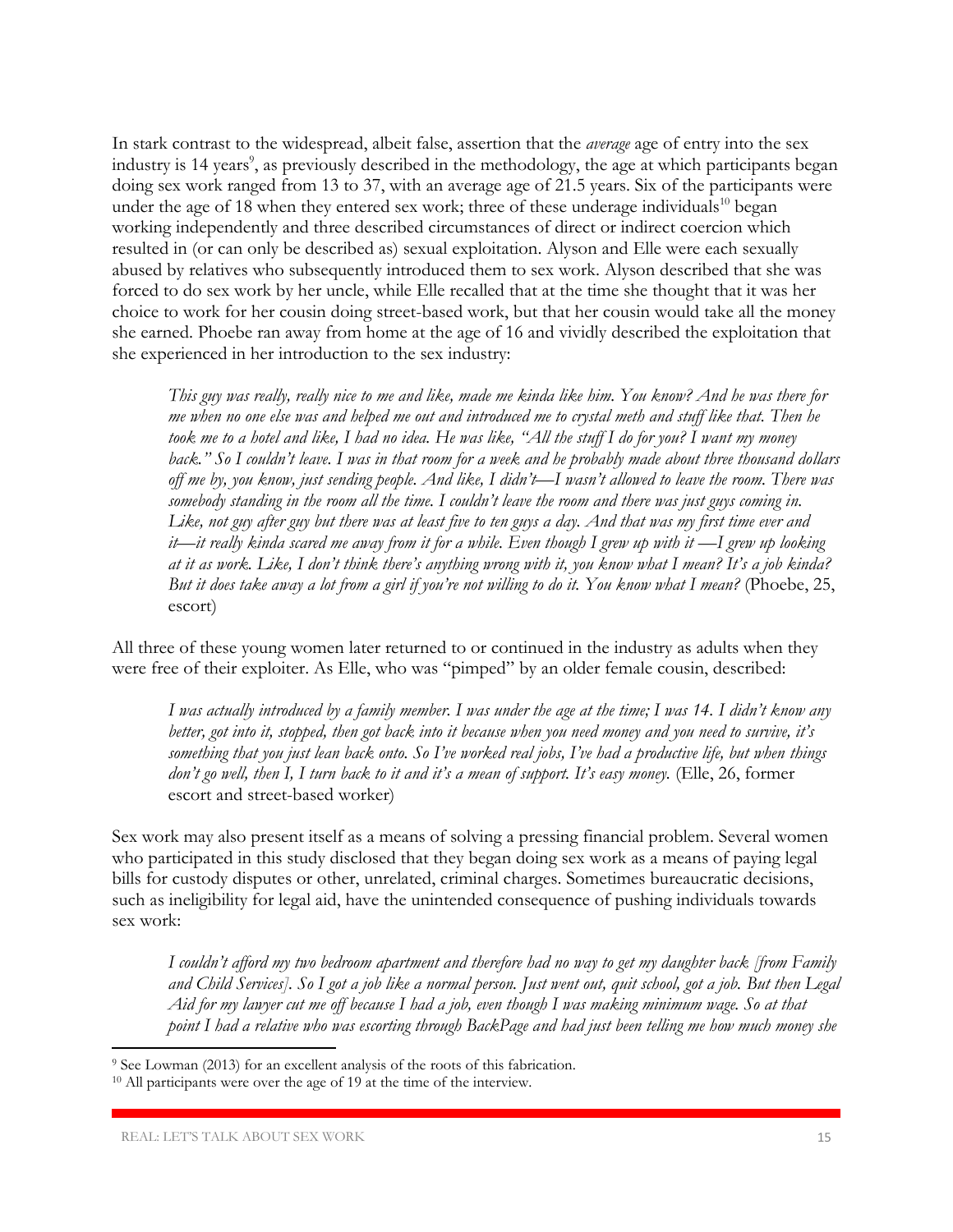*was making and this and that. And I'm like, well the money you made last night could pay for my lawyer for like, two months. So I got involved in escorting.* (Callie, 22, escort and former street-based worker).

Many of the participants used sex work to supplement other forms of income, particularly Ontario Works or ODSP. A few had partners who also worked or collected government support payments. Those who are in favour of a strong social welfare system have long pointed out that existing levels of support in Ontario are insufficient to provide individuals with adequate quality of life; the number of participants who cited their sex work as a means of augmenting government support certainly speaks to this reality. Participants in this research pointed out how difficult it was to subsist on government support; these financial struggles were often compounded by the cost of substance use.

#### **Intersections of Drug Use and Sex Work**

While it is certainly a myth that the majority or all sex workers are addicted to substances (Bruckert & Chabot 2010), the prevalence of current or former drug users in this research speaks to habitual drug use as a key issue in this region. Although some previous research has identified high levels of drug use among street based sex workers (see Krüsi et al. 2014; PIVOT), the sample in this research is distinct from other research in Canadian urban centres in that histories of what the participants described as addiction or heavy drug use are highly prevalent among indoor workers. Some participants explicitly described their drug use as directly connected to their sex work:

*You get caught up in it, you get trapped in it, because you start doing drugs because you're just so numb all the time, you don't feel anything […] you just become numb after a while and you don't feel anything […] So then, yeah, you do like, I was making money to just do drugs, my thing was ecstasy. So I used to basically have sex to go and get money to go and get high to then have, to just have sex.* (Chelsea, 26, escort and former street-based worker).

*The drugs made it easier to deal with. And then I had, like, periods of sobriety and it was just like, I hated myself. And ashamed and like, dirty and I still do feel that way.* (Alyson, 33, former escort)

Notably, while a few participants connected their initial drug use to the need to "numb" or cope with the emotional fallout of sex work, most felt that over time the drugs ceased to hold that function in their lives and work, becoming rather a habitual or even enjoyable practice, rather than a necessity for working.

While some participants began using drugs after they started doing sex work, many of the participants in this research were drug users first and reported that they began doing sex work to pay for or to obtain drugs:

*I got into it to support my crack habit, quite honestly. I started working about eight years ago and had never done it before, and had a really bad crack habit and had to support it somehow.* (Margaret, 40, former street-based worker)

In another case, Edwin (30) was seasonal construction worker who worked on the side as an escort exclusively to provide for his drug habit, trading sexual services for pharmaceutical drugs from his middle-aged female clients. Formal sex work to pay for drugs, or informally trading sex directly for drugs is a key feature of the industry in Branford, BHN.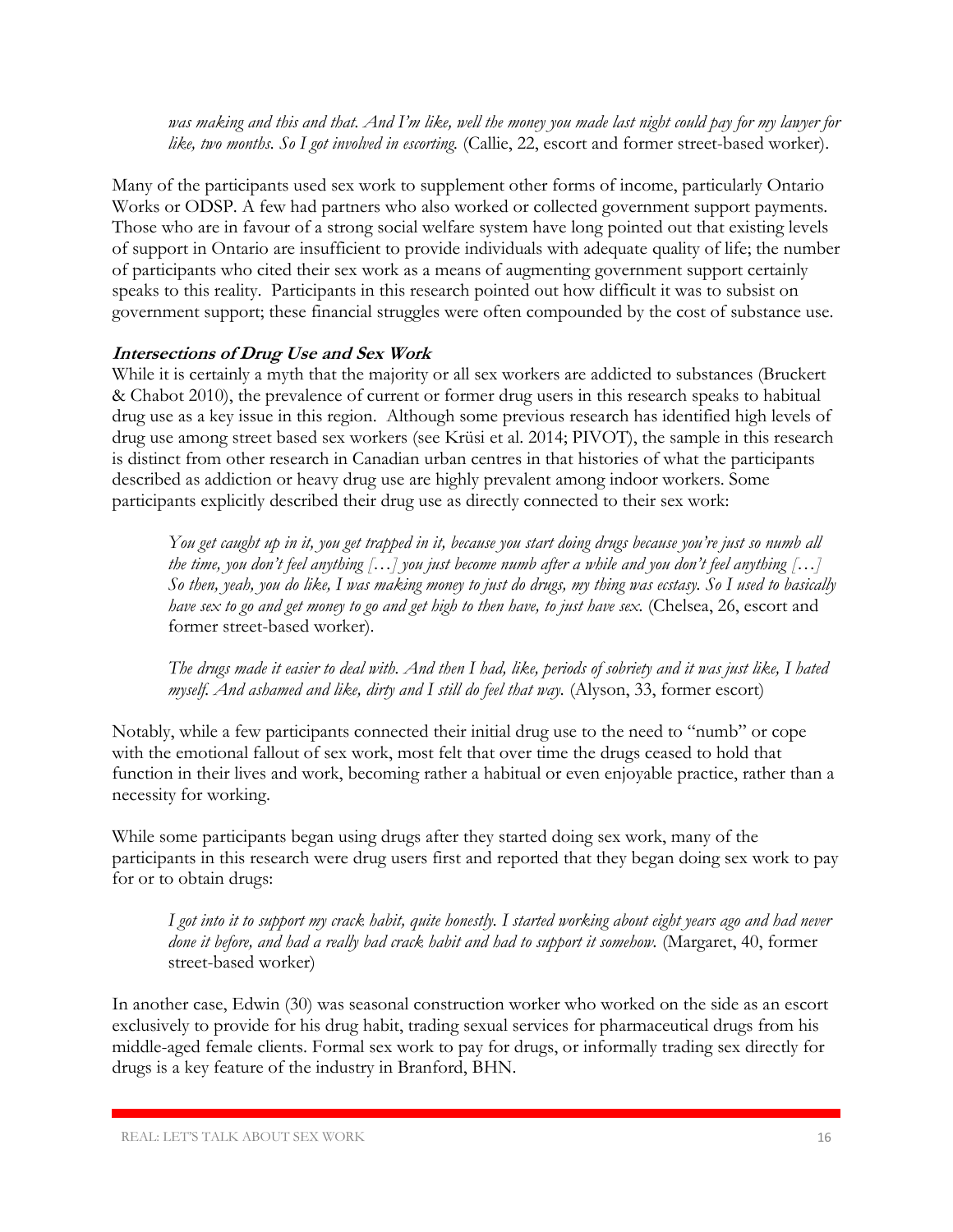Many individuals in the helping/service professions have difficulty reconciling the question of whether heavy drug use invalidates the idea that sex work is work – a form of labour. It is important to understand sex workers' drug use in its social context and to avoid blanket assumptions or stereotypes that would read over individuals' experiences of their own lives and situations. For the most part, participants in this research who used sex work to pay for their substance use were clear that they did not see themselves as victims, but that they viewed their sex work as a means of maintaining a pattern of drug use that they were either unable or unwilling to give up at that time. Some participants predicted that they would stop doing sex work if they were no longer using, but perhaps more telling were the cases of three individuals in this research who had made the effort to stop using substances but continued to do sex work. Their experiences raise questions about the assumption that ending a drug habit will (or should) lead to an exit from the sex industry.

*Drugs, yeah. I needed drug money and stuff like that. I'm sober now but so, the money still comes but it stays […] Yeah, no, it's not about the drugs anymore. Chasing money and that's it.* (Maggie, 35, escort and former street-based worker)

Several of the participants lamented that they would be much better off, financially and personally, if they could stop using and spending the money they earned on drugs, but continue to do sex work to generate income.

*I don't know. It's just - I really like money. I wish I wasn't smoking [crack] and I wish I could just save my money because, I'm telling you, in one month I think I'd have fifteen thousand dollars.* (Rose, 32, escort)

*I think to run it successfully it's good to keep drugs out of it. Once you become an addict, it's really hard. But if you're not an addict, it can be run very well. You can be making money, you can really use that money and put it elsewhere.* (Elle, 26, former escort and street-based worker)

Individual experiences of the relationship between sex work and drugs vary, however, they need to be understood as reflective of broader societal experiences with substance use. The use of money earned via sex work to pay for drugs does not logically and automatically invalidate sex work as labour. There is a moral and classist judgement attached to our willingness to accept sex work when it is used to pay bills, or for food or rent, but not if it is used to pay for drugs; we would exercise control not only over how individuals earn money but over how they can legitimately spend it. No such questions are raised about individuals in middle or upper-class occupations who choose to spend their money on drugs or alcohol. Ironically, this judgement about "legitimate" sex work even filters into the narratives of some sex workers who have themselves internalized the moral judgements of what is appropriate (and inappropriate) to spend money on:

*I wish I was [using sex work to pay rent] because that would be more dignifying; but I'm not feeding my kids, I'm not paying my rent. I don't have kids. I commend people who do it to feed their kids or pay their rent or pay their mortgage or bills. I'm doing it just for dope which makes me feel like a piece of shit. But that's the life of an addict.* (Wade, 30, escort)

That being said, heavy drug use does affect the ways in which individuals are able to do sex work, potentially placing them at greater risk. Some participants were keenly aware of the risks of working while impaired by drugs or alcohol and consequently avoided substance use while working: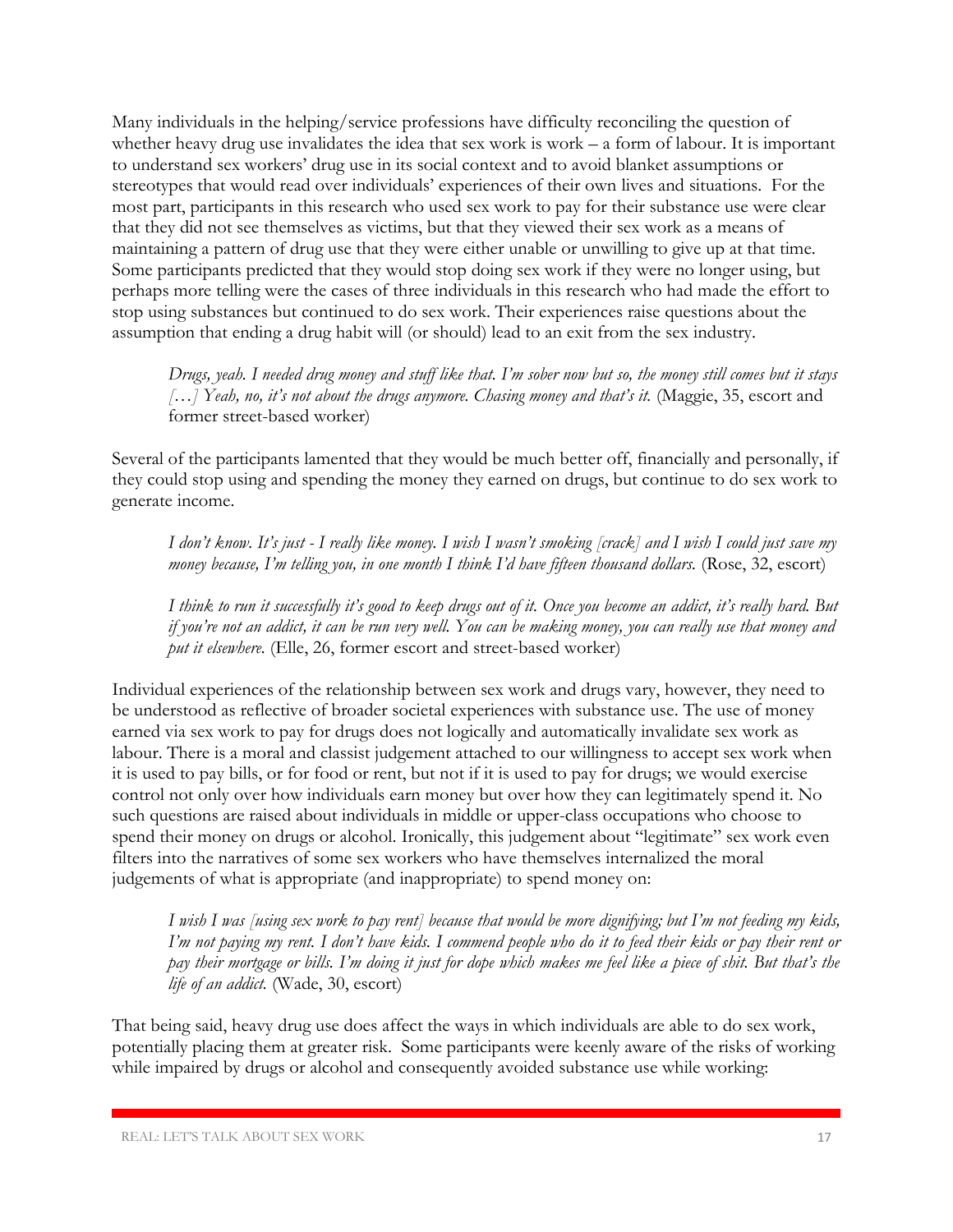*I had known this guy for a few months and I thought he was in charge of the situation. I ended up drinking*  too much and he buggered off and left me there and left me stranded. So, you know, it wasn't the end of the *world but it was a wake-up call to me saying, "Whoa, wait a minute, you need to be in control of these situations. You can't leave control to somebody else." It was enough of a wake-up call to me that no drugs, one or two drinks, that's it. I need to be able to keep control of the situation. So, that I was lucky. I got my wake-up call without any harm being done.* (Brenda, 53, former informal worker)

Consistent with previous research (e.g. Bruckert & Chabot 2010), our findings highlight several ways in which substance using/misusing sex workers are placed at a disadvantage in terms of safety and working conditions. First, individuals who engage in heavy drug use are limited in their options of income generating activities. Much as drug use may make it difficult for individuals to organize their lives to access appointment-based services (i.e. doctors, counsellors), frequent drug use may render individuals unable to hold down "straight work" if they cannot keep a schedule or show up on time for a shift. Callie had a minimum wage job at a fast food restaurant, but her drug use posed a significant difficulty to her ability to remain employed:

*I ended up losing the job I was using to pay for the apartment because of my drug use. Because it got to the point where I didn't—I barely knew who I was or what day it was and like, it would be like, halfway through the day and I'd be like, oh shit. I was supposed to be at work four hours ago and I'm just sitting here doing calls and getting high and yeah. It's like, "oh, I could go to work now but there's three hours left on my shift." And I ended up losing my job and losing the apartment and on and on and on.* (Callie, 22, escort and former street-based worker)

Similarly, choosing the relative safety and better working conditions of indoor work is often not an option for workers who engage in heavy drug use. Just as drug use can compromise the ability to maintain "straight" employment, it also makes it difficult to engage in the more organizational aspects of sex work, including booking appointments, keeping appointments, and offering the kind of service that clients are expecting. For example, Norah explained that she was unable to work for an escort agency when her drug use was at its peak, despite what she recognized as the obvious financial benefits:

*[With the agency] you got men that are willing to spend \$250.00 and not here trying to talk you down from \$40.00, right? Completely different, man. But I just couldn't keep myself together like that, you know? I just—cause when I had the business, like, my partner and I smoked \$200,000 worth of crack in about 12 weeks. And the thing about crack is the more you do, the more you need, right? So I was just, I was a writeoff. So I couldn't keep myself together enough to book appointments or not be a mess on the calls, really. I was usually a mess on the street.* (Norah, 43, former street-based worker)

Like any mainstream business, agencies and massage parlours are unlikely to hire sex workers who engage in significant drug use because they are seen as unreliable and irresponsible employees who may not show up for work and it is more likely that customers will complain about poor service. Additionally, agencies do not wish to risk that an intoxicated sex worker will draw undue attention to their business and lead to legal investigation.

Secondly, sex workers who are engaged in heavy drug have less control of their working conditions than those who are sober and may be prone to work for significantly less money or to be cheated out of their pay. Heavy users who are entering withdrawal or coming down from a high may feel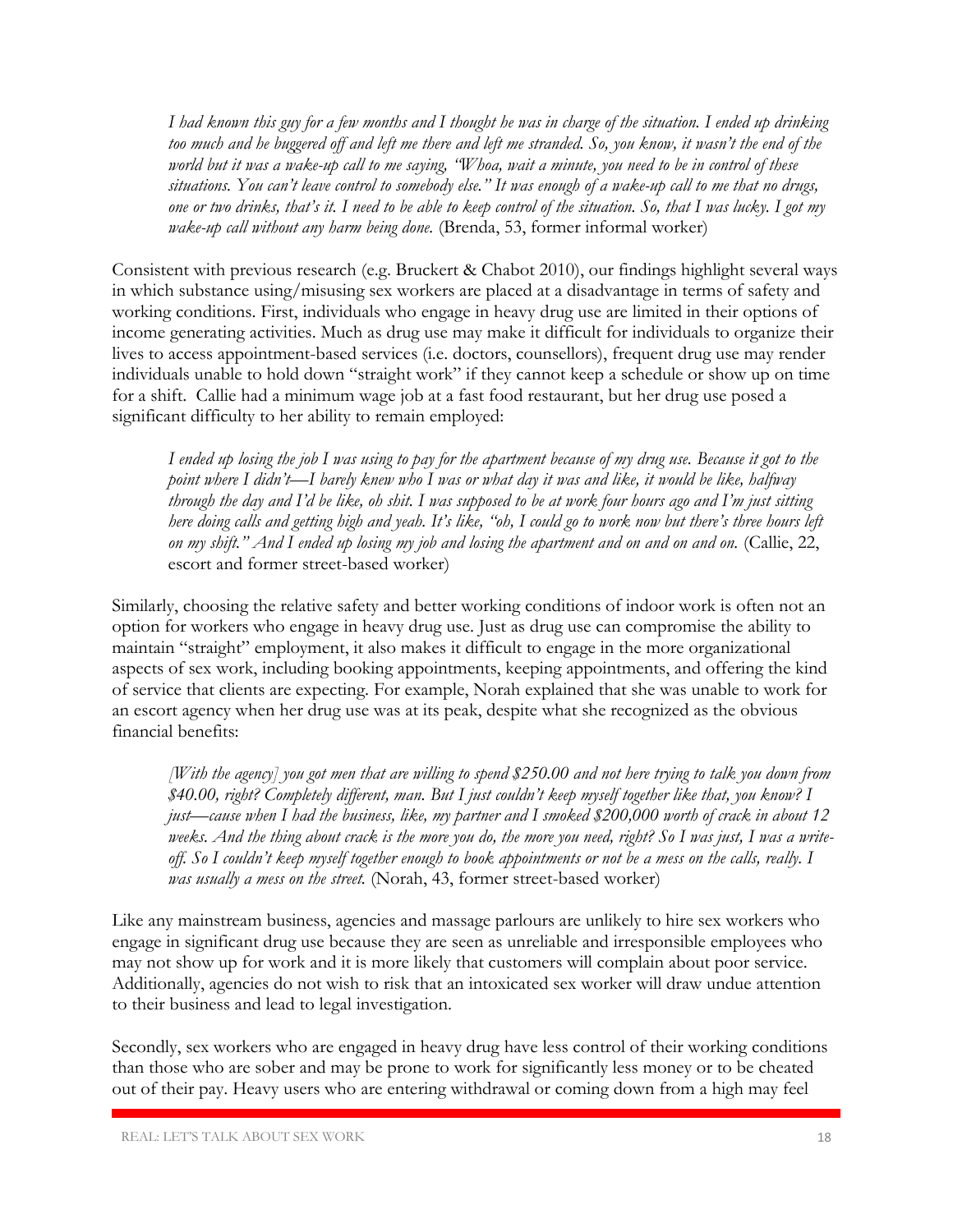compelled to obtain more drugs in order to avoid painful and undesirable withdrawal symptoms; this desire can compromise their decision-making abilities and result in a situation in which they will trade their services for the minimum required to obtain their drug of choice. Norah explained clearly how her addiction affected her decision-making on the street:

*If I was really sick, I got in and they said "well fuck, if you wanna do something for twenty bucks?" and if I was really pill sick, I would. But for the most part, I like to keep it forty [dollars] and up. Only if I was desperately pill sick. Because when you're ready to die, and someone offers you the money for a pill, you'll do it. You'll do it, and that's all there is to it.* (Norah, 43, former street-based worker)

This kind of vulnerability also compromises the worker's ability to turn down clients and may place her in a position where she will give in to a client's pressure to perform sexual services without a condom. Alyson described that being high gave her, *"bigger chances of getting something because you're just like, well now my bare-back* [no condom] *price is the same as what using a condom would be before."* As Callie discovered, even periodic lapses of vigilance can create vulnerability to STIs:

*I did agree to let someone pay me a hundred and fifty extra because I was jonesing and I owed money for the hotel room the next day. And so I told the guy that if he gave me two-twenty, whatever. And that's the time I got chlamydia.*

Sex workers are well aware of the effects of heavy drug use on their lives. The majority of the participants identified their drug use as a key concern or challenge that they face in trying to maintain control over their own lives and remain safe and healthy. As a community, offering assistance to individuals who wish to reduce the harm of their substance use or to stop using should be a key priority for Brantford, BHN.

#### **Sex Work as a Social Safety Net**

The participants in this study had a range of feelings about their involvement in the sex industry and many of them expressed ambivalence about the work that they do. The majority of the participants (all but one) explicitly identified their involvement in the sex industry as a form of precarious or unrecognized work; they are aware that there is often social and moral judgement attached to the sex industry but they resist this judgement in favour of a more pragmatic lens:

*So I'm in it for the money. I don't care what — and normally I don't even know and nor do I care [what people think]. I'm doing it for business for money, so yeah. You do get a lot of negativity though. A lot.* (Amanda, 33, escort)

Viewing sex work as a form of labour does not mean that sex workers necessarily enjoy their job or see it as a particularly good job, although some do. For example, Nancy had this to say about streetbased sex work:

*This is not something we like to do. I don't think people get it. I think they think we enjoy it. We don't. I know I didn't. I don't think everybody did. I know some girls kinda did. They liked it but that's all they knew and that's all they had going for them right? It's not a great job but it - the money can be good.* (Nancy, 43, former street-based worker)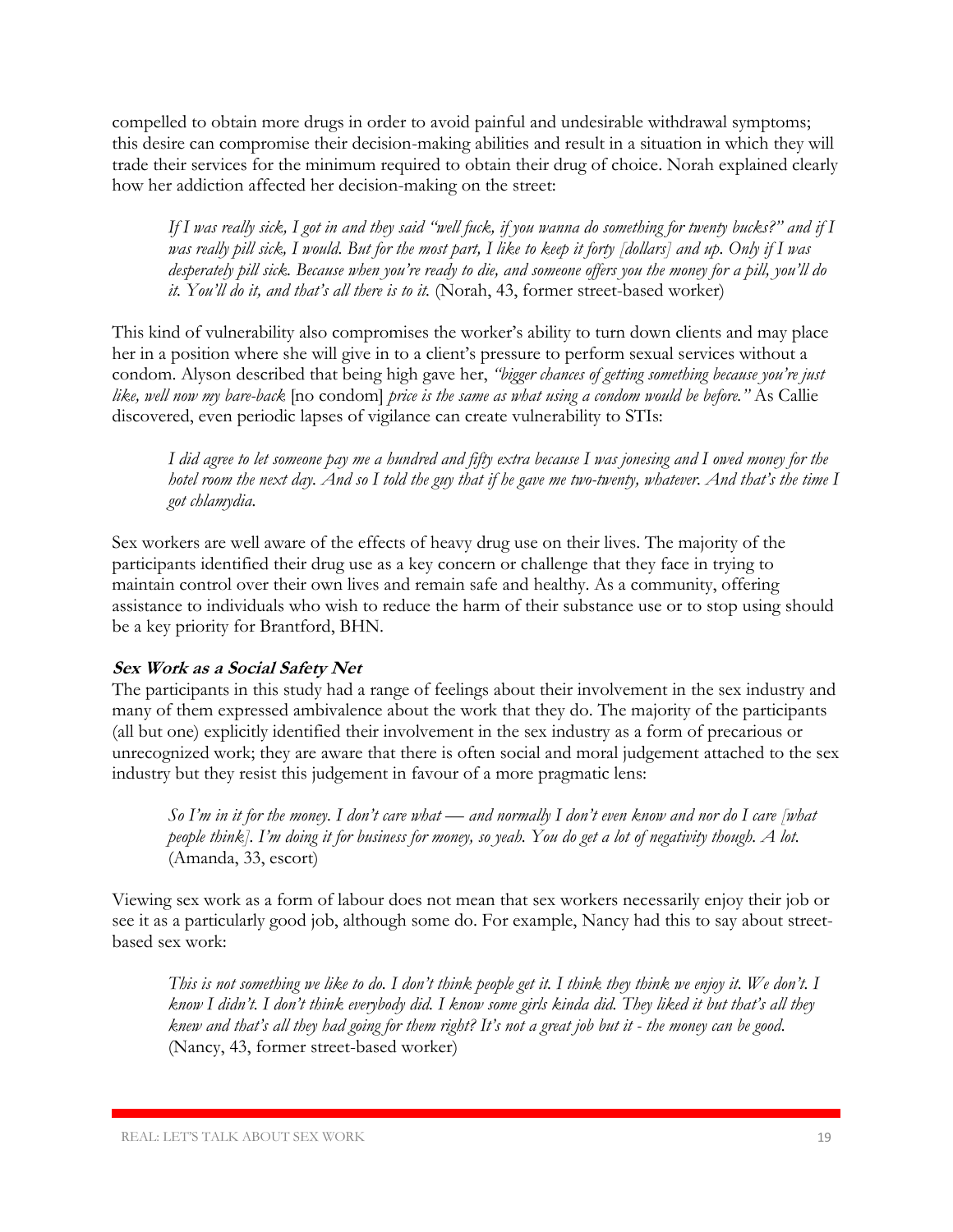In many ways, the narrative of "it's just a job" mirrors workers' discussions of other kinds of unfulfilling or low-wage labour. For example, Hebson's (2009) interviews with working-class women about their work bear remarkable similarities to many interviews with sex workers, including the ones in this study. Many Canadians have jobs, not careers, and do not necessarily see their work as self-actualizing or particularly important in terms of identity. In many ways, the idea that work *should*  be personally rewarding or somehow connected to one's sense of self, beyond the ability to provide for oneself financially, is a profoundly middle and upper-classed construction that does not necessarily resonate with the experiences of many working-class people.

The stories that the workers told about how they began doing sex work point to important intersections of marginalities. Many sex workers may be negotiating poverty, criminalization or legal troubles, substance use or dependencies, and/or lack of education or employment training. Combined with a socio-structural situation where good-paying jobs are relatively scarce and difficult to obtain, and the cost of living is rising, the market for sexual services is a pragmatic choice that allows individuals to feel that they have some control or a "fall back" in the event that they are in need of money. Having the option of sex work provides some individuals with a feeling of control and independence in a world and economy where people on the margins often feel powerless. Furthermore, many workers who have left the industry leave open the potential that they may return to selling sex or do sex work part-time if they are unable to make ends meet with "straight" work or on government assistance (Law 2013). Donna, a former erotic dancer, explained:

*It [erotic dancing] gives me more control over my life I feel, like. Cuz I know at any moment, I don't need an interview; I don't need a resume. I don't need anything. As long as I don't break my leg, I'm good to go.* (Donna, 29, former erotic dancer)

Another indoor worker who stopped escorting after a violent assault was also cautious in her discussion of her future plans:

*I don't think, like I really think I'm done but I can't make a hundred percent promise. You know, it's easy—not easy money—but its money and it got me drugs. It got me things I wanted. So, it was just kinda—like I can't promise that I'll never go back but right now I'm done.* (Alyson, 33, former escort)

#### **Sex Workers as Parents**

Seventeen of the sex workers interviewed were parents (16 mothers and one father), and one was pregnant with her first child at the time of the interview; 11 had children under the age of 18. Children and obtaining custody were repeatedly mentioned as a motivating factor for exiting the industry, however, sex workers most often reported drug use or other criminal charges, not their work, as the primary factor for loss or surrender of custody. Only two of the active sex workers with children under the age of 18 had primary custody of their child(ren) at the time of the interview; five had informal arrangements with family members who cared for their children, and four had lost custody of their children to Family and Child Services (FACS). Although sex work was not explicitly mentioned as a factor for loss of custody, those women who had children in the custody of FACS or in kinship placements were often very concerned that their work would be used against them to deny return of custody or could possibly place custody in jeopardy. Callie, who was doing sex work to pay her lawyer's bill for her custody hearings was unequivocal in her determination to leave escorting as soon as she had regained custody: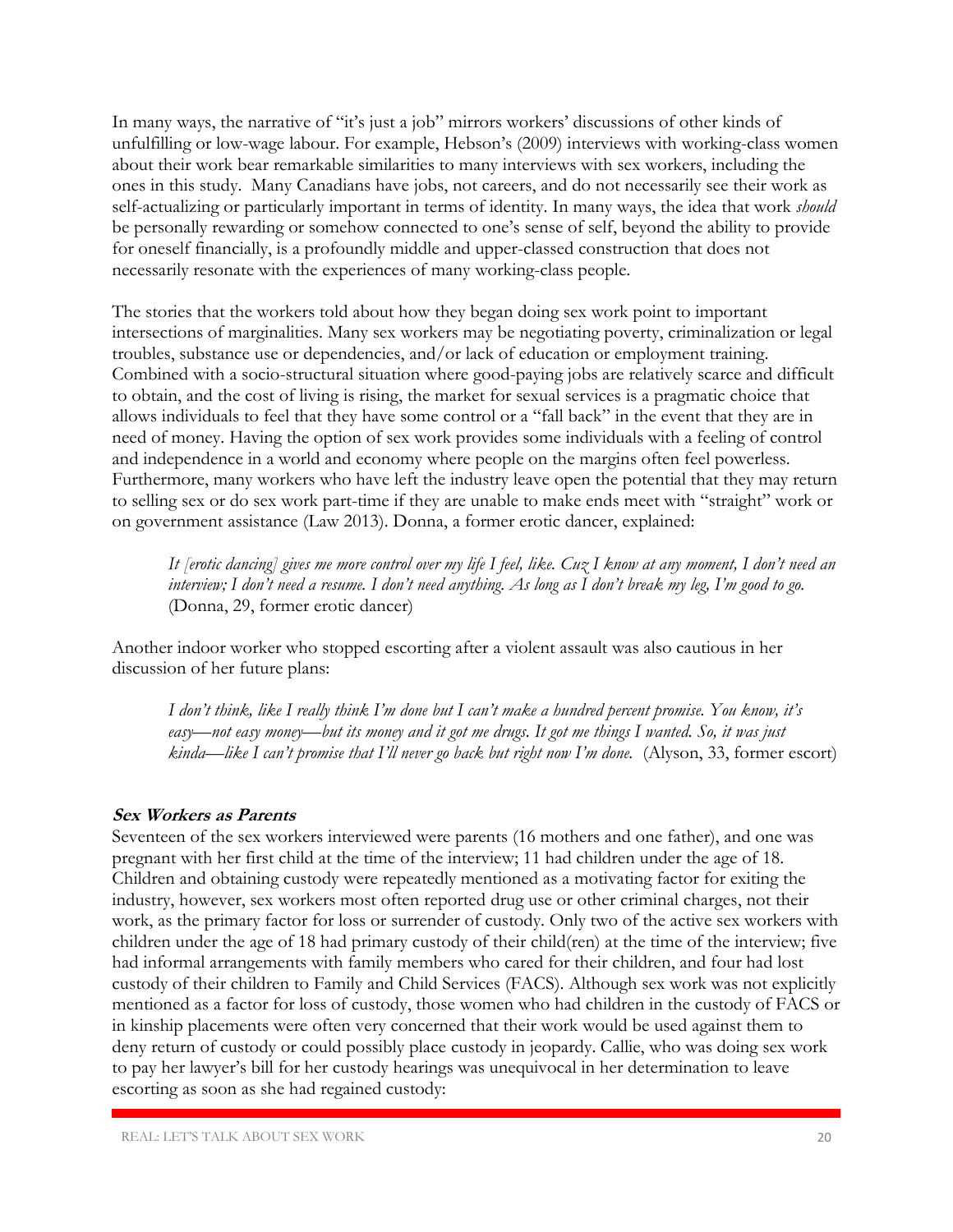*I would stop [escorting] on the spot cause my family would help me out. And plus like, when you do have a child in your care, Ontario Works gives you a bit more. So I'd be able to just do what I was doing before. Go back to school, take care of my daughter. I'd have enough money to give her a proper apartment. […] And I'd never do it with my child in my care. There's too much risk. Not just to me myself but to like, just losing her again. Like I can't risk that if that happens So it's like, once I have her back it all stops 'cause it's all for her anyway.* (Callie, 22, escort and former street-based worker)

Maggie, similarly planned to leave sex work to care for her youngest son who was in foster care at the time of the interview. Her other children lived part-time with her and part-time with her mother.

*I'm gonna quit as soon as I get my baby back. If I get him back it'll be over for me. So I'll hook my clients up with somebody else maybe and I don't know. But I'll have to quit 'cause I'd rather have my babies than do that. I have had a lot of running with it. Like I was sixteen and I'm thirty-five now so, been a long time.*  (Maggie, 35, escort and former street-based worker)

Jade was concerned that her ex-partner was attempting to use her history of sex work in a custody dispute to discredit her and to fight her application for shared custody. She seemed optimistic that it would not be held against her by the judge and by FACS, but was frustrated by the leverage it created. After she had stopped escorting, he also used her history of sex work to trade access to her children for sexual services:

*He said, 'well I'll let you see the girls. I'll let you come over and hang out with the girls tomorrow.' We actually took them for the whole, entire day on July first and did the fireworks thing and all that. But I had to sleep with him to do that. Prostitution is prostitution. Doesn't matter what it's for, but the only reason I had participated in that one was to see my kids because I really didn't care what it took. You know?* (Jade, 28, former escort)

Anna, who was a single mother with sole custody of her children, was comparatively unconcerned and was successfully navigating her work and parenting responsibilities with assistance from family:

*As long as I keep everything away from my kids and that's one thing. My kids will never ever be affected by it. […] Normally my mom or my sister will watch the kids [while I work]. It's what I do with my own personal life and if my children aren't around the there's no reason [for FACS] to be involved.* (Anna, 31, escort)

Recently, academic researchers and activists have become more interested in the intersections of sex work and motherhood. Bromwich and DeJong's (2015) anthology provides an in-depth analysis of the stigma and challenges that face sex working mothers. As a job, sex work is not inherently incompatible with parenthood and may even provide many benefits, such as a flexible, self-directed work schedule that can be adjusted to allow for time with children or time off in the event of illness or special events. Community service agencies who work with sex working parents should be attentive to the fact that no particular type of employment, including sex work, is an automatic risk factor for children and that all cases involving child custody must be considered on an individual basis. A local professional in the field of sexual health also reiterated this message: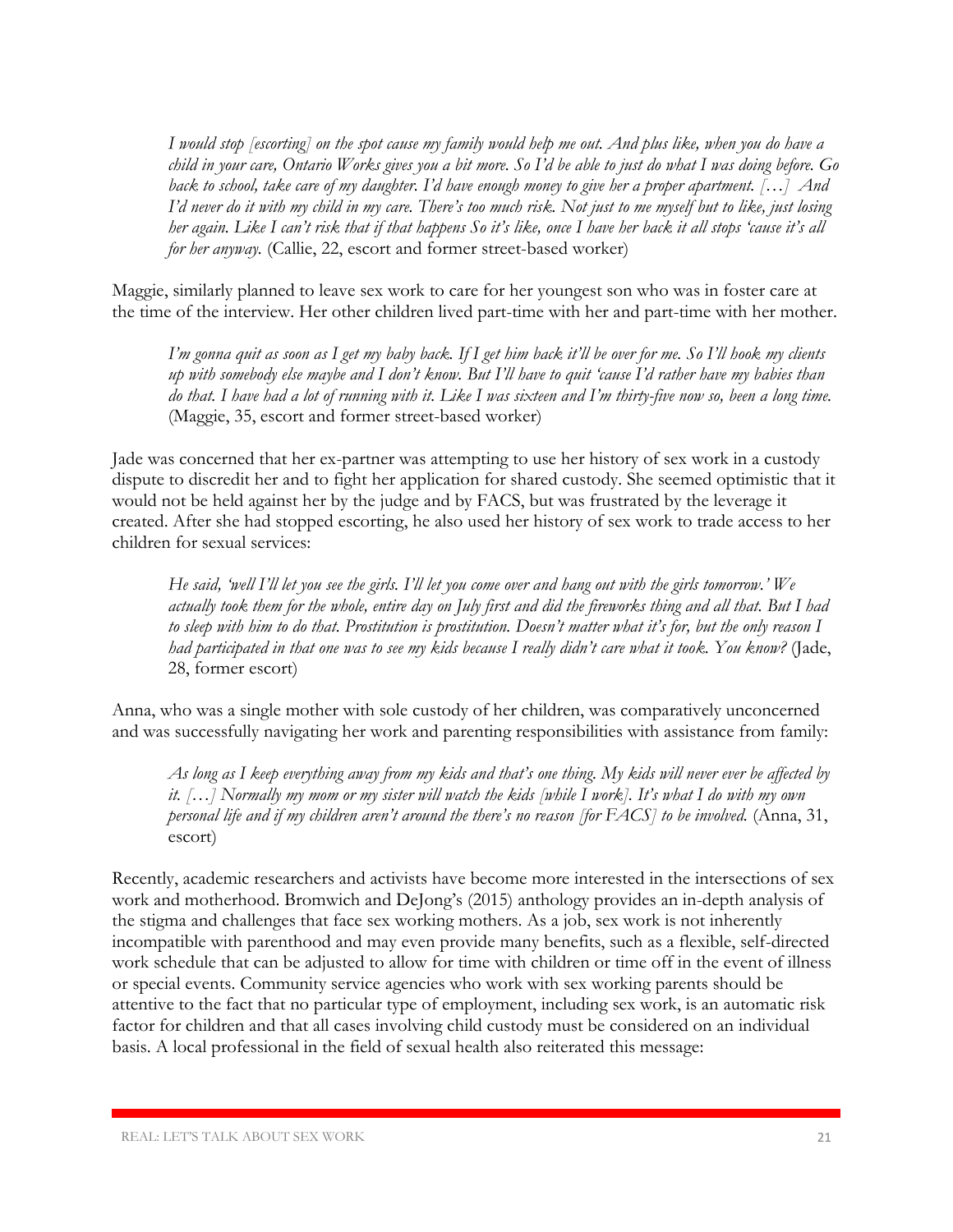"So our program, and I've been challenged on this many times, is not an automatic call to Family and Children's Services just because there are children. […] We look at the fact that children need to be at risk and we look at the fact that children need to have been exposed to something. Are they being put in harm's way? Is there anything we need to do to help protect the child? And the way that I look at it and the way the program looks at it is just because someone is a street worker doesn't necessarily go back to the fact that her children are at risk. But I think it is an individual practitioner's decision and that might be from past experience, frightening for the patient."

As this health care professional indicated, it can be frightening for sex workers who fear that disclosure of their occupation will lead to FACS involvement, and this fear can prevent some workers from disclosing and from being able to access appropriate assistance. While some sex workers may decide to stop working in order to care for their children, we should be certain that leaving sex work does not become an imperative for individuals who wish to parent and that children are not removed from their parents without an appropriate assessment of their actual risk.

#### **Seeking Alternative Income**

Of the 19 individuals who were currently active in the sex industry at the time of their interview<sup>11</sup>, 8 expressed that they hoped to stop working or move into the mainstream labour market in the near future. Several indicated that they hoped to go to school and find another job, while others intended to stop using drugs in order to 'make do' on government income assistance. The process of leaving sex work is wrought with challenges — not the least of which is finding a new means of providing for one's financial needs. As described above, Maggie (35) discussed her plans to stop escorting when she obtained custody of her child; but she went on to confess that she was uncertain of her ability to find an alternative means of obtaining sufficient income to support herself and her children:

Interviewer: *What will you do when you quit? I don't know. I've never had a real job so I don't know. I'm on ODSP right now. Hopefully it'll just work out. I don't know. […] I'm just getting tired of it. The money's good though so every time I say I quit you know, I think about the money. Then you go back to it, so, yeah. It's hard to quit.*

Amy was escorting at the time of her interview, but was making plans to stop working. However, she was very practical and blunt in her assessment of her ability to find other means of supporting herself:

*So as soon as I get my grade twelve I'll look for [other] work, but right now I have to do only one thing at a time or I'm going to over load myself and have like, a break again. So that's the only thing I am going to do right now like, I'm not going to looking for a job right now I'm just hoping for assistance and then for a*  couple months I can just live off welfare and I don't need a lot right? What they give you on assistance will be *enough for just me to live off of that until I get a job. And it sounds like a great plan and like I could be successful but like, things happen right? So it's like, preparing for that too. So I know if she says like no you're not eligible for welfare that I'm going to have to like, do the work I know how to do because that's the only thing I know how to do to make money. […] I know I can eventually learn to do more than have sex or* 

 $\overline{\phantom{a}}$ 

<sup>&</sup>lt;sup>11</sup> At least one of the women who had stopped working at the time of the interview had returned to sex work by the time of writing. Several others could not be contacted.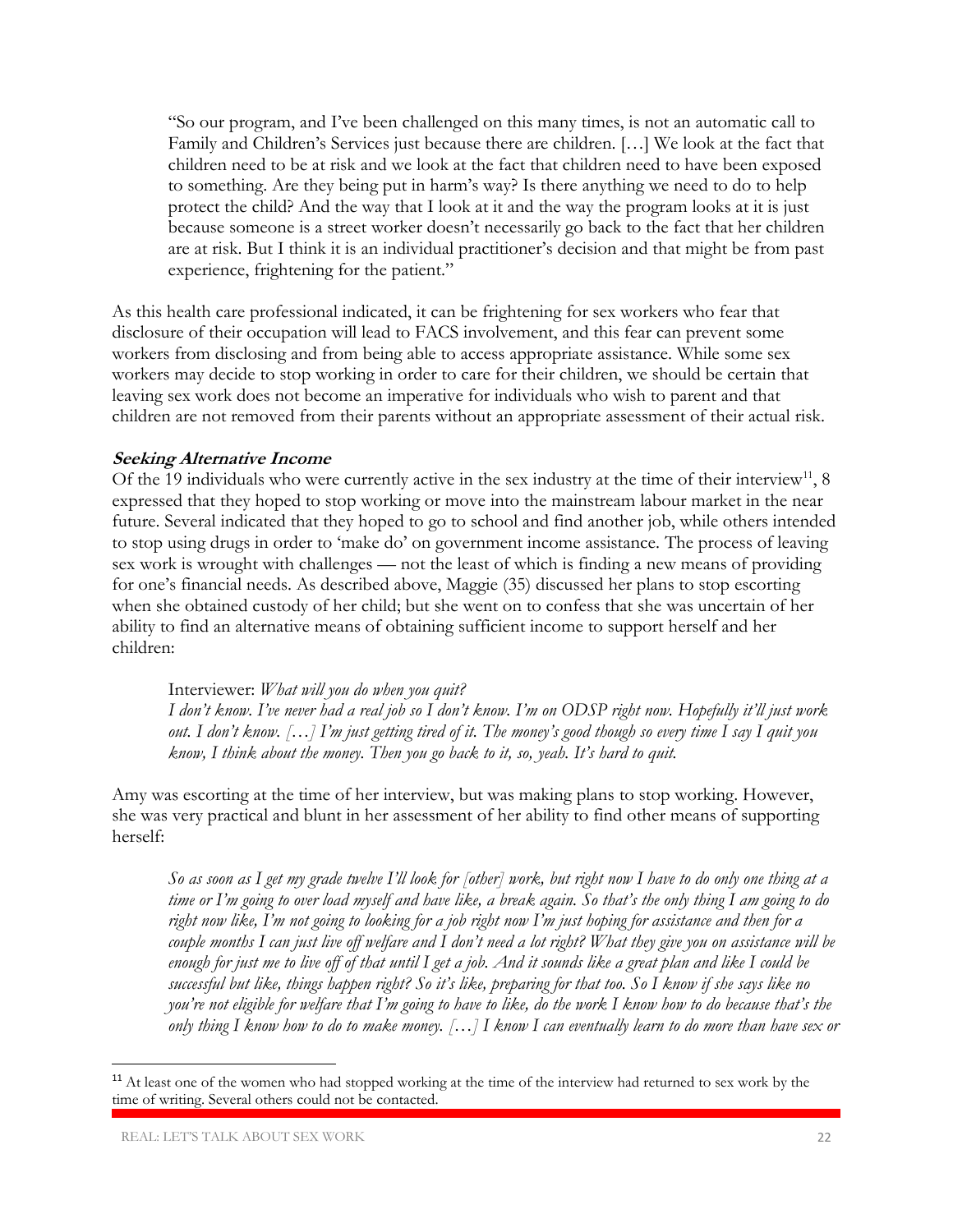*whatever but at this point it's all I know how to do that's worth money. So yeah, that's my only job skill currently.* (Amy, 21, escort)

In Brantford, BHN there are no sex work-specific services and often more general services lack the understanding to prioritise the kinds of assistance that sex workers might need. Sex workers often have many transferable skill sets such as customer service, entrepreneurialism, or creativity, but these skills are not generally recognized in applications for mainstream employment – listing sex work on a resumé is unlikely to help one to be successful in obtaining a mainstream job. As we see in the next section, if we think about what sex work entails beyond the provision of interpersonal and sexual services, which may include advertising, maintaining an incall establishment, corresponding with clients, negotiating services and fees, etc., it becomes evident that many sex workers possess transferable business, interpersonal, marketing, and administrative skills that are not recognized. A creative employment counsellor, for example, might encourage sex workers to identify their transferable skills and not to dismiss previous experiences as irrelevant. However, even if one can make a case for a transferable skill set, a criminal record can also be a barrier to obtaining other kinds of employment.

*A lot of girls have a criminal record. You know what I mean, like I have gun charges now. Like that's pretty severe. And the smallest things can result in a lifelong consequence of criminal—being in the courts. And I think something that helps you pardon your record, like when looking for actual work, 'cause you don't want to like go to a job and they like run a fucking criminal check on you and they're like 'oh, you've been arrested thirty times for prostitution - we're not going to hire you.' It's like if there was a way to kinda like make it so we could get a job it would be good too for sure.* (Amy, 21, escort)

Those services that are targeted specifically at sex workers are not always appropriate or helpful for many people. Alyson decided to stop doing sex work in the aftermath of a violent assault – she was directed to a transitional housing program located outside of the BHN region that was focused on assisting sex workers to leave the industry, but she was quite unhappy with the salvation approach taken by the religious organization:

*Ok, their idea of help and therapy and stuff is prayer and although I agree that prayer can help, I don't think it's the be all and end all of treatment. Like, eight hours to nine hours of church a week. That's just at the safe-house, but once you go into treatment it's three hours a day of healing rooms, prayer rooms and then go home and journal about it. But you'll love it because it's a beautiful, pretty house. And it's like, I don't give a shit about how pretty it is. I'm booking it. I'm not going back. I'm like, figure out how to get my shit and come home. It's just not me. […] The program was described different to me and I was under the impression that there would be like, mentorship, life skills. Um, learning how to like, budget and stay within your means and not—but like, but there's none of that. So like, basically it's that you get to sit in a pretty house on a lot of land. But there's no—there's nothing like, trauma-focused or like, specific to like, what it's like coming out.* (Alyson, 33, former escort).

Many individuals are looking for meaningful, concrete assistance to provide more options for their lives and livelihoods. Unfortunately, a program like the one described above, with its focus on rescuing "fallen women" through prayer and spirituality provides little in the way of meaningful choices. It may also, unintentionally, create or reinforce stigma and negative self-esteem by portraying involvement in sex work as an inherently degrading or shameful experience. A better, non-judgemental, approach would give emphasis to transferable skills and avoid framing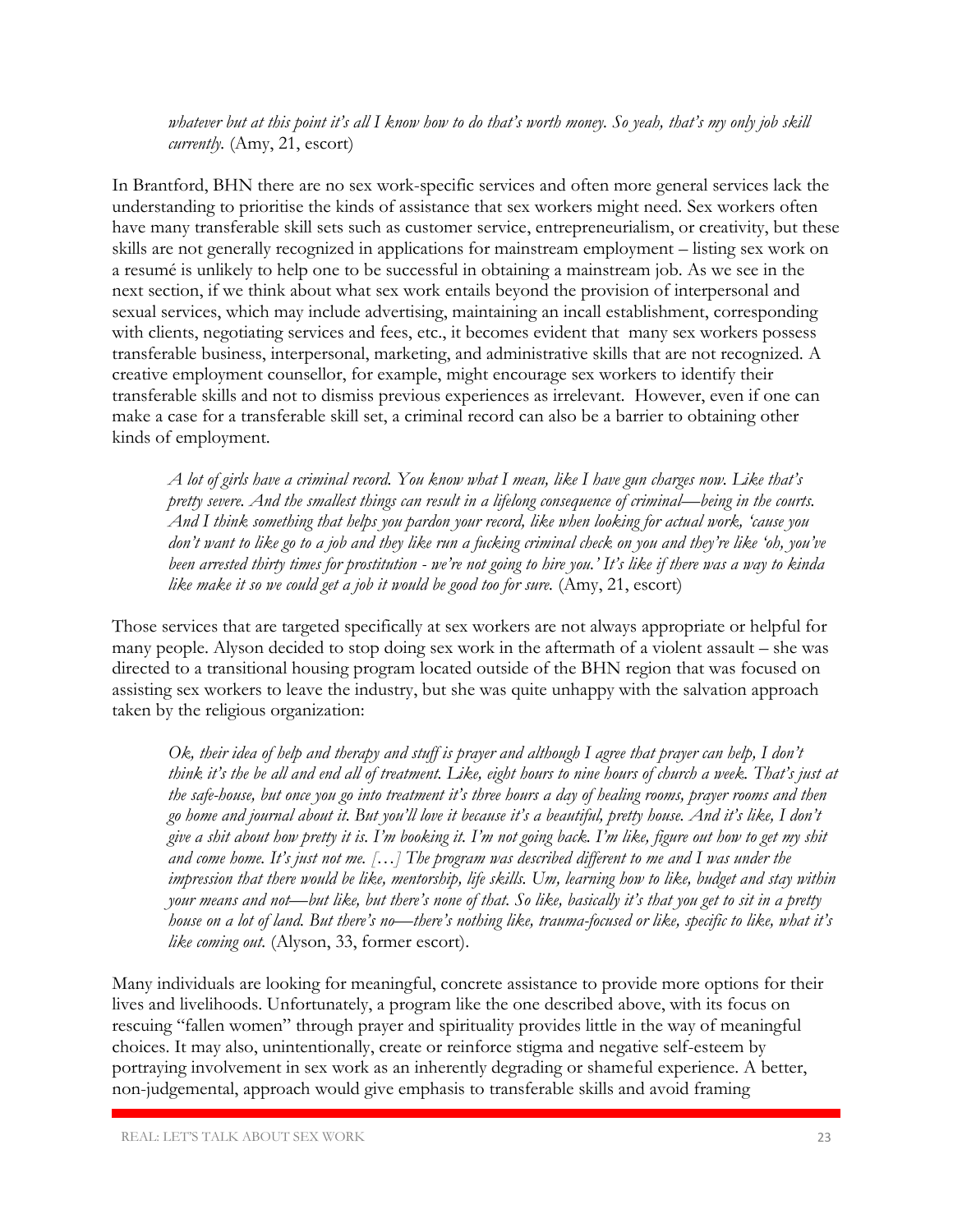involvement in sex work as a personal failure that must be remedied in order to preserve self-worth. As we have seen, many sex workers move in and out of the industry, depending on their circumstances at the time, and may wish to retain the option to return to sex work at a later date or to do sex work part time as they move into mainstream work. Services which are contingent on exiting the industry and which frame this transition as "recovery" are inherently alienating to those who do not see themselves as "ill." Six of the participants in this study expressed that they would like to be able to access assistive services to help them with the challenges of moving into other income-generating activities (and many of the former sex workers stated that such services would have been helpful to them), however, it was very clear that they were seeking non-judgemental, practical services that would address their individual challenges. Money management, job training or job search assistance, stable housing, educational assistance, drug rehabilitation, mentorship, and a safe space to go with a listening ear were some of the most commonly desired services by participants. While some of these services are available in our region, they are general services and do not always have staff who understand the dynamics of the sex industry. Later in this report we will discuss sex workers' interactions with social service providers and examine some of the reasons why specialized services for sex workers, or more specific training for service providers might be needed in our community.

For those who decide to stop doing sex work, establishing a new, "non-sex worker" identity can be difficult, particularly in a small city or town where there is very little anonymity. A long-time street worker who had decided to leave the industry described that she found it difficult to walk in downtown Brantford because she would be approached or called out to by former clients.

*When I got off the drugs I decided I didn't want to go back out there. I guess I just don't, I don't want to live that lifestyle. I don't want to be in jail anymore. I'm kind of done with that whole thing. So, as I slowed down, started getting out of it, like I—there's still clients that I'll see when I'm walking and they'll say, "Hey Nancy!" Or, you know. And I'm just like, "Oh…" And they're like, "we haven't seen you for X amount of months or years…" You know what I mean? And it's like shit. I just, you know what I mean? I can't be involved with that scenario anymore but if I was to go back in it without the drugs now, now I could make money.* (Nancy, 43, former street-based worker)

Not all sex workers have difficulty deciding to quit sex work. Although Margaret (40) had continued to work after she stopped using crack cocaine, she had recently come to a "turning point" in her life and decided to stop working on the street. She explained her concerns for her health and safety:

*I have a friend that just died a couple weeks ago. She was nineteen. She had HIV and she was a working girl and the cops told her half a dozen times if you don't quit working we're gonna charge you with attempted murder 'cause she didn't tell the guys she had HIV, you know? And she wasn't using protection. And she was one of the reasons I stopped working because I started seeing the guys I was seeing with her and it was like, are you kidding me? Like, I know you're not using anything. Like, I don't want to get it from you. […]. I've stopped using crack anyways, which was my problem drug. And I found somewhere to live. I signed a lease. I buy groceries now. I've bought a phone and I, you know, I see my dad - which is different for me.* 

Margaret had only stopped working two weeks prior to participating in this research. When we contacted her to follow up just prior to this writing, she reported that she was still not using drugs and had not done any sex work since November. Ultimately, by leaving the industry, Margaret felt that she had autonomy and was in control of her own life, and this is a key factor for individual well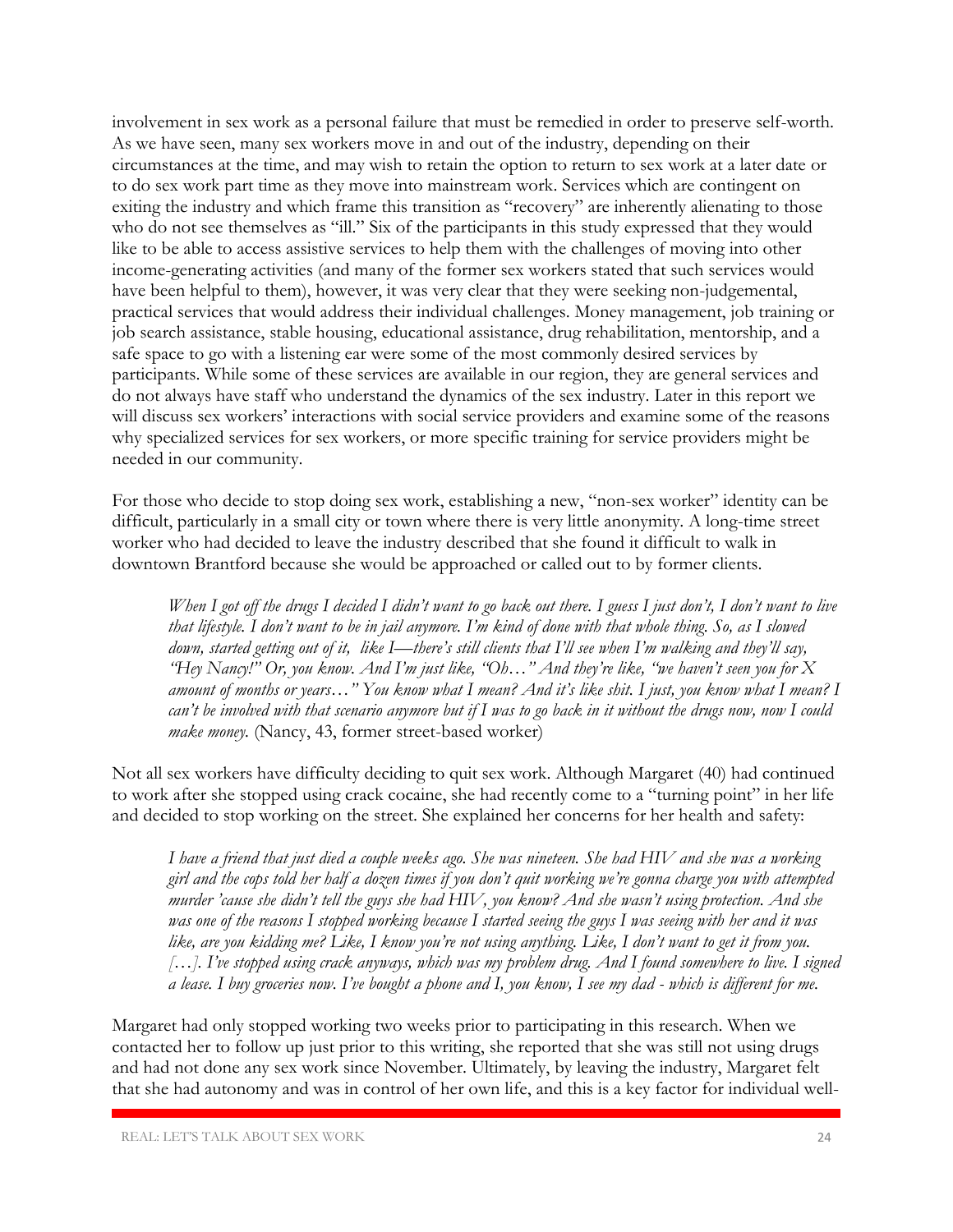being (whether we are sex workers or not). However, there are many sex workers who exercise control and autonomy in the industry and who do not intend to seek other options in the near future.

#### **Sex Work as a Business Venture**

The sex industry is diverse and approaches to the industry are almost as varied as the people who do sex work. Some of the participants in this research were incredibly clear about their choice to enter sex work and to treat their work as a business, complete with all of the paperwork, planning, and organization that small businesses bring. While these women were a minority in this research<sup>12</sup>, it is important to recognize their experiences because they defy common stereotypes and unambiguously remind us that painting sex work with broad brush-strokes as disempowering or as violence against women simply does not reflect the autonomy and creativity of many sex workers.

Sandy (25) was a travelling escort who sometimes worked in Brantford. She was based in the GTA on a "sugar baby" arrangement at the time of the interview; she had a post-secondary education in business and although she had previously been a drug dealer, she only used marijuana occasionally. She was proud of her business acumen and her ability to earn and save money. She was optimistic in her ability to use sex work to set herself up financially for the future:

*I think it's kind of degrading 'cause I'm having sex with people for money. But I make so much money and like, I think before I'm thirty years old, I'm definitely gonna own a few houses and I'm definitely gonna be retired. Like definitely. I have a business. I'm registered with the Government as an adult entertainer. So there's like, we have our own little number and that. Like, we file our taxes and stuff under. This year just past I claimed ninety thousand dollars. And after I saved all my receipts and stuff for everything from condoms to hair extensions, and after I saved all those receipts—and my clients buy me clothes and stuff, so I keep those receipts too. So what I do is I take the amount of each receipt and that comes off the amount that you pay [in taxes]. So basically I don't really pay anything in but I have a big income because I have a lot of expenses.* (Sandy, 25, escort)

Lucy, with her partner Gerald, similarly took an entrepreneurial approach to her escorting and saw it as a means of growing capital for further business ventures. She was also a travelling escort, based in the GTA, and she had plans to launch an online magazine. She also discussed the possibility of expanding her sex work business if she could do so legally:

*It's my business. It's like my sole proprietorship. My little baby in my hand. Like, I gotta nurture it because if one day I get a protégé I would like to know my protégé not only has a clientele behind her because of the clientele that I booked for myself, but at least for them to understand like, she's part of the team now. […later in the interview] If ever I had the money, I would invest in a brothel.* (Lucy, 23, escort)

Sandy and Lucy exemplify an investment in their respective businesses that is perhaps more reflective of a larger, urban market. However, even among sex workers who lived and worked exclusively in Brantford we can find this bounded, focused approach to sex work as business.

 $\overline{a}$ 

<sup>&</sup>lt;sup>12</sup> As discussed in the methodology on page 5, the participants in this research were largely working class and did not necessarily take this kind of focused, organized approach to their work. In larger urban centres, this approach to sex work is statistically more common.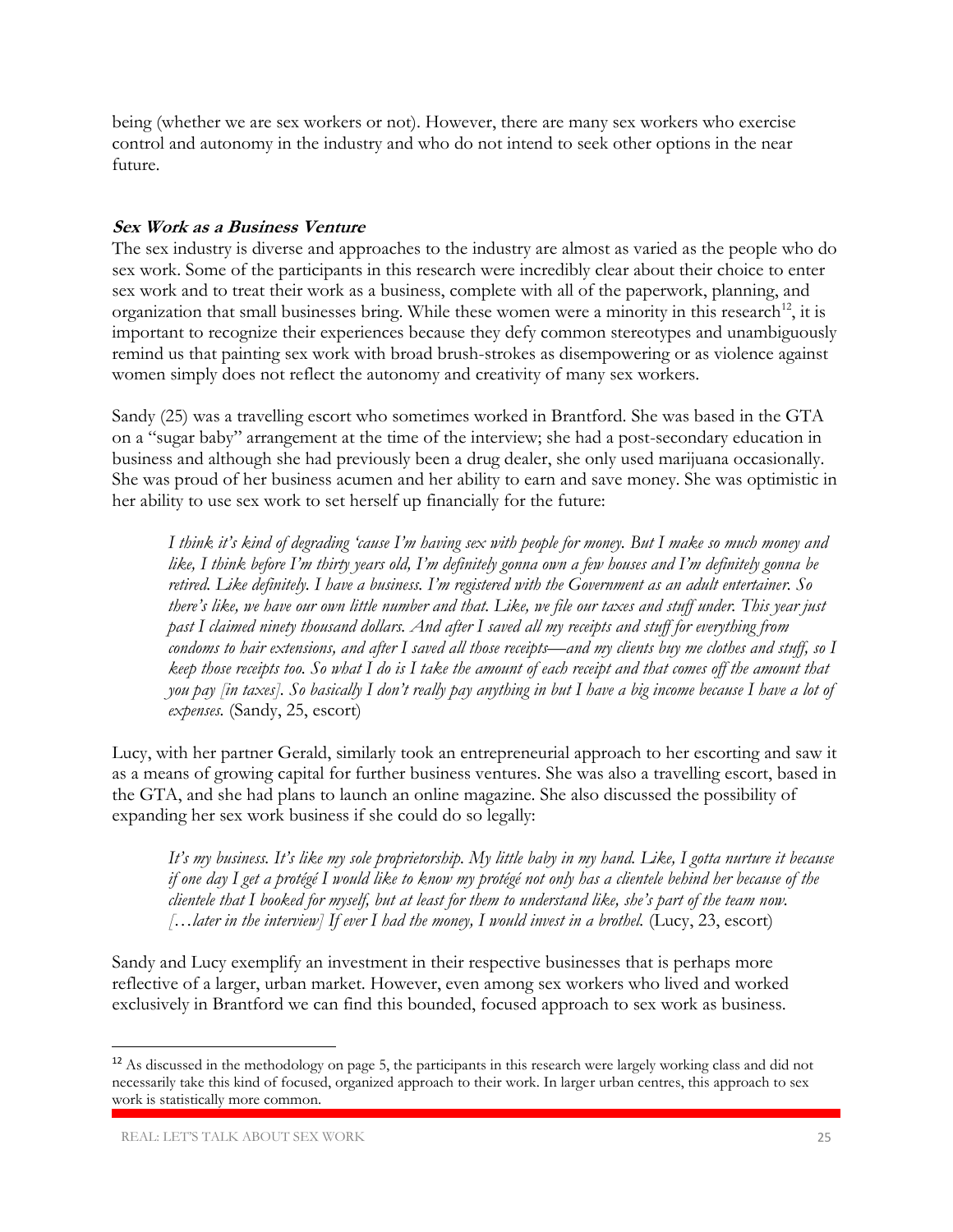Anna (31) had been an escort for more than 6 years and used sex work to support her children while she was in school full time. Specializing in providing what is referred to in the sex industry as the "girlfriend experience<sup>13</sup>" or GFE, she selected her clients carefully through referrals. Unlike many other escorts in this research, she did not advertise on BackPage and considered her services to be "exclusive". She had a small number of regular clients and would only accept new clients who were referred by existing clients or friends. Because of this careful approach to her work, she reported that she had never experienced any violence and was content with her choice to do sex work. She did not consider her work to be an identity and kept clear boundaries between her sex work and her personal life. She was very clear that she saw her way of working as distinct from other local sex workers:

*I know a lot of people that work and like, I know a lot of the girls? But they're all drug addicts. So, my clients versus their clients you know, they stand on the corner and I am not. I couldn't do that. I pick and choose who I go with, because you don't know what she has. You don't know, you know what I mean? I do it differently. It's safer. […] It's about the money. Yeah. But there's actually sometimes it's fun too. You just have that person to talk to or you know, sit back and enjoy yourself for a change.* (Anna, 31, escort)

Clearly, sex workers' experiences can be widely varied, ranging from street-based work in situations of very few options to carefully calculated business decisions. Despite the diversity, there are some shared concerns that transcend class and sectors in the sex industry. In the next section, we will examine the daily realities of sex work and the challenges faced by individuals in the local industry.

 $\overline{\phantom{a}}$ 

<sup>&</sup>lt;sup>13</sup> While six of the workers in this research described a type of "girlfriend experience" (GFE) as part of their service, this is actually a very common type of service in the Canadian sex industry in the urban markets.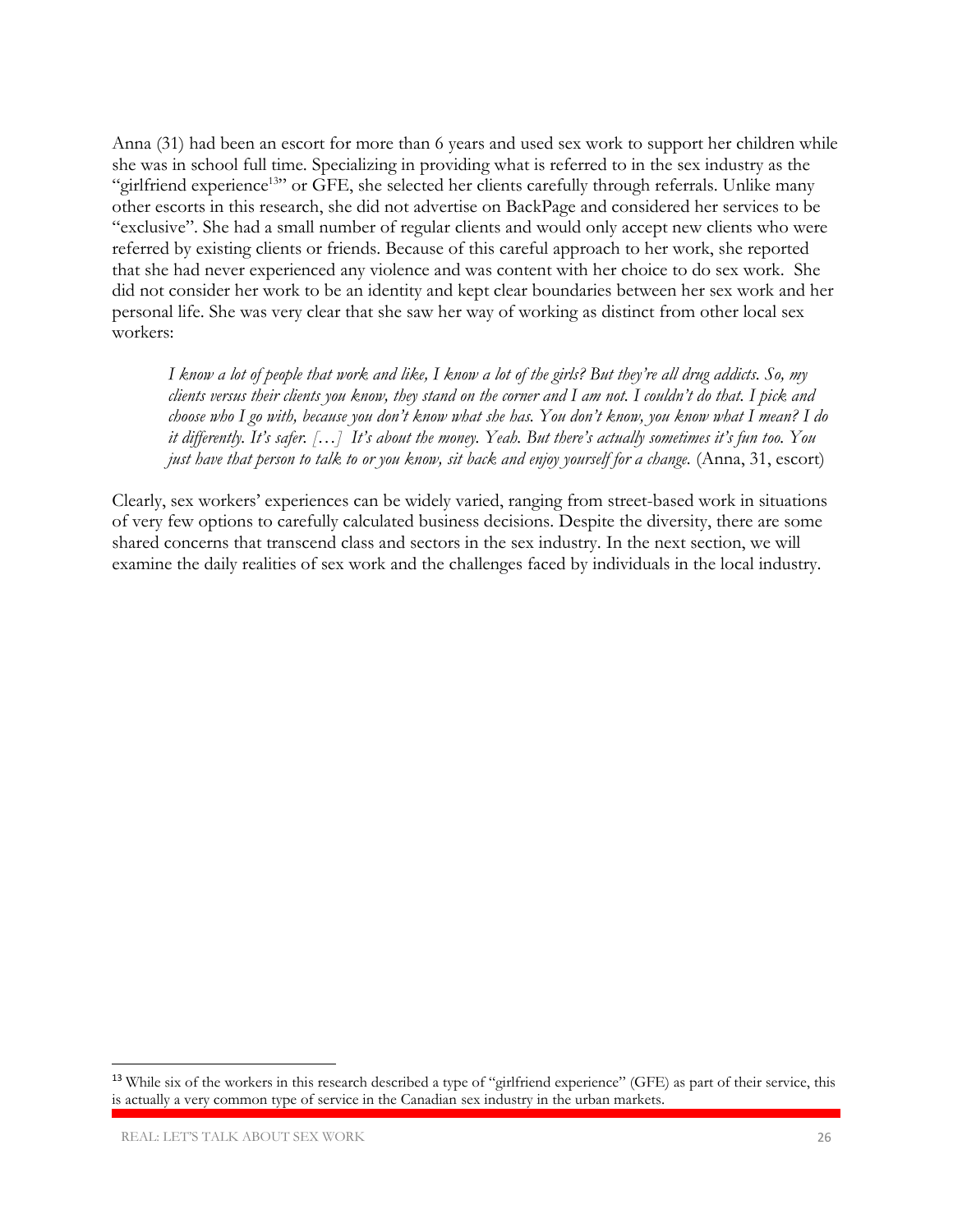### **UNDERSTANDING EVERYDAY EXPERIENCES OF SEX WORK**

In this section we will explore some of the everyday realities of sex work that the participants discussed. Some of the narratives will be very familiar, and some will challenge our current rhetoric and media-fueled concerns about sex work. Particularly we will look at sex workers' interactions with other individuals (clients, third parties, community members) to better understand how these interactions colour their experience of the work.

#### **Transient Work / Travel for Work**

A key feature of sex work in rural areas and smaller cities is travel for the purposes of work. In some cases (as with Sandy and Lucy above), this entails escorts who are based out of larger cities and travel into the Brantford, BHN region to work. As travelling escorts they are able to capitalize on the commodity of "newness" and will attract clients who seek out variety in sexual services, advertising their services as available for a "limited time only". This is a significant market in Brantford. In other cases, local sex workers in Brantford, BHN will travel into larger cities to work in order to access a larger pool of potential clients. They also note that the market in larger cities will allow them to charge higher prices for their services.

*Like, I can go to Niagara or Hamilton or Toronto and get a room for the weekend and just make way more than I could here. And I can charge more too – like, here I can make one-twenty for an hour, and I hope I get them off in 15 minutes. But in the city I can charge two hundred… or even more if I can splurge on a nice hotel. I put up an ad on BackPage and I'm the new girl in town, and I'll just get tons of calls. So if business is slow and I need the money, sometimes I just go.* (Molly, 25, escort)

Sometimes, and somewhat unique to the rural/small-town context, sex workers' travel is connected less to market demands and more to the desire to separate private and professional worlds in order to preserve some anonymity. For example, Maggie regularly travelled out of town on weekends to work, at least once a month. Although she also did in-calls from her home, she explained that the bulk of her business was done out of town so that she would not be outed as a sex worker to her neighbours:

*I have a friend who is a guy and he'll take me up there [to the city]. He'll rent the place for me. He gets a motel for me. He rents that. And then the calls keep coming and coming and he'll put an ad in the paper. Probably it's six thousand dollars' worth in just a weekend, so it's pretty good out there.*  Interviewer: Ok, does he get a cut? *Yeah, yeah. It's like, fifty-fifty.*  Interviewer: Ok. How do you feel about that? *It sucks. [Laughs] But, it's easy to get away from here. You know what I mean? So, I don't let too many guys know [that I work] here though. Because I got neighbours. I don't want people to get that impression. But when I go out of town with him, it's fine.*

Anna was blunt when she was asked about whether she ever felt any judgement in the community due to her work: "*No, because nobody knows nobody else. That's why you do out of town clients.*" (Anna, 31, escort)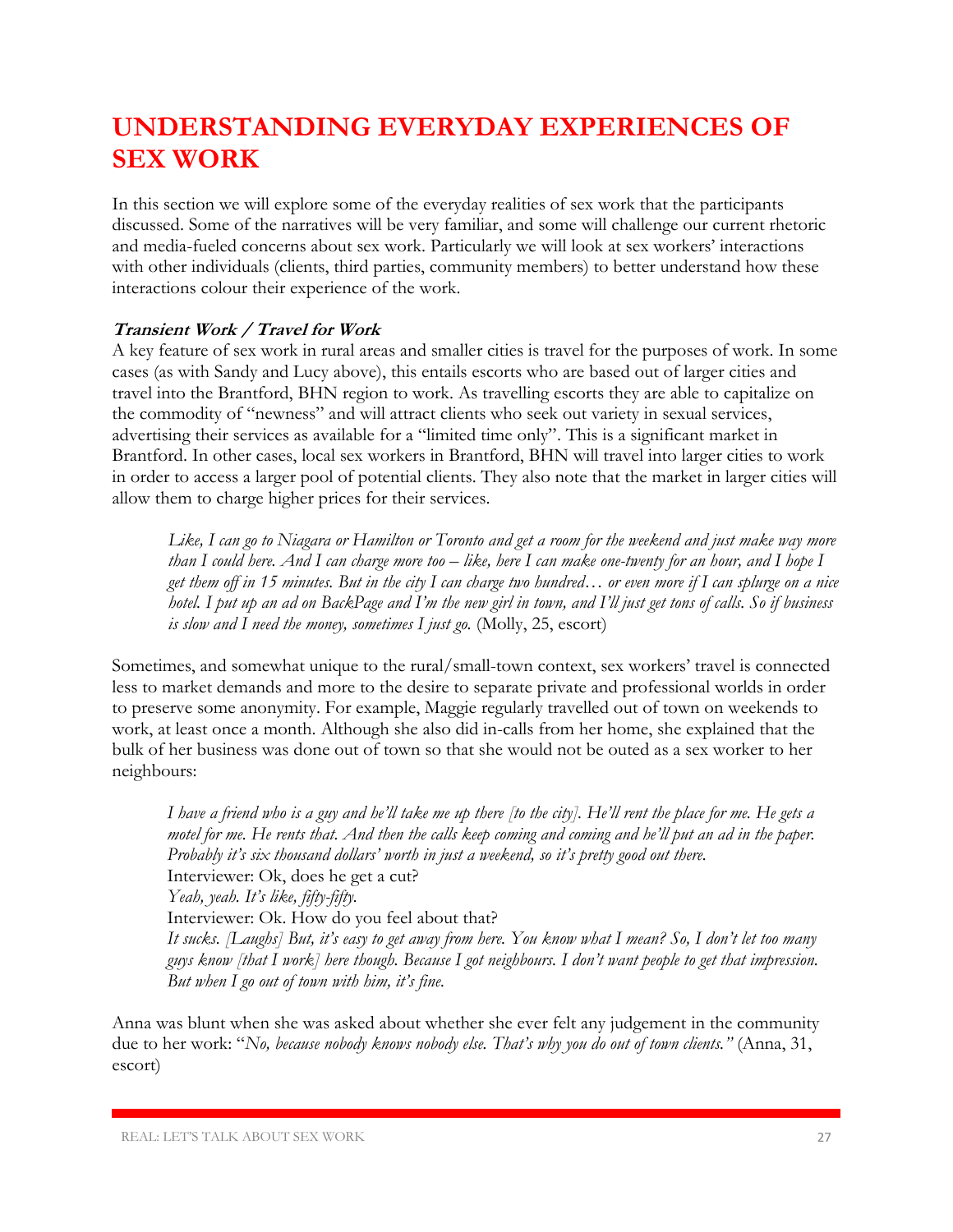Brenda considered herself primarily an informal sex worker and she usually bartered sex for things that she needed or wanted. However, she described that she sometimes used sex work to fund her leisure travel.

*One of the other things that I also did was a girlfriend and myself would—she lived in Windsor so we would travel the 401 quite often back and forth visiting each other. So, quite often, every once in a while we would stop at some of the truck stops. And, yeah, I guess that was for cash. You know, we would make our gas money to travel back and forth.* (Brenda, 53, former informal sex worker)

A complicating factor in understanding the dynamics of transient work is the fact that, like Maggie's story above, many of the workers relied on third parties to assist with their work travel. In most cases they explained this as an entirely pragmatic choice – they did not have their own means of transportation or did not have a credit card to rent hotel rooms. For example, Amanda (33) often did out-calls to rural areas in the county and she did not have a license to drive. She explained: *"My husband drives so, yeah, he'll take me there. What I need goes so, it's basically—last night I pulled him out of bed at one o'clock in the morning and then he had to be up at six am to go to work. He wasn't too happy! [laughs]"*

Jade explained that her friend's boyfriend would take them travelling from their small town in the county:

*Like, you pay the rooms out of your own money so they're just renting them for you because they have the Visa cards and all that stuff you need, right? So anyways, we went from Brantford to Niagara Falls […] I think I was only paying like, thirty percent so um, a half an hour was a hundred dollars a half an hour. So I would give them like, forty bucks or thirty bucks out of the hundred.* (Jade, 28, escort)

Given current heightened societal concerns and discussion in the media about the possibility of sex trafficking, it is important to carefully look at the differences between consensual and contractual third party involvement and coercive third parties. The key difference between transient work and human trafficking, in terms of law, is that human trafficking requires that the worker is being controlled, coerced, or forced to provide sexual services and has no control over her own movements. Merely moving from place to place to work does not constitute trafficking. Bearing in mind that the offence prohibiting "material benefits from sexual services" (Criminal Code section 286.2) contains a reverse onus provision, it remains the responsibility of third parties and the sex workers who work with them to clearly prove that any third party involvement is not coerced and is proportionally beneficial to the sex worker, in order to avoid conviction. Many of the participants in this research had been involved with third parties, but their experiences varied widely from clearly mutual partnerships, to employee/employer arrangements, to outright coercion and abuse. In the next section we will look more carefully at sex workers' interactions with third parties to examine the benefits and drawbacks of such arrangements and to understand the possible vulnerabilities.

#### **Third Party Involvement in the Sex Industry**

When discussing third party involvement in the sex industry there is a temptation to reduce all third party involvement to "pimping" and exploitation. While both of these certainly occur, the reality of third party interactions is often considerably more complex and sex workers and third parties themselves report a range of relationships and services (Bruckert & Law 2013; Hannem & Bruckert 2016, see also Gillies 2013). Many of these services are very beneficial to workers. For example, the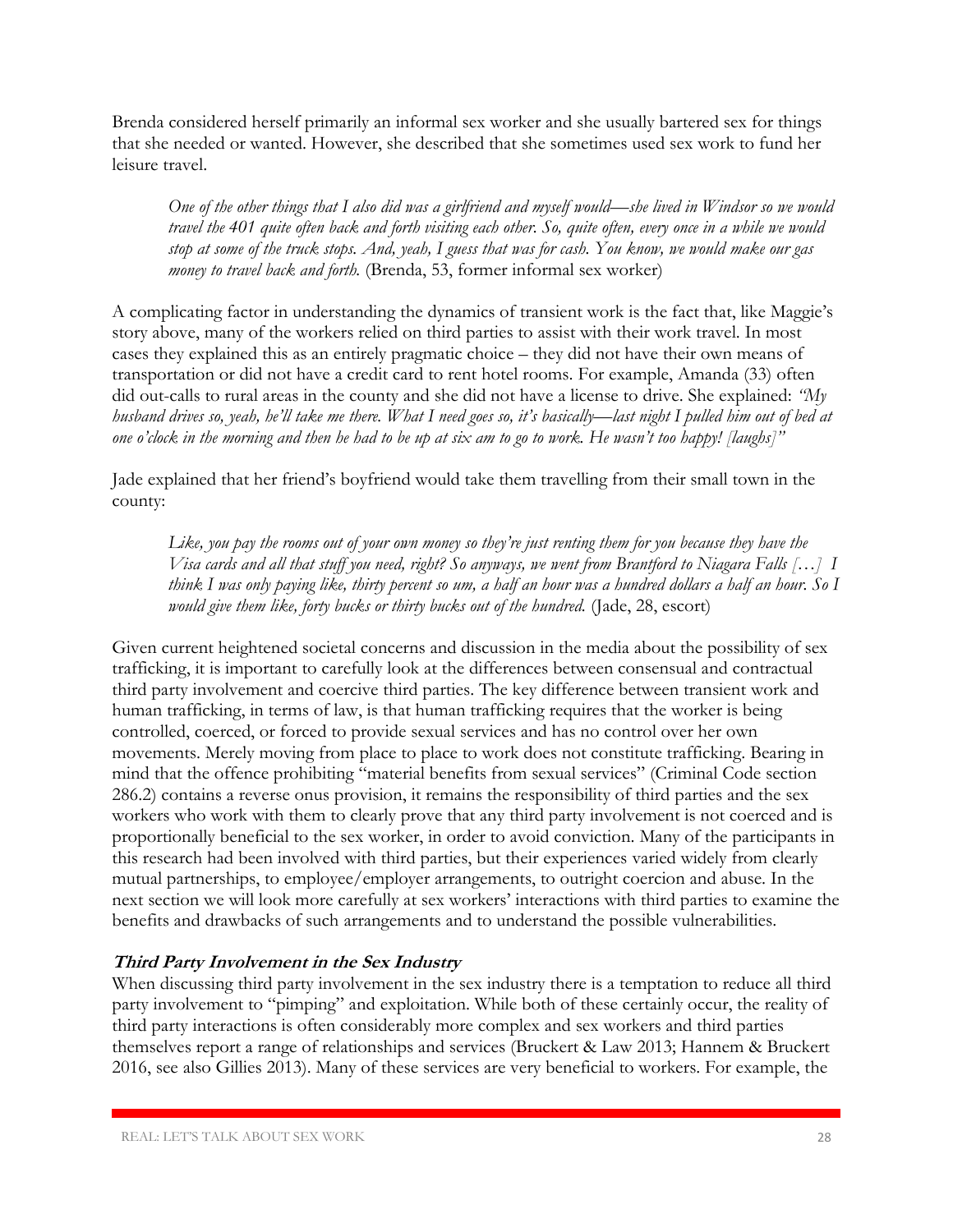sex workers who participated in this research described that third parties may provide them with security, acting as a deterrent or safeguard against violence from clients or other people:

*I have a friend of the family who literally hides in the washroom. Will climb through there while I'm doing calls and it's really awkward 'cause I know he's there but they don't know he's there. And it's just like if anything goes wrong, he's there, right?* (Callie, 22, escort)

Amy described that she preferred to work for someone else who could protect her. Ironically, she also credited the man who sold her drugs and managed her work with keeping her drug use in check – a perspective that challenges many stereotypes about drug-dealing "pimps" who use drugs as a means of control over sex workers:

*Everyone I've worked for has ironically has been a coke dealer or crack dealer. And like, I'm just kind of like, one of their products. Like, they own it, but they will sell it out. But at the end of the day that's their shit. So like, that's how I consider myself right? 'Cause I'm like, for sale and while I'm for sale it's their job to take care of me. Like, I don't have to take care of myself. If some guy rips me off it is their responsibility to go get that money. You know what I mean? It's like even at the Motel I had the room on one side and the guy had a room watching that and he had the key. So it's like, if it takes longer or something goes wrong like, he's going to be able to come and stop it. I definitely do prefer to work for someone else because like the guy I worked for? He only took twenty dollars a client. That was it. Like, that's like nothing, 'cause I charge onetwenty a half hour so it's like, here's twenty bucks then right? And I don't know. I just definitely preferred it 'cause I felt safe. I didn't have to have this worry in the back of my head like, 'oh if this goes wrong what could happen?' Like no, it wasn't like that. It was just—and I also do have a drug problem for sure. Like I don't really necessarily go and seek it but when it's there I do it with no limits. Like I don't even know how I haven't overdosed yet and I—when I work for people they don't want the people that are working for them like, all fucked up and messing up their name. So like they keep me in check drug-wise too and that's really much needed when you're making a lot of money. So yeah, I prefer to work for people.* (Amy, 21, escort)

When sex workers talk about their boyfriends or intimate partners, we often see a tendency to assume that any such relationship is necessarily an exploitative one; the women's framing of her relationship is implicitly questioned by reference to the "so-called boyfriend" and the insinuation is that he is really acting as a pimp. While this may sometimes be true, sometimes a boyfriend is just a boyfriend and they may provide assistance with security or other logistics such as driving, as we saw with Amanda and her husband (above). Jennifer described that her fiancée provided security to ensure her safety when she was doing in-calls:

*Just in case something happened, or some guy's getting aggressive, he's always there. He's my bodyguard. Everybody knows that he's my fiancée, and he's there to protect me. You know, if you're gonna act stupid then he's gonna show you the door. And he's not joking.* (Jennifer, 28, escort)

Jennifer did not pay her fiancée in cash for his security services, but the money that she earned became part of their joint income to pay their living expenses, along with their ODSP income. Sometimes sex workers partner with a friend or intimate partner to pull a "hustle," like the one Nancy described:

*Well my boyfriend at that time too. He would, um, we'd be involved in robbery—well, I don't know if you'd say it's robberies but this is what we did—what I would do is get a customer and he would hide in the*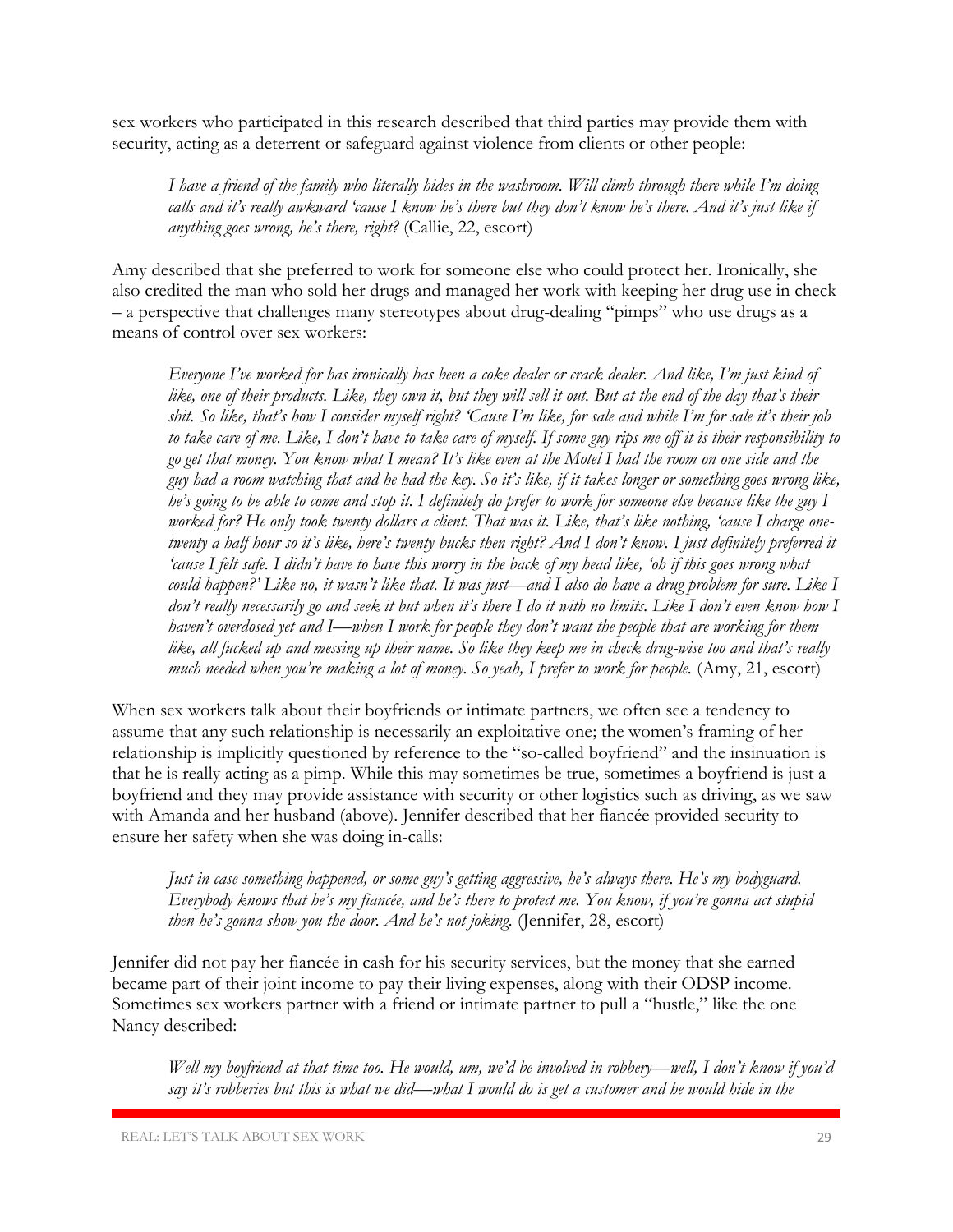*bushes. Kind of like a pimp, ok? So I would be working the streets and getting a customer. So often times I would tell my customers "it's cash up front" before I would—because a lot of times I wouldn't get money. Not saying they were all this way 'cause not all of them were, but because of me getting burned I'd always ask for money up front. Some were comfortable with that and some weren't. So what would happen is I would get the money up front and I'd just run. So if they came after me, he would kinda, you know, jump in the way. Like, you know what I mean? "Hey, buddy" kind of thing. Or he would say, you know, "if you don't want me to call the cops you're gonna give me money." So they'd pay me, then they would pay him just to not get the cops involved. That was our way of our story of getting more money. So we were doing that for quite a while.* (Nancy, 43, former street-based worker)

While these kinds of partnerships are not uncommon, many third party relationships are more formal in nature. Six of the workers in this research had worked in erotic massage parlours or for escort agencies, and four had been erotic dancers. All of these employment arrangements necessitated working for and with the third parties who owned, managed, or performed other functions for the various businesses. There can be both benefits and drawbacks to these kinds of employment arrangements; some of the participants felt that they had benefitted from working for third party agencies, and others had negative experiences. Phoebe described a very positive experience working for an escort agency in Alberta, but had not been so fortunate in her attempt to work with a local Brantford agency owner:

*Angel—the boss from the agency [in Alberta] - She actually owns all three agencies that I worked at. She was amazing. She was like, 'if you don't want to do this you don't have to do it.' She was like, 'don't think you're obligated to work because of me because I make'—she works too right? She's like, 'I make quite a bit like, enough money on my own.' She's like, 'I just want to help you and make sure that you're ok.' She's like, 'you don't even have to work. You can answer my phone and set up calls for the girls. You'll get sixty dollars for each call.' I've done that for a while too and then I was like, honestly I don't want to do it. So I started doing that and like, I was making three to five hundred dollars an hour. Anywhere from fifteen hundred to two grand a day. And every time I'd do an out-call there's always a driver there. And the driver always picked me up and the driver waited. Like, he'd drop me off and he'd wait like, the next street over where he could see and if I wasn't out exactly the like, whatever it was, a half hour to an hour. And if I wasn't out exactly at that time, he'd be right there, for real. Like, going in to get me out. And these weren't small guys. Like, these are big um, big tough guys or whatever. Like, strong guys that don't*  like, mess around with anyone or no one would mess around with them kind of thing. (Phoebe, 25, escort)

After moving to Ontario to avoid a warrant for charges (unrelated to sex work) in Alberta, Phoebe attempted to work with another local third party:

*I met a girl. We were staying at her place when we first got here from Alberta. She did heroin also and she's like, 'well do you want to make money?' Like, 'cause I didn't know where to start here, right? She's like, come to Brantford. She's like, 'you come with me and I got a room paid for there. I'll help you with your ads on Back Page. I'll help you get dates and stuff like that and make money, and I'll make sure you're not sick and going through withdrawals. I'll have lots of stuff there.' And so we get here and she never done anything she says she was gonna do. She did have a room at [a motel] for a couple days and um, she didn't help me with my ad. Like, I didn't even know how to get my ad posted up at that time cause it like—BackPage changed so much. Like, now I need bit coins and stuff like that […] I needed her to help me and I needed other pictures done and she just wouldn't help me. She's—and she wasn't even working that much either.*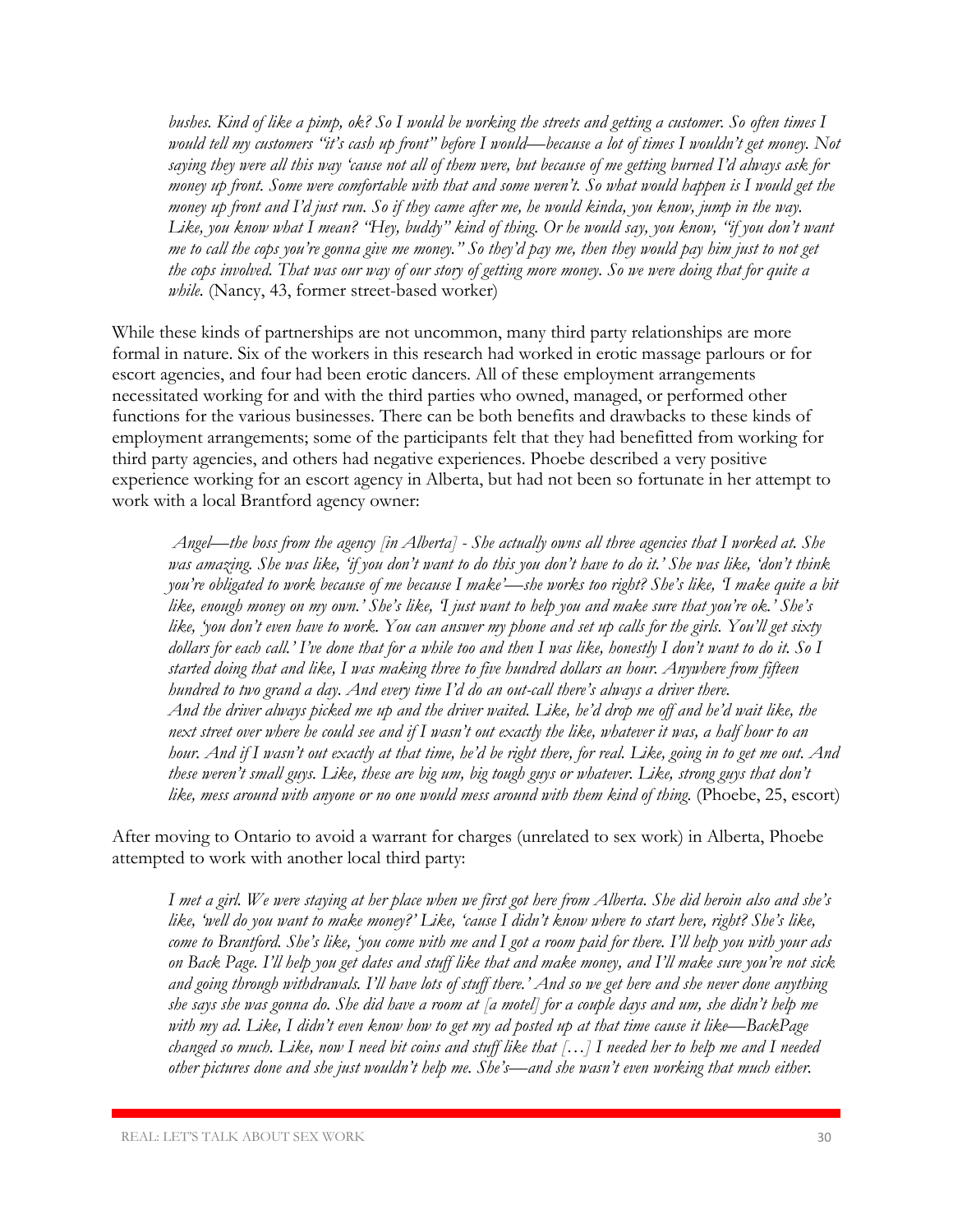*Like, she'd make money for herself and then she'd go get high […] at the end of the night she ended up taking the only sixty dollars I had left to my name.* 

As demonstrated by Phoebe's two very different accounts of third party interactions, these kinds of relationships have the potential to be mutually beneficial for both parties if they are well managed and well-intentioned, but to go very quickly off the rails if they are not. Some sex workers are very clear that they do not see a benefit of working with a third party and are not willing to even entertain the possibility:

*I get texts from different people: 'Oh I got this connection, I can do this. Get you money.' —I'm like, yeah, I don't want a pimp, so sorry. Not into it. I'm independent. I don't give my money to no one. They say, 'Come work for me. You'll make way more money than you're making.' Yeah? So what, you can take half my money? That's why I'm like, no. That ain't happening. No one's taking my money.* (Rose, 32, escort)

Other sex workers may experiment in working with a third party, but decide that it is not for them if they are unhappy with the situation. Maggie worked for an erotic massage parlour before she became an escort; although she was not coerced and was not unhappy with the working conditions, she was very discontented with the pay scheme and ultimately decided to work independently:

*It sucked because they [the clients] would pay a hundred and twenty and eighty to get in [to the massage parlour] and we wouldn't get that money. We only worked off tips. So the customers would have to ask for something ["extras"] for us to even get paid or we'd have to get a tip. And it sucked. It was not worth it at all. It was eighty dollars for a half hour, and one-twenty for an hour. And yeah, I would get none of that.* (Maggie, 35, escort, former massage parlour attendant and street-based worker)

Erotic dancers are obliged to work with third parties and navigate a range of various relationships from club owners/management, to bartenders, to DJs, to security guards, and other dancers. Vicky (29) and Donna (29), former erotic dancers, spent some time talking about the interactions they had with the people with whom they worked at different clubs. Some relationships were positive:

*Vicky: We had a good relationship with the people who owned the bar. Um, they were, they were nice to us. Donna: I loved them. Vicky: Yeah. Donna: I do, honestly. I mean like, they didn't fully have their stuff together, sure. But they were great people. The old lady came in, baking us fresh doughnuts and like, you know what I mean?*

However, even at the same bar, other employees can cause negative working conditions and abuse positions of power. Donna recalled a situation when dancing on stage would result in her being 'outed' as an erotic dancer and she received no leeway from the club DJ:

*Donna: Like, I remember I begged the DJ. I was like, "I can't go up there man. Like, that guy knows me. That guy knows me and his brother knows my brother." I was like, "I'm not doing it. I'm not going up." But he was like, "You gotta go up." And I was like, what do you say? Yeah, she [Vicky] was gonna dance for me and he wouldn't let her.*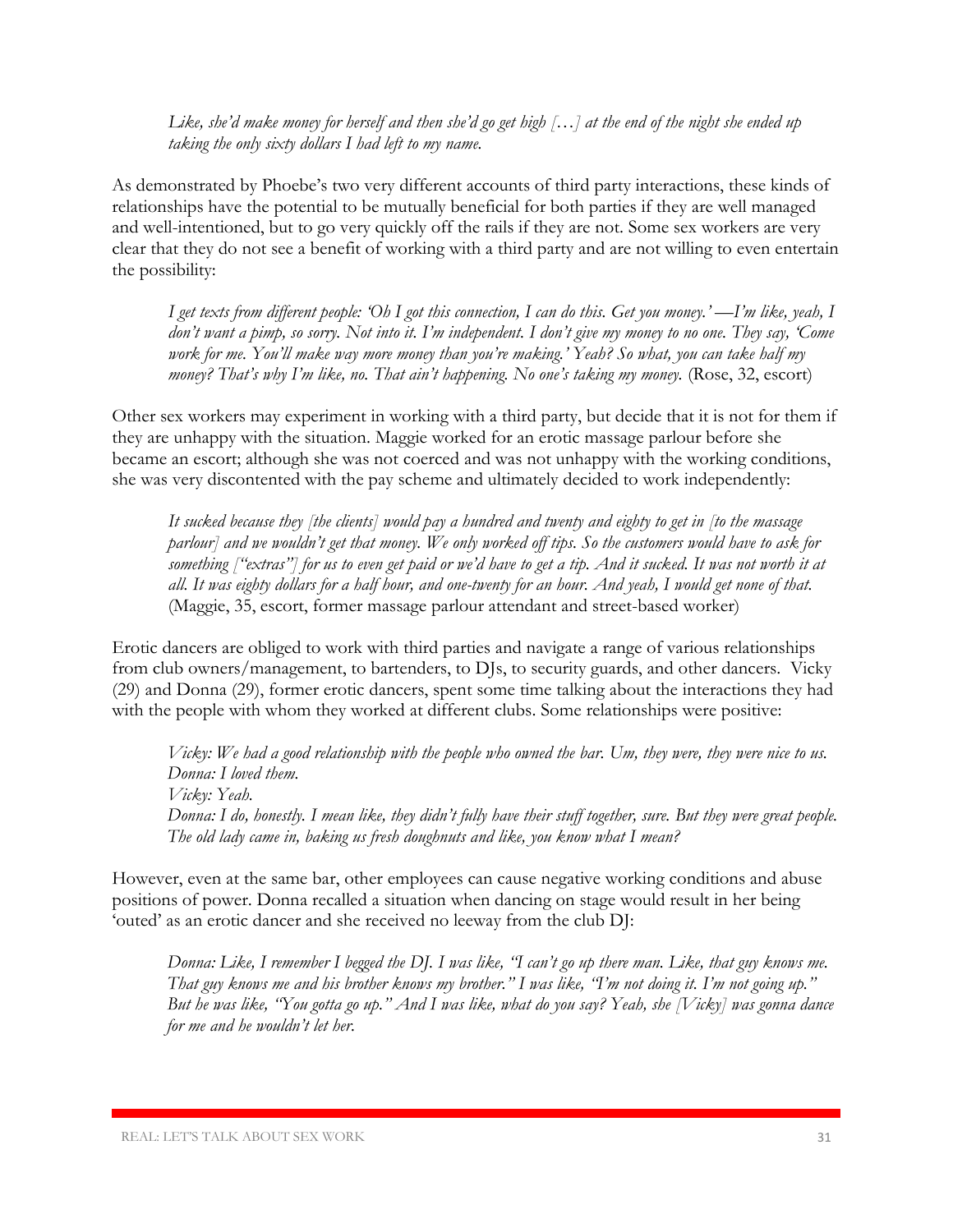As with other kinds of third-party arrangements, sometimes dancers feel that the amount they are required to pay to the bar as a "floor fee" or cut from private dances is unfair. There may be pressures on dancers to perform additional types of sexual services in order to earn more money:

*Donna: [At one bar] you pay fifty dollars [to the house] for your first time [dancing], and then twenty or thirty your next time because you pay a one-time extra fee for your little, mini licence or something? I don't know. You don't get a picture done or anything like that. I don't know if it's a quick scam. At [another bar] you have to pay twenty dollars to the bar, and then every time...*

*Vicky: Then five dollars every time you go back to the back [for a private dance].* 

*Donna: Even if it's one guy that gets one dance, you have to pay five of that twenty dollars to the bar. He says, "Ok. Let's go out." We drink our drink and back in for another dance, another five dollars. And I was like, "This is the biggest rip off."*

*Vicky: Yeah, and when she said that, [the floor manager] was like, "You girls make a lot of money back there." Not if we're not fucking them! Right? Like, we're back there for two, three songs. We're not back there for ten.*

While some third-party arrangements are experienced as unfair or as less beneficial than others, in these cases the workers still retain the autonomy to exit the situation. In many ways, this echoes the experiences of individuals in other types of employment in which wages or working conditions are less than ideal and appear financially exploitative. Sometimes, sex work is just another bad job with a bad boss.

There are other situations, however, in which third party involvement is clearly coercive and exploitative and violates the law. Three participants in this research were financially and sexually exploited at a young age. In these situations, there was no autonomy, and no easy way to exit the third-party relationship<sup>14</sup>. Both Alyson and Elle described having been pimped by family members as teenagers.

*I was pimped out by my Uncle, when I was young, to his friends. And then I started working the truck-stop. And then, yeah. I was thirteen. […] I got some perks. Like, "Oh, we're gonna go to Niagara Falls today and we'll go to this restaurant." Or whatever. But I wasn't getting a kickback or whatever. I wasn't getting money in my hands* [...] *I didn't have a choice.* (Alyson, 33, former escort)

*When I was working under my cousin, um, at the time I guess I thought I had a choice, but I really didn't. Um, I'd then, you know, as soon as I'd get the money, in a nice way, she'd be like "Well, I need the money". So I wasn't making anything, but – 'Cause if I look at my cousin, she took my whole profit and that was just, um, that was like pimping* (Elle, 26, former escort).

Sex worker rights advocates are very clear  $-$  if there is no consent, what is being described is not sex work, it is sexual assault; we rightly have generic laws, not specific to sex work, which prohibit and criminalize this kind of exploitation.

There is widespread recognition in the industry that abusive situations exist, however, this does not entail an assumption that *all* third party relationships are inherently exploitative. Some of the sex

 $\overline{\phantom{a}}$ 

<sup>&</sup>lt;sup>14</sup> This is not to say that all under-aged sex work is coerced. Several other participants in this research began doing sex work as minors but were not controlled or coerced into the industry.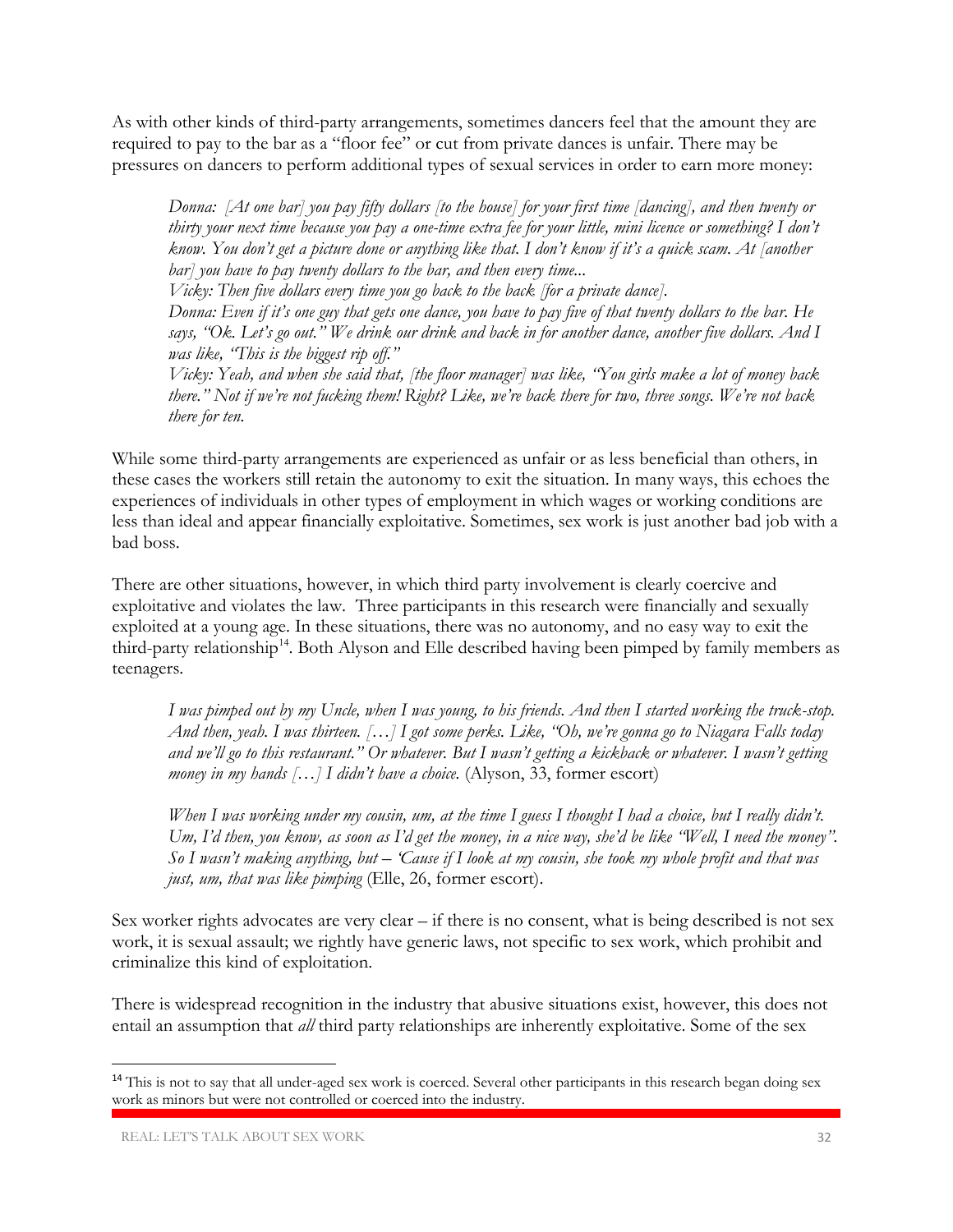workers who participated in this study had also been involved with other workers as third parties – sometimes for profit, and sometimes third party involvement is also understood as a means of assisting other workers. Sandy was outraged that laws against "materially benefiting" meant that she was not permitted to assist other workers who she believed were in bad situations.

*I've helped other girls leave their pimps. So I've had other girls work for me. […] So at one point the police*  were telling me, "You can't have this many rooms in your name. You can't have girls working in your rooms. *You gotta stop this shit. If not we're gonna arrest you." That's what they told me. So ok. Now I know. Like, I was selling my coochie too! Like, what the heck? They're like, "It doesn't matter. You can't do it because how do we know you're actually working? You could be just posting. You could be taking these girls' money." Try and help them leave their pimps. Like what the fuck?* (Sandy, 25, escort).

Third party involvement in sex work can provide significant benefits to sex workers in the form of security and assistance, but can also pose a risk. We know from existing research that sex workers, and particularly street-based workers, can be vulnerable to violence; this vulnerability is compounded when they are not able to work in safe spaces. In the next section we discuss sex workers' experiences of violence and victimization, and the means by which they attempt to increase safety.

#### **Experiences of Violence & Safety**

As we have seen, some sex workers may choose to work with third parties as a means of protection from the possibility of "bad dates," predators, or other violence. Most of the participants in this research had experienced some form of violence in the course of their work. Much of the violence they experience is at the hands of individuals who present themselves as clients. This ranges from violations of sexual boundaries (i.e. attempting to engage in sexual acts that the worker has not consented to) to serious physical and sexual assaults. Consistent with previous research, street-based workers are more vulnerable to violence than indoor workers. Of the nine participants who had done street-based work, only two reported having never been physically assaulted in the context of their work. Callie, who had done both street and indoor work, stated: *"only in street-work have I ever had anyone actually get violent with me."* However, several of the participants in this research stated that experiences of violence were relatively less common than the stereotypes would lead us to believe; they emphasised that their experiences of assault were in the minority of their interactions with clients:

*I think with my clients I have some—I was lucky. There were a few that did hit me and beat me yes, but like, and I was hurt pretty good. For the most part of it I had some nice ones—I try to stick with the older men because they were usually nicer.* (Nancy, 43, former street-based worker)

Margaret (40) was a street-based worker in Brantford for eight years and although she carried a knife as a means of protecting herself, she reported that she had only been physically assaulted once:

*Margaret: I used to carry a knife for a while. Just a little pocket knife but I mean, something that I could jab into somebody if I had to. Interviewer: Did you ever have to use it? Margaret: No, I never really—like I said, I only got hurt that one time.*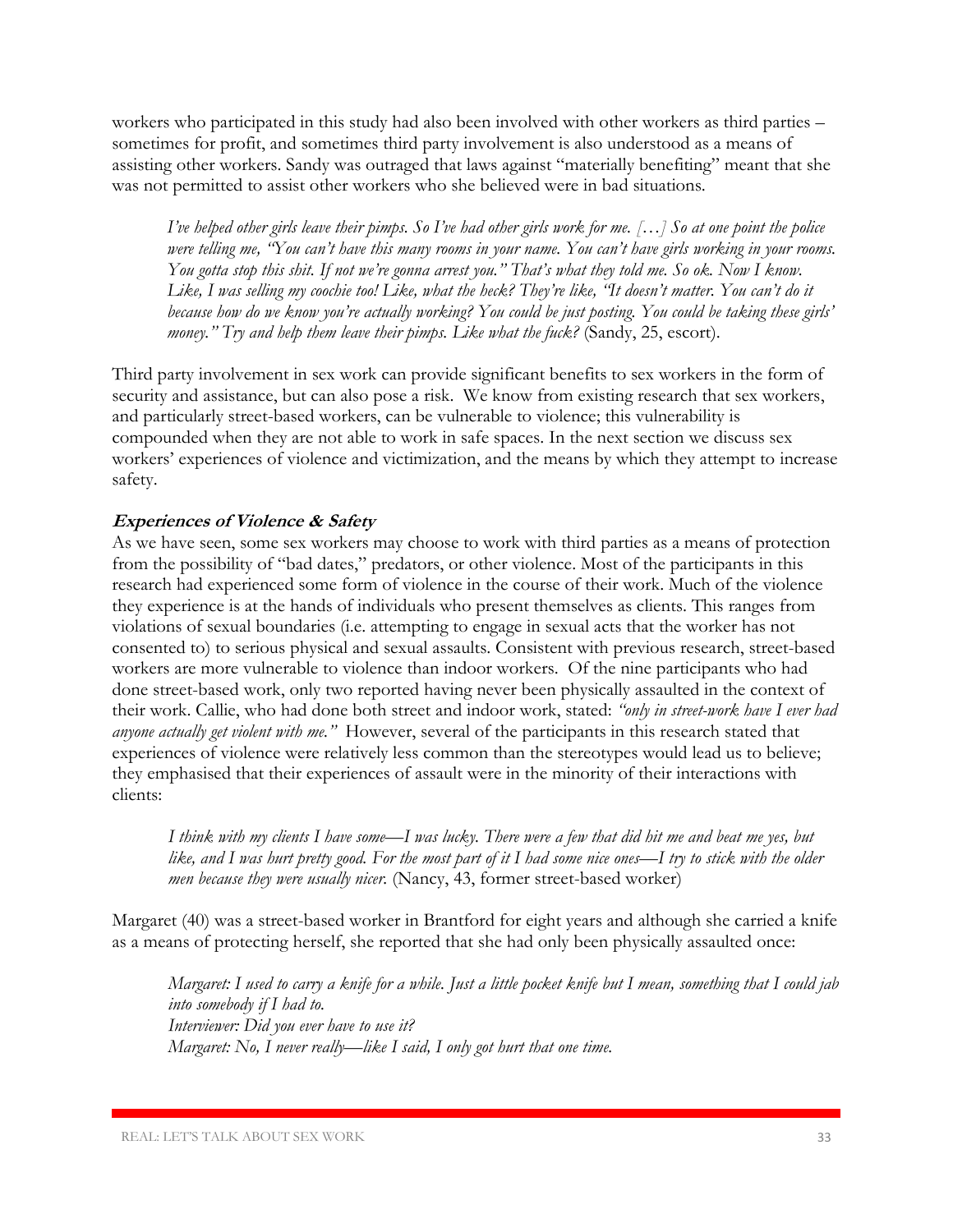Of the seventeen individuals who had done indoor escorting, eleven had never experienced violence in the context of their work. They credited their safety with the control that they exercised over selecting and screening their clients, whereas street-based workers have very little time to assess the possibility that a potential client will be violent.

> *Interviewer: Did you ever experience any violence at all? Brenda: Nope. Because, again, this was just all the being in control and being careful at who I met and where I met them.* (Brenda, 53, former informal worker)

The three male workers who served female clients reported that they had never experienced violence in the course of their work and did not fear at all for their safety. When Edwin (30), who trades sex for drugs, was asked if he ever felt unsafe, he laughed: *"No! They're normally housewives, right?"* However Wade (30), a male-for-male escort, described two incidents of clients who threatened to kill him but did not ultimately harm him physically. No participants reported any violent assaults in the context of erotic dancing or massage parlour work, however dancers report that clients will sometimes become aggressive or attempt to violate the worker's boundaries if additional sexual services are not on offer.

In addition to the possibility of violence from clients or individuals posing as clients, street-based sex workers also report violence from members of the community. Norah recalled that she had been subject to violence while standing on a street corner waiting for clients:

*Did you know people drive by and throw things at you? Eggs really hurt when they hit you, fast. Don't they? Have you been hit? They bruise, yeah! I've been--I've had them like, draw blood! Chocolate milk, coffee, fuckin brutal man! And that's usually, a lot of young guys do that, eh?* (Norah, 43, former street-based worker)

Many people have difficulty understanding why anyone would do this kind of work, given the risk of harm. However, as discussed in Bruckert & Chabot (2010), there are many occupations in which people are vulnerable to harm that do not raise the same kinds of questions. For example, nurses and other health care professionals, including social service providers, are vulnerable to situational violence at the hands of aggressive clients, or those suffering from mental illness or dementia, for example (Wykes 1994; Shields & Wilkins 2009). Taxi drivers are vulnerable to opportunistic violence; Stennings (1996) found that eighty-five percent of the taxi drivers surveyed in three major Canadian cities had experienced criminal victimization (other than fare-jumping) at least once; sixty percent had been victimized in the previous year. Any number of other occupations pose significant physical dangers unrelated to the deliberate behaviour of others, including mining, construction, factory work, farming, commercial fishing, professional sports, and military service. Only sex work as an income-generating activity elicits the kind of paternalistic evaluation that would encourage women (in particular) to leave their job rather than risk harm.

Sex workers do take safety precautions when they are able – sometimes this involves the participation of others (which of course means those individuals risk criminal charges for procuring or materially benefiting). Margaret described a violent assault by a man who robbed her following a street-based service and we had the following exchange:

*Interviewer: And so when something like that happens and you are violently assaulted um…[hesitates]*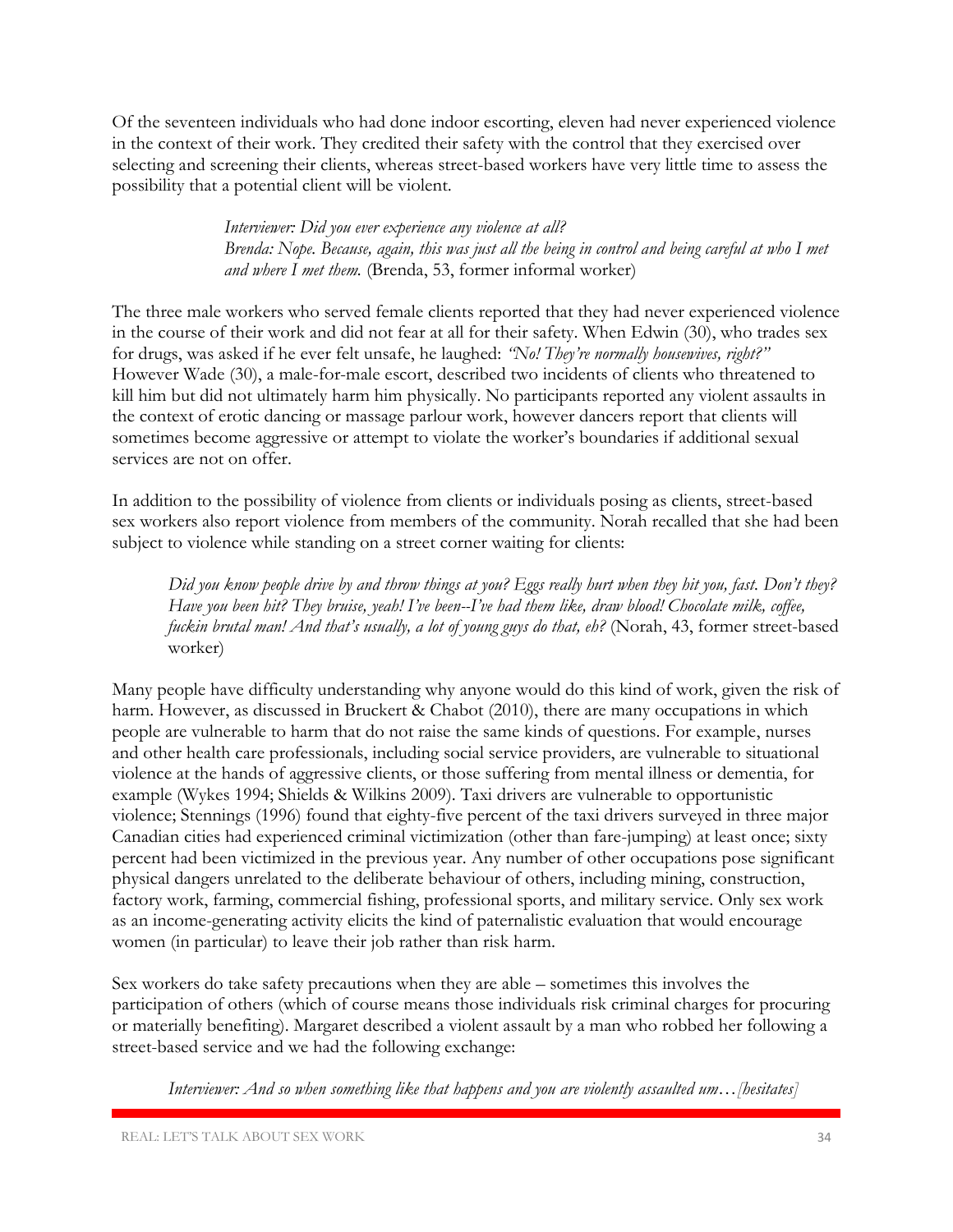*Margaret: Why don't you stop? Interviewer: Well that's—yeah, I was gonna ask if you take any safety precautions? But that's a good question, yeah Margaret: 'Cause you still need the money. Interviewer: Right, ok. Margaret: And it scared me. It did scare me, but not enough to stop. And I've had other bad things happen. After that happened my husband started coming out with me and I would walk on one side of the street and he would walk on the other side of Market Street.* (Margaret, 40, former street-based worker)

In other cases, workers take their safety into their own hands. Amanda explained:

*When I'm going on out-call I usually carry a knife or something just in case. I hope to God I never, ever have to use it. I've had to use my pepper spray once on one guy but uh, other than that I haven't had to use anything but my clients pretty much know not to fuck with me because I have hidden stuff on me or in around me that if I have to grab I will fucking grab in a heartbeat. Don't even— you know? I don't want to go there but if I have to, to save my life, damn right.* (Amanda, 33, escort)

The question of work location is one that is key for worker safety. While indoor workers appear less vulnerable than street-based workers on average, there are risks in bringing clients to one's home. Maggie changed her working location after a client returned to her home and robbed her:

*Like a couple months ago I was robbed. Like they came here to my house—that's why I don't do it from here anymore. I do it in a motel downtown or whatever.* (Maggie, 35, escort)

There are advantages for workers who are able to work in motels or other locations that are not their primary residence. Alyson, who had been violently assaulted by a client and was in the process of leaving sex work at the time of the interview, was struggling to obtain new housing because her regular clients, and her attacker, knew where she lived and would come to her home expecting her to work. She felt unsafe telling her former clients that she was no longer working and feared that she would be assaulted once again. Because she was housed, and the attack was not in the category of domestic violence, she was not considered a priority client for emergency assisted housing and was placed on a wait list that was months long. She feared for her own safety and was uncomfortable remaining in her home where the attack took place, but her only option was to wait since she did not have the money to rent another apartment. There are no emergency housing or support services available in Brantford, BHN for women like Alyson who are victims of violence that is not domestic violence.

Relationship with police is a complicating factor for sex workers who are dealing with the aftermath of violence. Many of the participants in this research had not reported their assaults due to a belief that the police would not help them, or out of fear that they would be criminally charged for prostitution or possession of drugs. In the next section of this report we will discuss the issues surrounding the laws and law enforcement in more detail. However, stigma and fear of judgement are key barriers which may prevent sex workers from accessing the support that they need and affect their inclusion in our communities.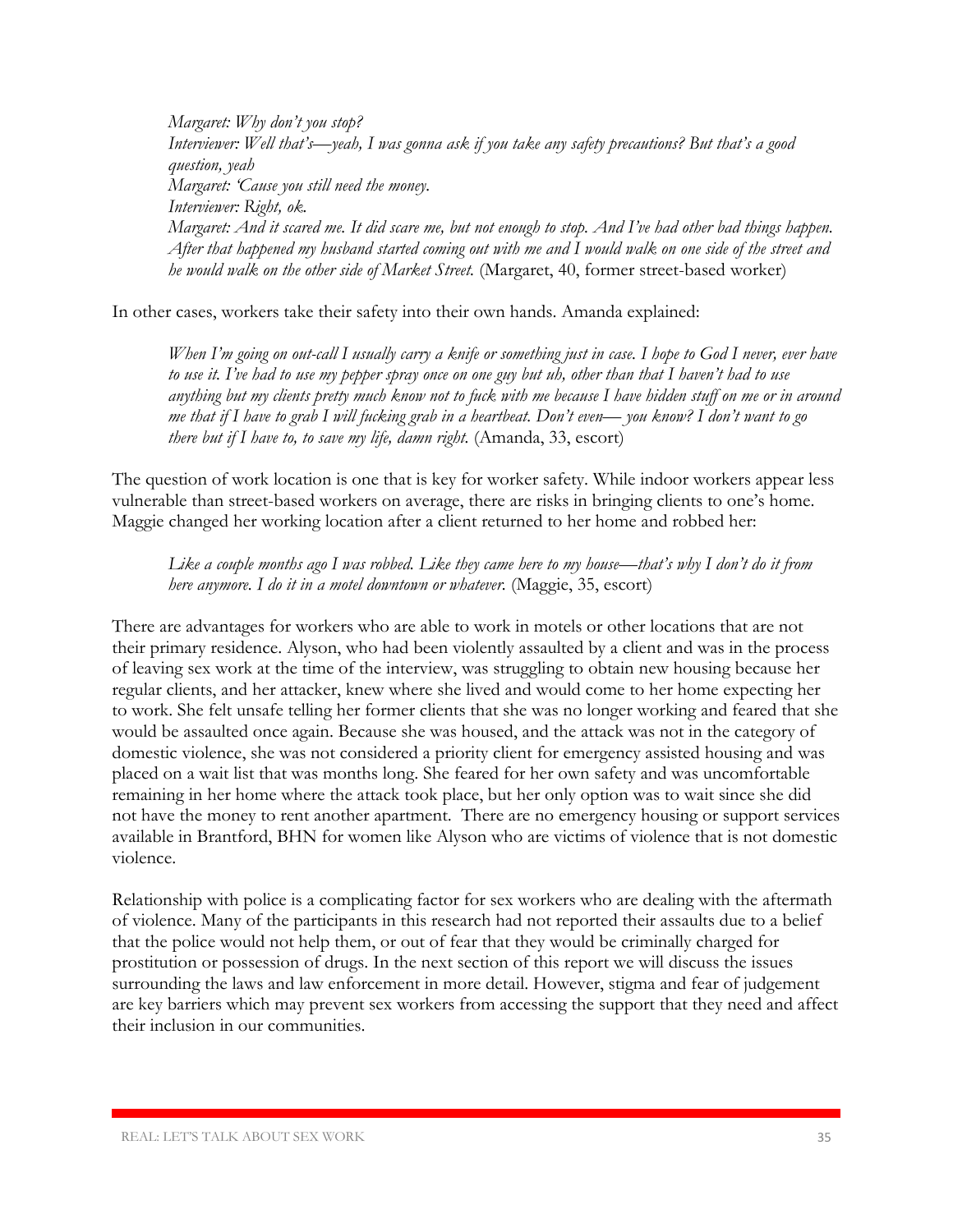#### **Stigma & Judgement**

Underlying many of the difficulties that sex workers experience in their interactions with others in the community is an awareness that they belong to a highly stigmatized and devalued group. This sense of stigma and judgement affects sex workers in myriad ways that often keep them isolated and disconnected from the community. Sex workers are often very hesitant to disclose their work or to get close to people because they cannot be sure of how others will react:

*It's like people, when they find out they treat you different or they're either really, really nice and really cool and like whatever. They still like you for you or they're like 'ugh! Dirt!' So, I don't really have an in between. You're either okay and non-judgemental or —there's no like, oh well I don't really approve of what you're doing but I can't really do anything about it.* (Alyson, 33, former escort)

Vicky (29) and Donna (29) felt that when people found out they were erotic dancers, it opened them to unwanted sexual attention in non-work situations:

*Vicky: The stigma. I find that really, really something. It doesn't get to me as much now, but my partner at the time told his family and friends, and then all of a sudden—and my other friends, they started telling people and it was like all of a sudden my life was no longer private and because I was naked in front of people, then I no longer had that ability or ownership Donna: Like, I bet you're naked under those clothes, you fucking slut. […] It's like because you're naked in front of people, you have no privacy, right?* 

Stigma may rear its head in unexpected moments. One struggle that sex workers often face is the inability to account for their source of income in order to obtain credit cards, bank accounts, or other financial products. Even though erotic dancing is legal work Donna experienced negative treatment in attempting to work with a bank to obtain a mortgage.

*Yeah, well even with the bank, like, I was questioning her like, 'ok, so say I make tax-free money, and I want to claim—I want to get a house. I wanna show people that I make stuff.' And I mean she was just rolling her eyes like, "Well, you have to do this." And, you know what I mean? And really just like—and all of a sudden would not look me in the face. It was like, "Get out of my office." Ok, well then never-mind.*  (Donna, 29, former erotic dancer)

While bartenders and restaurant servers may have similar difficulties in documenting their income, it is hard to imagine that they would be treated this way or dismissed so rudely. The moral taint attached to sex work permeates our societal judgements, perpetuating marginality for workers. Street-based workers are particularly vulnerable to being identified while working and subject to negative treatment. While Norah described outright violence from community members (above), Nancy was subject to harassment while working on the street.

*People would start knowing [me] from the street. Like people just driving by. Or just people having a normal day. So, if I was working on Market, there's bars and stuff there too. So they would kind of see the same girls walking around, which is fine. But then they would start calling us whores and sluts and pigs and all sorts of different names. And uh, "do you want to give my boyfriend a blowjob for five dollars?" So a lot of people just driving by that kinda knew what you did just by kinda what you were wearing maybe or they just had an idea that's what you did. There was comments always coming out of vehicles or from other people.*  (Nancy, 43, former street-based worker)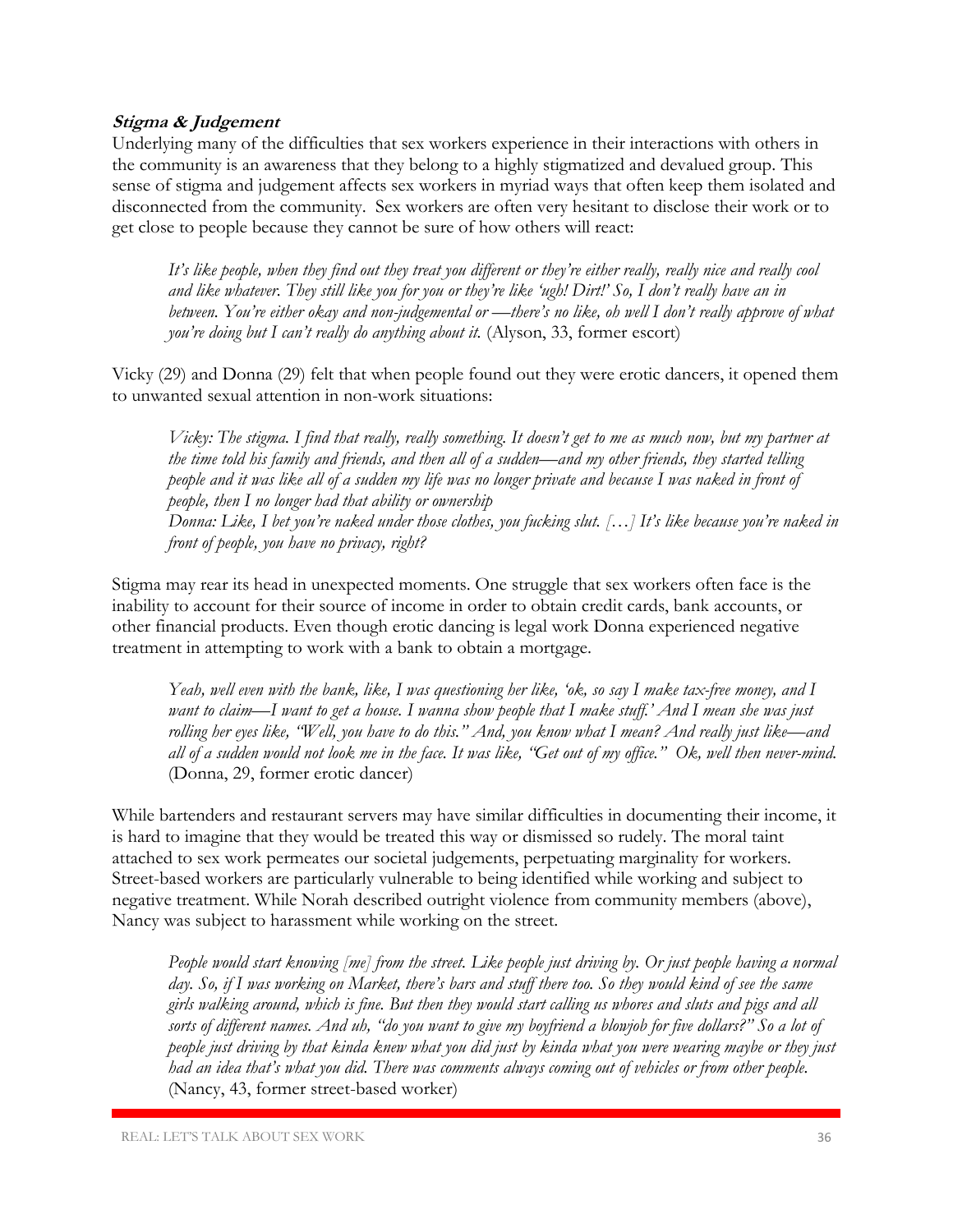While indoor workers are less vulnerable to such public shaming, they are no less concerned about protecting their identity. The lack of anonymity in small communities means that local sex workers are potentially always at risk of public outing, whether they are working or just out in the community. Although Maggie attempted to keep her work very discreet and even did the majority of her work out of town, she was still subject to stigma.

*I'll hear people say "look at that fuckin' whore over there," or something. You know what I mean? And then you're like, yeah. If I'm sitting in a bar or something like that. You know? And you hear things and you're just like whatever.* (Maggie, 35, escort)

Discretion is used not only to protect sex workers from outing, but also to ensure that clients are not put in a position where they have to explain how they know the worker. As Thomas, a male escort whose clients were women explained:

*You're getting paid for your service, man. You're being paid to do your business […] You gotta be discreet as fuck and you can't be like, bumping into people and saying hi even when you think you know them. It's like fuck—it's like walking—it's like another life you have to look out for them. It's like we're living a double life.* (Thomas, 25, escort)

There are few safe spaces in our community where local sex workers can be open about their occupation and be confident that they will not encounter stigma. Many sex workers do not disclose even to their own family for fear of the judgement or rejection that they may experience. Donna, who was underage and living at home with her family when she began working as an erotic dancer, hid her work from her parents.

*My mom found Beanie Babies just jacked with money [in my room]. It was all like, American, Canadian bills just all rolled up in a pile and then crammed up, like pinned back together and then placed perfectly on the shelf. My mom's a snoopy, snoopy woman. I mean, I don't know how she didn't figure out, I don't know like, I just told her I sold weed! I thought of like, something shitty…You know what I mean? Like, my parents are avid smokers, right? So that I knew like, that was like, ok that's not so bad to them. I went with the drug dealer instead of a stripper! (Laughs)* (Donna, 29, former erotic dancer)

The level of stigma and judgement attached to sex work is telling when selling drugs is viewed as a preferable (and acceptable) cover story. While this is perhaps a particular example, the inability to discuss one's work with family can be isolating and removes the possibility of accessing support from them. Some sex workers feel that they are protecting their family from the truth, in addition to hiding their own identity.

*No one knew what I was doing. I just didn't think that it was appropriate for my mom to know that I was doing that on the streets. Since she'd wanna hear what her daughter's doing.* (Nancy, 43, former streetbased worker)

Those who felt comfortable to be "out" as sex workers with friends, family, and acquaintances were better able to access support and seemed to encounter fewer negative judgements than many expected. They were also selective about the kinds of people they would allow themselves to get close to: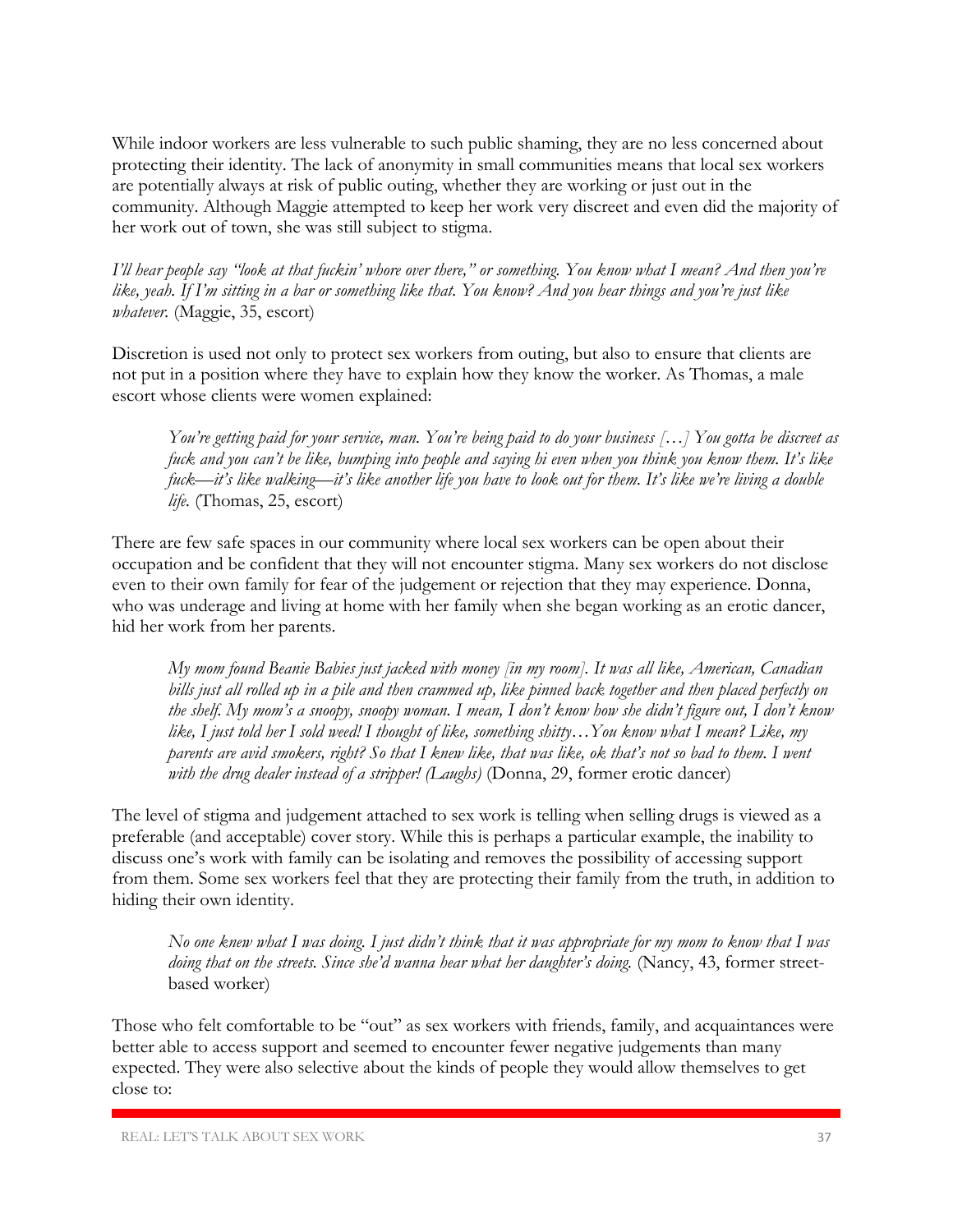*Norah: I guess everyone who really knows me knows. Interviewer: And do you feel that that affects the way that they treat you? Norah: No. I really, really work hard at eliminating negativity. So if someone's gonna treat you bad because of it, then I just have nothing more to do with them.* (Norah, 43, former street-based and indoor worker)

Fear of judgement and concern about being outed makes sex workers wary of disclosure and also affects sex workers' interactions with police and health and social service providers. In the final two sections of this report we will address sex workers' interactions with police and with health and social service providers.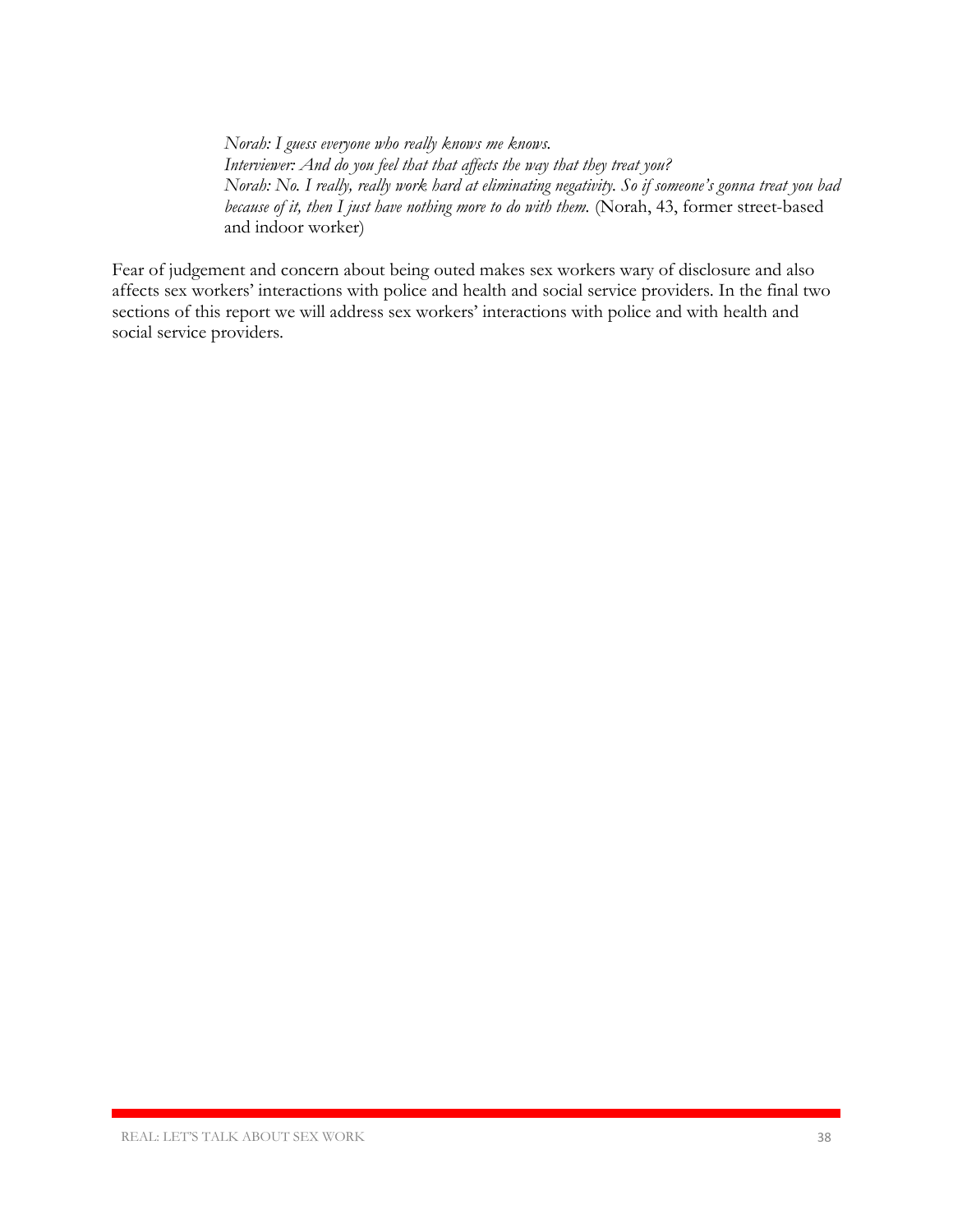### **SEX WORKERS' EXPERIENCES WITH LAW AND LAW ENFORCEMENT**

This is one of the first research studies on sex work in Canada to take place in the context of the *Protection of Communities and Exploited Persons Act<sup>15</sup>* (also referred to as Bill C-36), which came into effect on December 6, 2014. As previously discussed, this act criminalized the purchase of sexual services for the first time in Canada, while purporting to decriminalize the activities of those who sell sexual services. The activities of those who "materially benefit" from the sale of someone else's sexual services, those who "procure" individuals for the purposes of purchasing sexual services, and those who advertise another person's sexual services are also criminalized under the new law. Sometimes referred to as *asymmetrical criminalization*, this legal framework attempts to shift criminal responsibility to those who purchase sex, and to those who are presumed to be exploiting sex workers, in an attempt to severely curtail, and ultimately eliminate, the market. Of course, sex workers themselves are not actually entirely decriminalized. Under section 213 of the criminal code they can still be charged with communicating for the purposes of offering sexual services for consideration in a "public place that is or is next to a school, playground, or park."

Although sex workers' indoor activities have been decriminalized (in favour of criminalizing their clients and third parties), a notable finding from this research was that many sex workers in Brant-Haldimand-Norfolk are not aware of the laws, nor of the details of the most recent changes. Very few of the workers interviewed knew that they could not be charged for selling sex — some referred to old laws of "soliciting" (which was re-written as "communicating" in 1985), or referenced American-style criminalization, hinging on the exchange of money, which has never existed in Canada. It appears that many sex workers' perceptions of the laws draw on fictional or American media representations that are not reflective of actual practices.

Some participants were more concerned about of criminalization for activities not related to sex work (e.g. drug use), or if they feared being outed as sex workers or drug users to Child and Family Services.

*Because what I do is illegal and I'm already connected to enough like, big bad people —I'm paranoid. I still just don't want them [the police] watching me and figuring out what I'm doing and like, somehow it getting*  back to Children's Aid or me being charged with solicitation - which I know is a very big possibility<sup>16</sup>. (Callie, 22, indoor escort).

Innovations such as the Crisis Table in Brantford, which promote information sharing among agencies and are considered cutting edge in managing "high risk" clients, are undoubtedly perceived as a threat by many sex workers who, although they may wish to access services, do not wish for their status as sex workers to be shared among agencies; nor may their sex work actually be an area of concern *for them*. Sex workers may use multiple aliases to access services in order to protect their

 $\overline{\phantom{a}}$ 

<sup>&</sup>lt;sup>15</sup> Krüsi et al. 2014 and Sex Workers United Against Violence et al. 2014 conducted research with street-based sex workers in Vancouver, BC; the Vancouver Police Department implemented an official policy of criminalizing clients, but not sex workers, in January, 2013. Thus, their research was conducted in a legal context that was very similar to our current situation.

 $16$  In fact, the solicitation law has not been in force for more than thirty years – it was not possible for Callie to be charged with a criminal offence for her sex work, but she did not know this.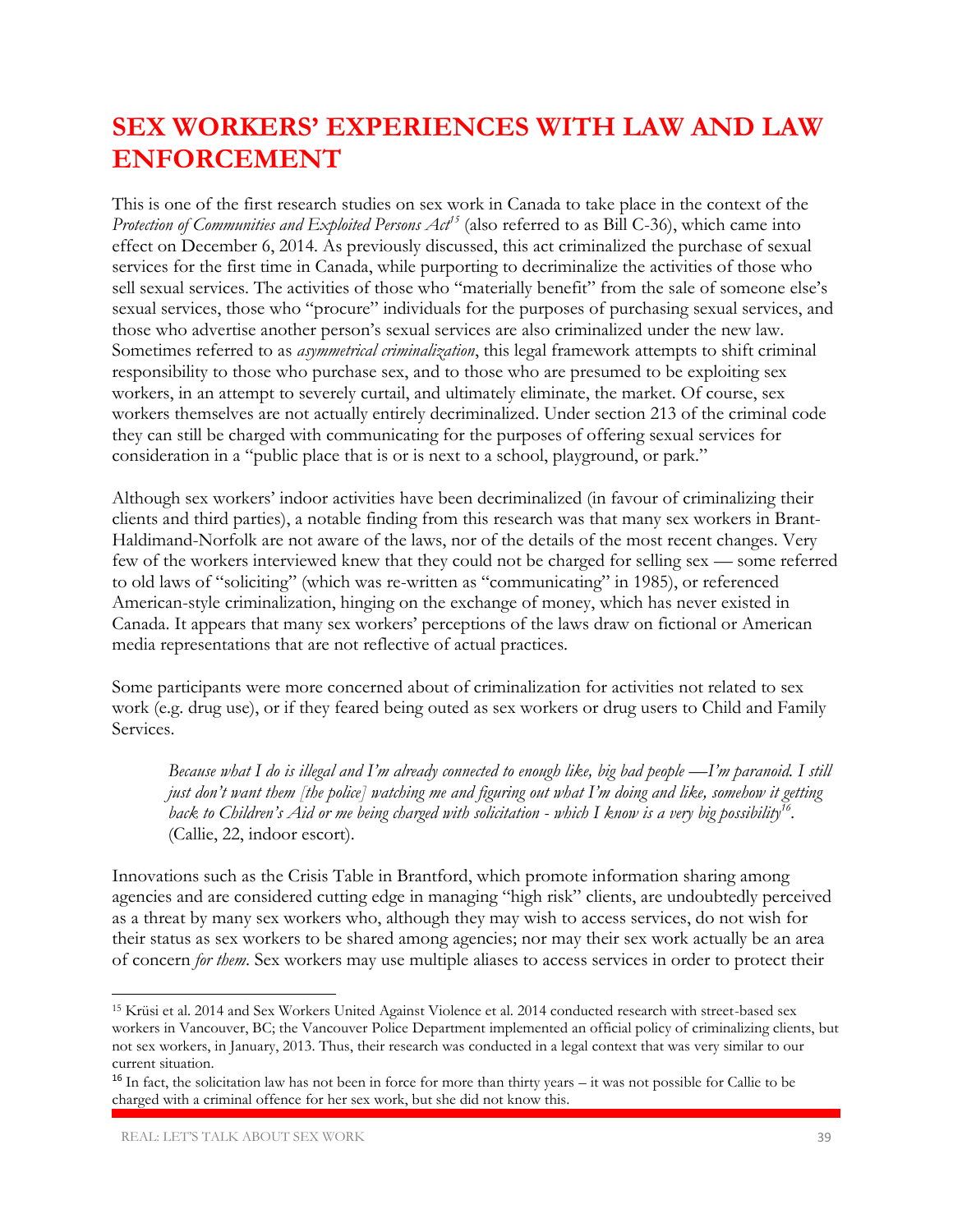identity and to ensure privacy. Coding a group of people as risky or at risk, based on a stereotypical identity and without consideration for personal characteristics or situation is a structural stigma that can legitimize many intrusive (and often unwanted or unnecessary) interventions (Hannem 2012; Bruckert & Hannem 2013b). The application of structural stigma to sex workers is often experienced as disregard for their agency, and for their personal strengths and resilience. Individuals will not be open to assistance if they are being told that some area of their life is problematic and they do not experience it that way. We would caution against blanket analyses of risk and intervention based on the single characteristic of doing sex work.

In addition to fear of criminalization or targeting, some local sex workers also explain that they fear stigma or unkind behaviour from police. While none of the participants in this study reported any violence from police, they did express concern that police see them as "less valuable" or "not important", as compared to other citizens. This felt stigma<sup>17</sup> reduces the likelihood that sex workers will approach police for assistance in the event that they are victimized. Nancy disclosed that she did not call the police when she was assaulted:

*I didn't call the police because they don't seem to care. I find they don't really—they're thinking we're just we're addicts, we're you know, prostitutes so we're no good. So, more or less we deserve what we get by doing what we do. That's how, I found, a lot of females found that the police were not helpful. So knowing that the police would probably do nothing and at that point I was getting in trouble with the law quite a bit and getting incarcerated into jails. So the police just weren't an option for any female out there to call even if we had got beat up, which a lot of us did several times… or taken out and dragged out of town for halfway out of Brantford and left out there and beaten and kind of, you know, have to find our own way back to Brantford.* [...] I was well known to the police, so I just figured when I really needed help, like when I really *needed help they just didn't believe me so it was impossible to say, "Hey, this guy just beat me up and look at me" and I just figured they wouldn't care; they just wouldn't believe me anyways so, I never went to the police.* (Nancy, 43, former street-based worker)

Amanda was harassed by an ex-boyfriend, unrelated to her work, but still did not feel that she could count on the police to help her:

*I don't know. I feel like me and other girls in this profession don't feel like we can just go and do that [report to the police]. Like, like you could. If you were in trouble you'd go right down to the police station. Well we're kind of reluctant to do that. I don't know. It's hard to explain.* (Amanda, 33, escort)

Sometimes distrust of police is even intergenerational; the fear may not be rooted in the sex worker's own experience, but in family history and experiences:

*I was kinda raised like, around this stuff. Like, prostitution and drugs and stuff like that and I know better than to—not know better but, kinda I was raised not to—like, I don't trust cops. To call them like, even for my own safety I don't, 'cause I've heard so many stories and I've seen actually so many things like, crooked cops and stuff. Like, I—I know there are good cops out there and I know they do it because they want to help people and stuff like that but I'm not—I'm not gonna take my chances and I don't trust cops at* 

 $\overline{\phantom{a}}$ 

<sup>&</sup>lt;sup>17</sup> "Felt stigma" is a term used to denote the expectation or perception of possible stigma, as distinct from "enacted stigma" which is made visible in discriminatory or negative interactions (Jacoby 1994).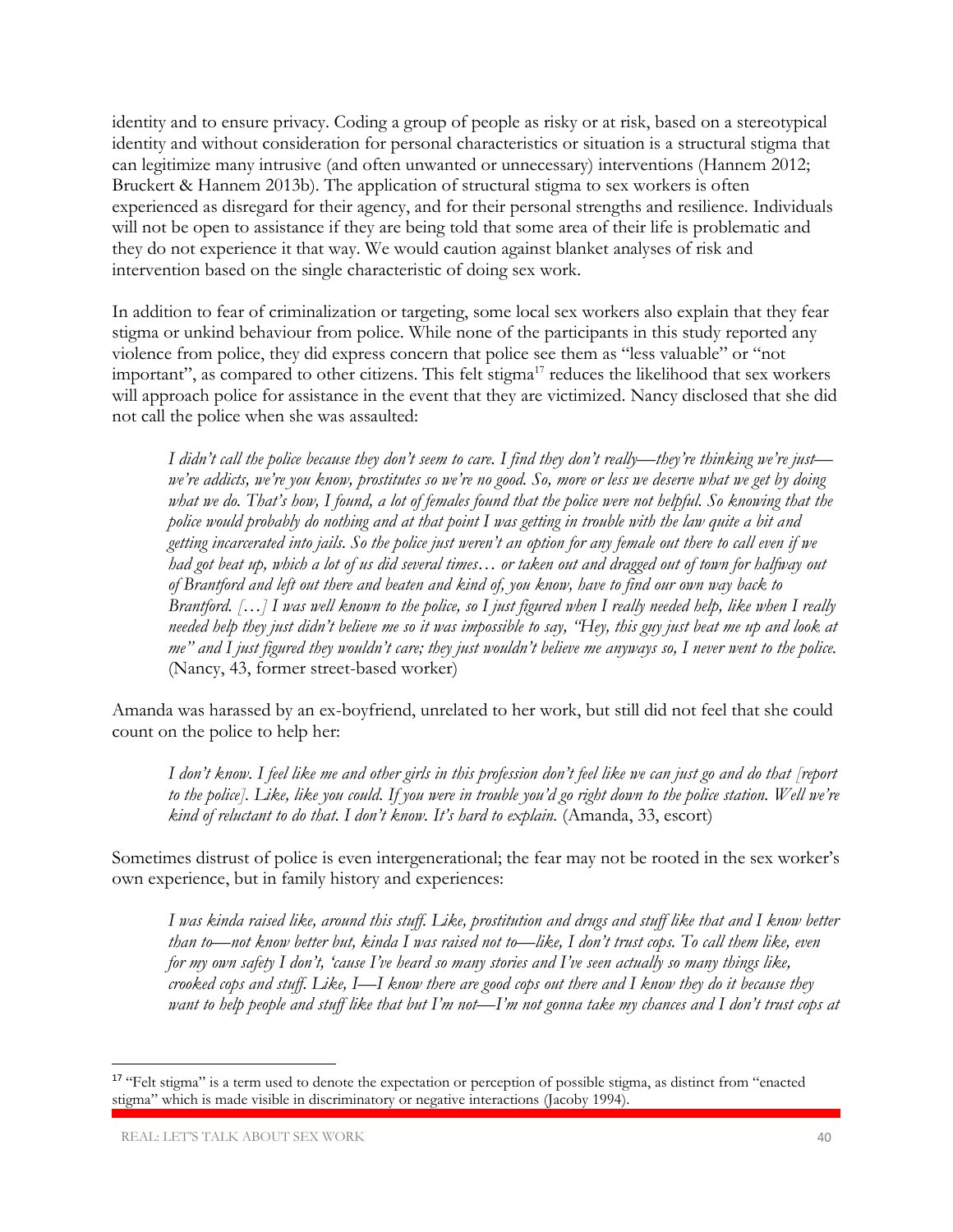*all. I'd never call the cops and that's just, I don't know. Something I guess—I guess it comes from like, I get it from my dad or whatever but, I can't trust them.* (Phoebe, 25, escort)

However, sometimes failure to report a sexual assault is less about being a sex worker, or distrust of police specifically, and has more to do with the same kinds of fears that many victims of sexual assault express - of the criminal justice system's insensitivity to their victimization, fears of secondary victimization through the court process, and the very real perception that the outcome would be unsatisfactory or not worth the effort of going through the system:

*It was the police, and I didn't wanna go through the court. I didn't wanna see him again. And this is not the first time, like his record's bad – it's all domestics, rapes, all that kind of record, you know what I mean? He'd go to jail for 6 months, do 3 months, he's out, and do it all over again. So I never reported it, and I started going to the Sexual Assault Centre for counselling.* (Jennifer, 28, escort)

This is not to say that police are always unresponsive or actually live up to sex workers' expectations of stigma when they do report situations of violence or reach out for assistance. Margaret did report to local police when she was assaulted on the street and was happy with the police response:

*So two days later I called the cops and told them what happened and the Detective was really nice. He didn't put me down. I told him what I was doing. He didn't put me down for it. He didn't treat me any different. I did three photo lineups and couldn't pick the guy out. To this day I can't picture the guy. I blocked it out completely. I don't know what the guy looked like. But afterwards, a few months later the Detective called me and said "I don't think you have to worry about it. I think we put the guy away."* (Margaret, 40, former street-based worker)

Similarly, although Alyson did not initially want to report her assault, she was eventually talked into it by a counsellor and had no issues with the way the police responded to her. Across the data, sex workers who actually had interactions with local police did not seem to have many problems; some reported that local police were "pretty nice" (Anna). This finding is significantly different and more positive than earlier research on police interactions with sex workers in larger urban communities (see Hannem & Bruckert 2013, for example). Wade, however, had a run-in with a client who may have been suffering from mental illness and threatened to kill him with a knife. When he ran out of the motel to call the police he felt that the police who responded did not take his case seriously because he had been using drugs:

*And the cops came and they were jerks about it. They were like, "you're just having drug psychosis. He's not trying to kill you. You're just paranoid." I'm like, "go check his fucking profile. Like, he just got out of the Pen yesterday. Probably for murdering someone. Like, and go look at his—go look at the room." They went and looked in the room, came back and said, "yeah all we see is a bunch of needles and dope, so walk home."* (Wade, 30, escort)

Although Wade was not happy with the police response, he also was not charged with a drug offence when he called for assistance, which is a common fear that many drug using sex workers have, so this is a credit to the police responders. Many of the participants in this research had histories of interaction with police, or criminal charges or convictions for offences, but most of these were not related to prostitution (drug offences and minor assaults were most common). These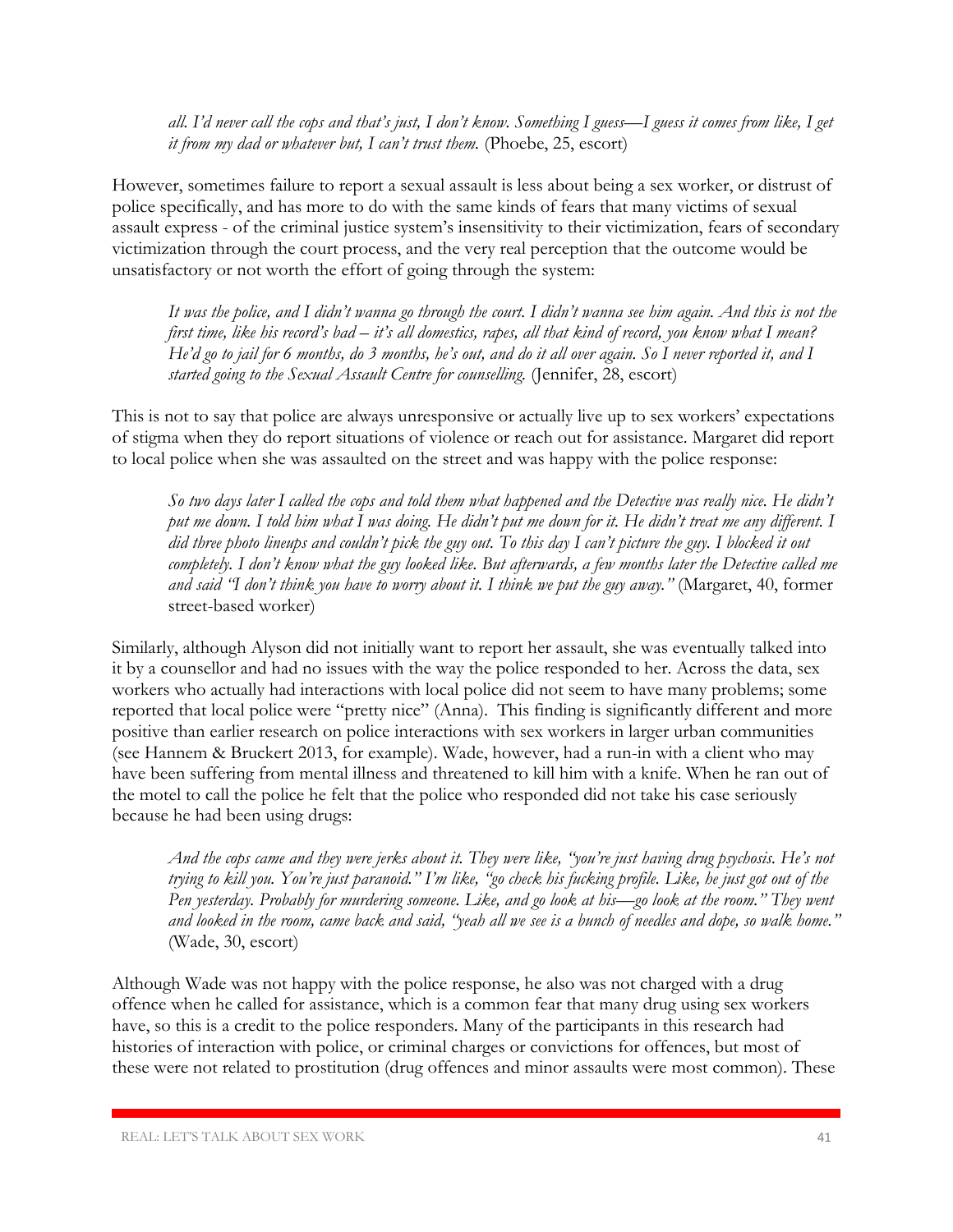kinds of criminal records can make individuals justifiably very nervous to encounter the police for fear of being charged.

Police hold a great deal of power and have leverage over sex workers that can sometimes verge on abuse, particularly if the workers are not aware of their rights under the law. Hope discussed her interactions with police as "clients":

*You just learn that you don't say no again. Like that's the only thing that—don't say no to cops. It's just fear. Like, honestly like, cause the law—like, the fear was always getting arrested so like, if a cop calls you up after you find out they're a cop you never say no. Like, you will skip other clients just to be with them. Because you don't want to get on their bad side 'cause they can fuck you up. Like, you just don't say no to them.* (Molly, 25, escort)

Several of the participants spoke of having police as clients; they explained that they traded sexual services for police leniency – a phenomenon that is certainly not unique to our community.

*You know, they're only doing their job, right? But, I—half of them are doing—getting sex trade—what I mean was they're getting what they want out of a girl and keeping their mouth shut probably cause they're getting something out of it. There's a few cops downtown that are like that. And you don't—they don't get paid for it. They only pay that they get is not arrested so, there's a few*. (Maggie, 35, escort and former street-based worker)

This type of abuse of power is a concern. Ensuring that sex workers know their rights and are not operating under the misapprehension that their work is illegal might have some deterrent effect, but the reality of intersecting marginalities and other types of criminalizable behaviours (e.g. drug use) leaves sex workers vulnerable to these kinds of abuses.

One of the stated purposes of the new laws was to ensure that sex workers are able to access assistance and to report incidents of assault or violence without fear of criminalization. The fact that many sex workers are unaware of the laws and still assume that they can be charged complicates any evaluation of the effectiveness of this law for increasing reporting. However, given information about the laws, some participants expressed that they would be more willing to contact police and report incidents of violence.

*Like if I was doing [sex] work through a motel and someone assaulted me—like if I knew it was illegal I would be like no, no, I would keep that to myself. But like, knowing it is legal I would for sure call the police because that's not ok. Like that person is going to go do that to another girl—you know what I mean?* (Amy, 21, indoor escort)

In the wake of the new law, it does appear that some sex workers who are aware that they can no longer be charged with communicating or being found in a bawdy house are also willing to use the law to their advantage, particularly when they feel that they are being cheated or threatened by clients who attempt to use the threat of the police to control them. Two participants in this research described pre-emptively calling the police on a client who refused to pay or to leave their premises. Neither sex worker was charged, but the clients were also not charged. Rose (indoor escort) had a client who wanted services that she would not offer and he refused to leave her home: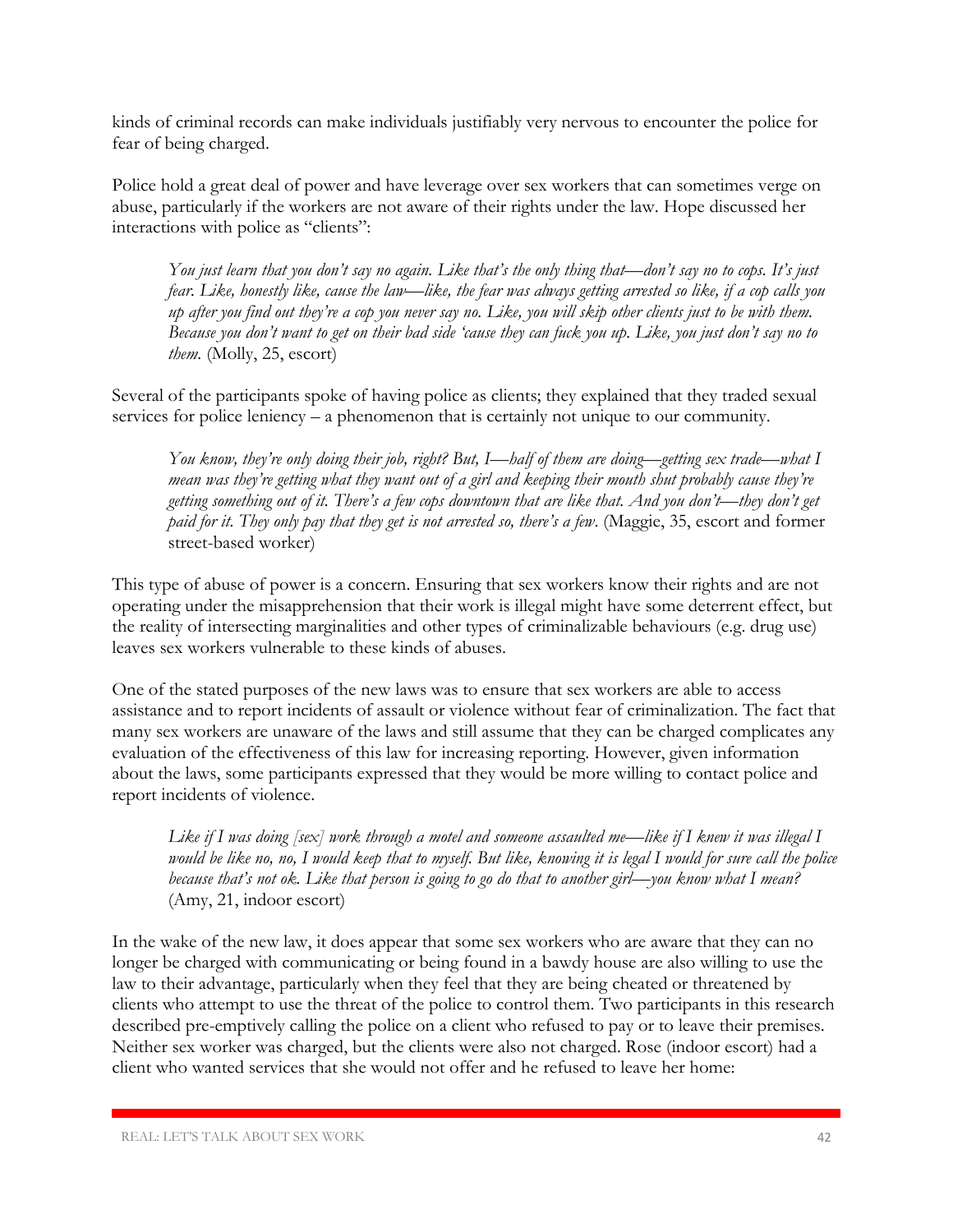*Had to call the police. So I told the police straight up. He wanted this, that, and that and I wouldn't do it so? He won't leave. And he wouldn't even tell the cops. He was like oh, he came there and he couldn't find his wallet. That's what he told the cops. So I told the cops to put myself out there: 'I'm an escort.' And then the cops asked him—the guys like 'well, what did she tell you?' The cop's like, 'don't worry about what she told us. What happened?' And then he's like, 'well I came over to visit and I can't find my wallet.' So I was like, fuck. There I go putting myself out there. I thought he was gonna say that 'oh, this girl tried to give me money for sex,' so I got all scared so I was like, I called the police. You didn't even call. He's like I'll call the Police. I said oh, you're gonna call the police? I'll call the police. This is my house. I got right on it. Like, right away and called them. He didn't get charged.* (Rose, 32, escort)

While the participants in this research, overall, reported relatively good interactions with local police, there is still room for improvement, particularly where perceptions of police attitudes toward sex workers are concerned. Changing the law does very little to change the relationship between officers and sex workers in the community. This is an ongoing matter and any abuse of power, or negative interactions between sex workers and police have an impact on the level of trust that is being established. Building trust and community requires vigilance and sensitivity:

*And the one thing is the police, the police can't always act like it's a routine call or "Oh this happened again." No. You gotta be a police officer and protect us. It doesn't matter if we're a working girl or if we work in a career; just do your job and not put those blinders on.* (Jennifer, 28, escort)

In the final findings section of this report we look at sex workers' interactions with local health and social service providers.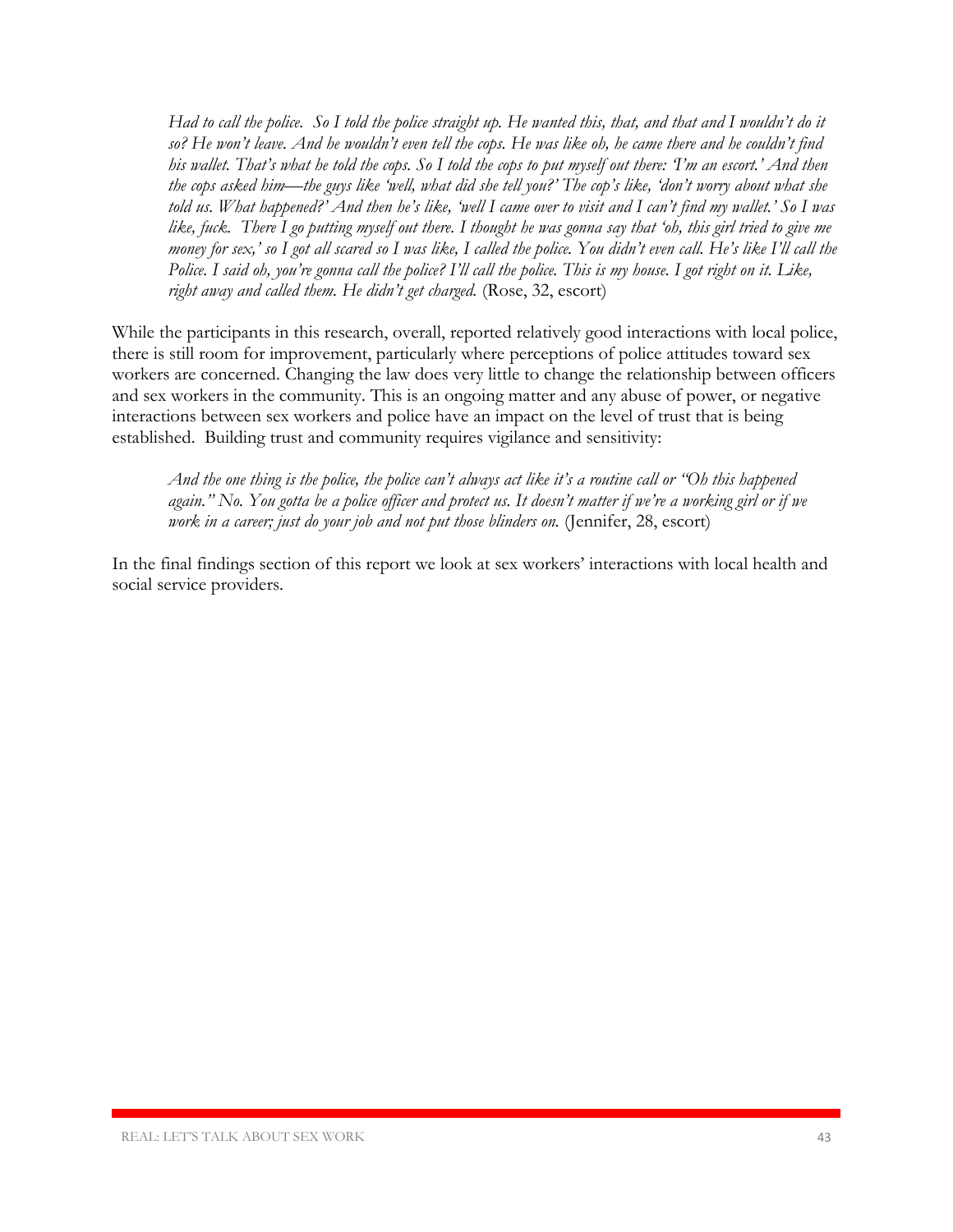### **SEX WORKERS' EXPERIENCES ACCESSING SERVICES**

*I think a lot of our problems is that no one knows what it's like. They've never done it. So we're talking to someone that's, you know, grew up—has this, has that. We have nothing. And these women are trying to tell us "well, we know how you feel…" but no, you don't know, cuz you're not there. Right? So we have a hard time to let out how we're feeling, cuz why? Like, it's not going to make anything better. Right, cause they haven't been in that spot or whatever. They don't have the proper training or whatever, something, right? We'd like to at least know someone's got some experience behind this. They've read about it or are learning about it, then they have some idea what we're going through, right? Because a lot of people just don't know what our needs are and our wants are.* (Nancy, 43, former street-based worker)

#### **Judgement and Disclosure**

While there are many excellent social and health services in Brantford, BHN, there are currently no sex work-specific services. The data collection for this research took place over approximately 11 months and it is notable that the participants' discussions of the services they were accessing seemed to improve over the course of that timeframe. However, we still find that social and health service providers often lack the understanding of sex work that is needed to effectively prioritise the kinds of assistance that sex workers might need. In particular, what came out most loudly and clearly in this data is that sex workers are looking for safe spaces and professionals who do not judge them. Due to anticipation of stigma and judgement, disclosure of sex work is difficult and anxiety provoking for many individuals; most participants indicated that they would only disclose the nature of their work if they felt it was absolutely necessary, or if they felt that they would be received without judgement.

*So I have a new doctor. And I don't intend on telling him this either. I don't want to tell him I'm a drug addict. Like, but I will. I don't want to but I will. He probably needs to know to help me. I mean, I'm not really bashful like, I guess I could tell him the trade I'm in but I'm just so used to people treating me like shit and looking down on me that it's really hard to divulge that information because you never know what reaction you're gonna get and sometimes it can be very, very belittling and degrading*. (Wade, 30, escort)

One social service provider described her experience with disclosure around sex work:

"I think the client —as they get more comfortable they'll tell you little tidbits. I think they wait for you to (Gasps) react. If you don't, then they tell you more, you know what I mean? If you don't judge them."

Individuals working in social and health services should be aware that their clients may notice disapproval or judgement, even if it is not expressed explicitly. Alyson gave an example from her experiences:

*She ran a group that I attended. And she was like always like, really bubbly and happy and then she really closed off when we were trying to figure out budgeting and stuff. And she was asking where I got my money and stuff. So, she got really, really closed off and like kinda like this. (adjusts her body and folds arms, closing in) Like very, I don't know. It just felt wrong. It was like, what are you thinking? You know what I mean? Like, she never called me a dirty whore or anything, but it was just kinda like, I don't know.* (Alyson, 33, former escort)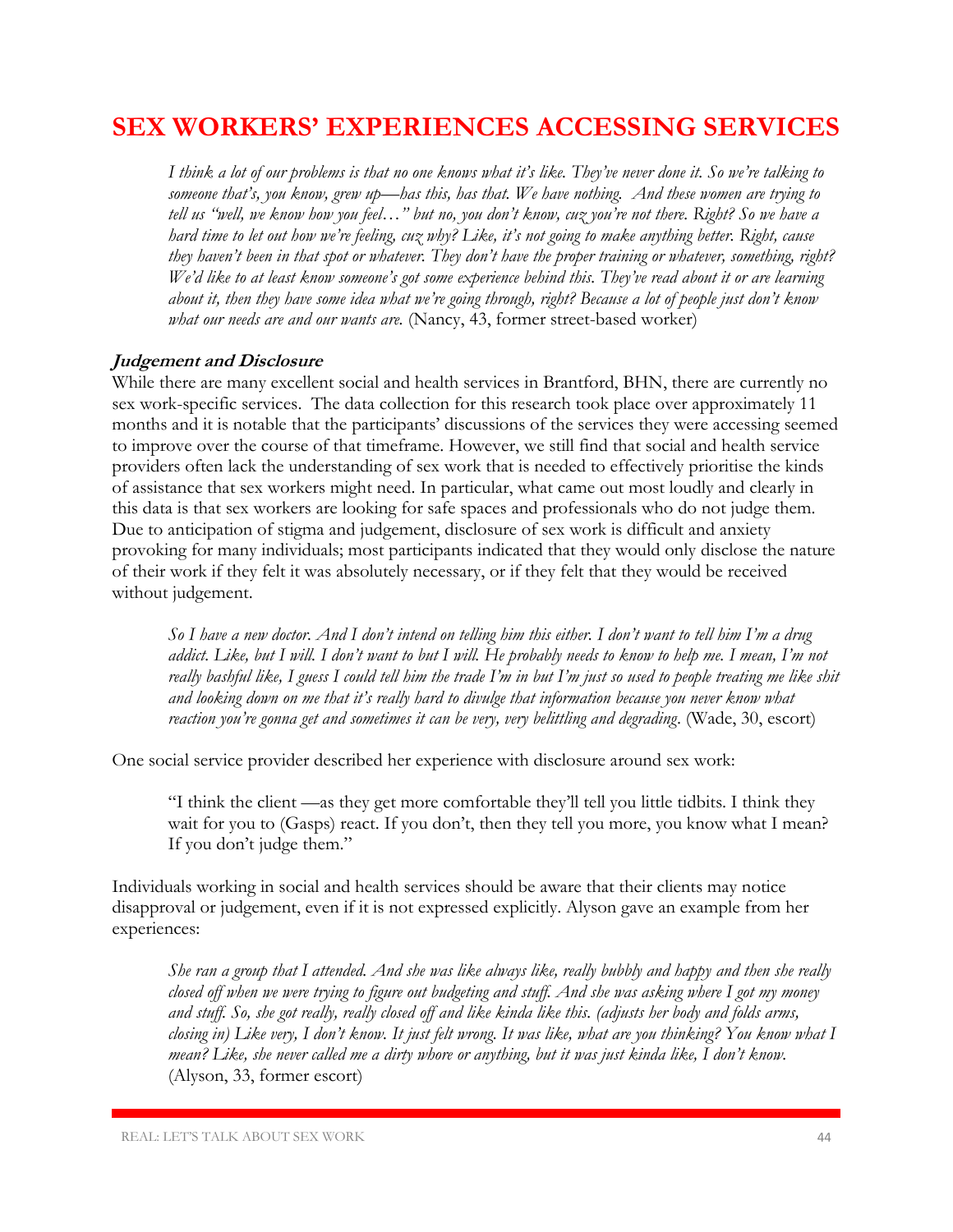Beyond words, body language and facial expressions can eloquently convey disapproval, disappointment, or disgust which may damage the ability to work with that individual. Similarly, individuals will pick up on an open and non-judgemental attitude and may decide that it is worth the risk to share. Callie went to the hospital for treatment in the aftermath of a sexual assault; the nurse who treated her clearly created a safe and empowering environment:

*She told me everything I said there was anonymous and I didn't have to contact the police, 'cause that's the thing. Like, she offered to help me and take pictures of me if I wanted to contact the police but she said she didn't have to. She just seemed like a really straight-up like, nice lady. And I think I was honestly really emotional at that point 'cause I was in withdrawal and like, all that stuff and I just needed someone to talk to and 'cause she just seemed straight- up and I like that in a person. I burst out crying and pretty much told her everything. 'Cause I was so frustrated and overwhelmed and I was scared I had AIDS and all this stuff so I just like, broke down pretty much. And like, after all that and I calmed down she like, told me about the study and she's like oh, we can help other people in your situation and I'm like, "ok."* (Callie, 22, escort and former street-based worker)

By reassuring Callie that she could be anonymous and did not have to call the police, this health care provider gave her autonomy and choices following a situation in which her power and choice had been over-ridden by her assailant. In reinforcing that Callie was now able to be in control of her own situation, the nurse communicated that her needs were most important and would be respected.

Conversely, judgement or scolding by professionals can set up a situation in which sex workers will not feel comfortable to disclose their concerns. Unsolicited comments or opinions about choices that are perceived as carrying health risks can immediately shut down the conversation as the individual will anticipate even greater judgement in response to their work.

*I had a doctor that I dropped almost immediately cause she started giving me grief about my tattoos and stuff. I imagine the other stuff would go over super well! I mean like, it's like ok. You give me hell for smoking, I'm not even going to tell you what else I smoke.* (Donna, 29, former erotic dancer)

Whether they are health or social service providers, professionals are best able to work with their clients if the client feels comfortable enough to be open and to share their concerns. It is important to remember that the key concerns that bring individuals to seek assistance from social or health services may not be directly related to sex work at all. Suspending judgement requires professionals to attend to the concern that is pressing for the client – to help them with what they want help with, and not to make assumptions about what they *should* be addressing.

#### **Health Concerns and Confidentiality**

Sex workers have different ways of managing their concerns about confidentiality when it comes to their sexual health and whether or not they will disclose their occupation. Some have confidence in their regular GP and prefer to disclose their situation fully in order to access the most thorough care, rather than to take chances with drop-in clinics and multiple doctors.

*I feel sometimes when I use a clinic, like there's no confidentiality there? Because you can see anybody, you can pass anybody. The doctor won't really understand what I'm there for and it's kinda like explaining my story to another doctor for the gazillienth time. So when I go to my doctor, my doctor's already had me for like,*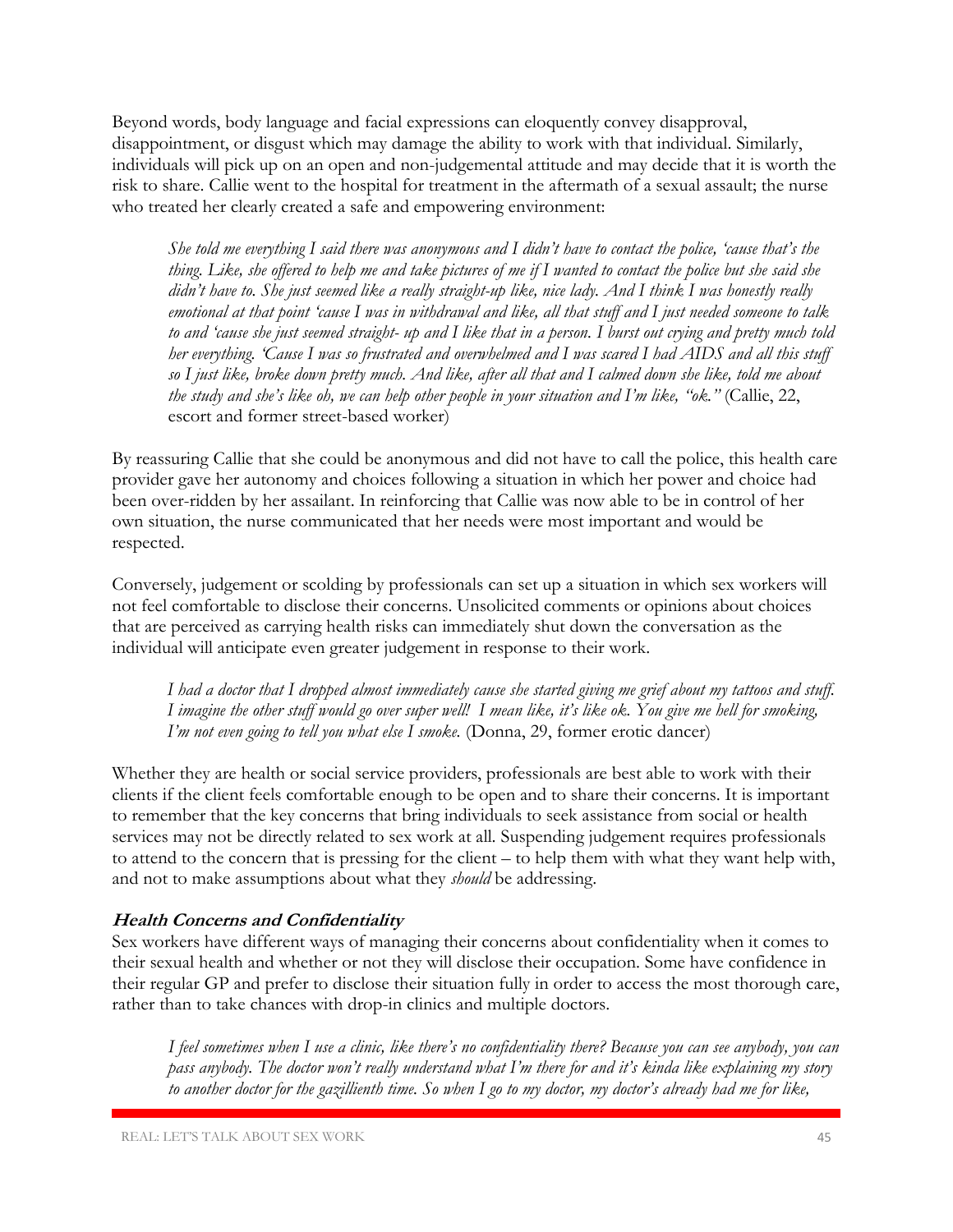*almost eight years now. So my doctor already knows my past history. Two years ago, my doctor found out I was going into the escort business and I wanted to do it but I didn't fully explain to him until about a year ago. I had to tell him […] So I explained to him like, I'm an escort so—he actually has a few other patients that are escorts. So I explained to him and he goes "ok, now that you've explained this to me I'm able to better help you with whatever you really need now." So, that's usually why we do the whole full check-up every three months which is all the testings. The HIV, everything. So I feel when I go to a clinic the doctor is not— I don't have the doctor's undivided attention. The doctor is either "oh, she is just here for a pregnancy test, or she's just here for this or that." When I go to my doctor, my doctor knows. I'm here for this and I'm here for that and I need these results as soon as possible. So that's kinda why I go to my doctor.* (Lucy, 23, escort)

In other cases, sex workers prefer to remain anonymous and to access sexual health services separately from their general health care:

*I myself, I always got tested every three months when I was working. Always, always. So I mean like, with me it's a ritual right? And I went to the Health Unit. I didn't want to see my doctor. I didn't want my doctor to know about any of this stuff; so I went to the Health Unit 'cause you can get everything done anonymously there. You can give them a fake name or you can use your name and initial or they can use a number for you, right? And it's great.* (Margaret, 40, former street-based worker)

The key takeaway message in both of these quotes is that confidentiality matters. While we know that confidentiality and privacy of health care matters is governed by legislation and professional codes of conduct, it can be an important and helpful reminder to reinforce with clients. Taking a short amount of time to reiterate at the beginning of an appointment that whatever the client tells you is confidential can go a long way toward building confidence and creating a safe space for disclosure.

However, professionals who are not careful about confidentiality and who do not suspend judgment can have a negative effect on a client's willingness to trust other health and social service providers. When clients experience stigmatizing behaviour or humiliation from healthcare or other professionals, it can even foster a reluctance to access other services. When Wade was asked about testing for STIs, he admitted to the interviewer that it had been eleven months since his last test. He was abashed and acknowledged that he felt this was too long, but that he was reluctant to open himself up to the possibility of humiliation by going to a clinic. Wade described a terrible experience when a routine trip to the dentist turned into a shaming ritual:

*I went through that once and it was horrid and I don't want to do it again. I went to the dentist and they did a routine cleaning and then I was walking out to the reception and then they must have seen my arms because I forgot to wear a long sleeve shirt. I always wear long sleeve shirts or a coat and I forgot to and this was back a while ago so my arms were a lot worse than that. Like, really bad. Or I rolled up my sleeve and they got a glimpse or something. They knew I was an IV user. So as soon as I was done getting my teeth cleaned I went up to the desk to book an appointment or whatever and all the girls in the back were saying throw everything we just used on him. Toss it and the girl goes "what about the two thousand dollar machine?" She goes, "toss it out and we'll tell the boss it broke." In front of all the patients. I was not even out the door yet. Like, I felt so fucking belittled it was—and I can't—like, I see their side too. I do, I do. But at least wait till I'm gone. Or don't yell it. I try to see both sides of the coin. Like, I know that they're probably thinking well, he's a user. He could have AIDS or—but like, I'm thinking to myself that lady in the stiletto heels and the nice skirt and nice dress shirt could have AIDS too. Are you gonna throw out all her shit too? It just pisses me*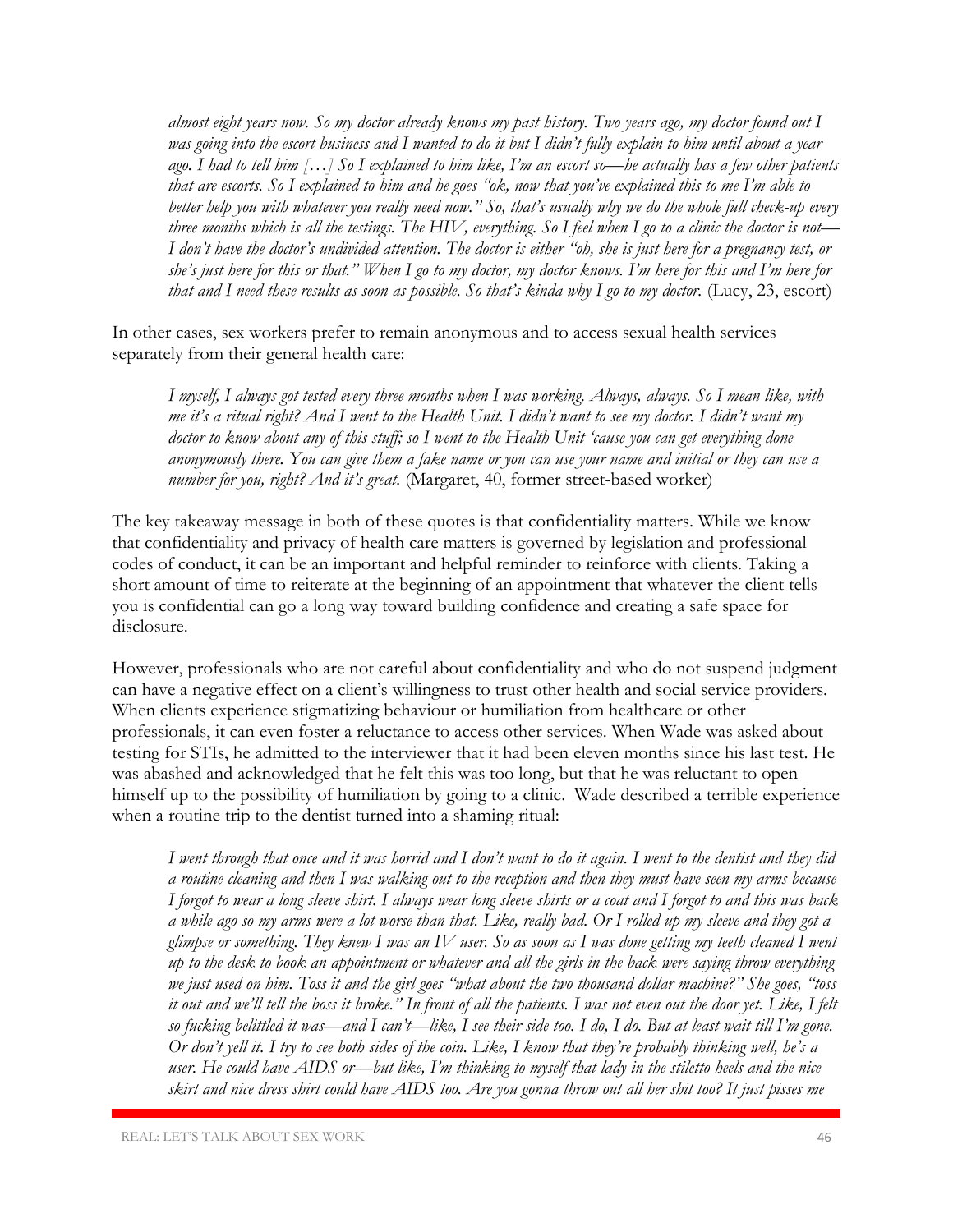*off that they just judge on appearance but everyone does so I'm getting too deep. Everyone does judge on appearance but it just was really belittling so that's why the whole bloodwork thing is hard for me. Because I don't want to go through that again.* (Wade, 30, escort)

This kind of shaming and stigma can have the unintended consequence creating more risks to public health by deterring individuals from accessing services. As a community, if we want to encourage individuals to look after their sexual and physical health, to get tested regularly, and to access community health services, then we need to make all services as welcoming and non-judgemental as possible for all citizens. Wade was not the only participant to experience negative treatment by healthcare professionals due to stereotypes and stigma surrounding drug use and sex work. Norah compared her treatment by hospital staff to her experiences prior to becoming a drug user and sex worker:

*If I ever had to go to the hospital, a lot of the staff at the hospital treats you, as soon as they find out you're a junkie, you're fucked. They just treat you like shit. They treat you a lot different than they do the others and that's most of them. Some of them don't, but most of them do. You're a second-rate citizen. Kinda how I would treat people before.[…] They would just be snippy and snarpy and you know, ignore you or just talk to you differently. Right? Because I've been to a hospital plenty of times, and before I was never treated like that, you know? You can just feel the difference. Yeah, like you're just a piece of shit and you can just wait. Right?* (Norah, 43, former street-based worker)

When individuals have experiences like this, one can understand why they might be reluctant to seek help in the event of a sexual or physical assault, or may avoid accessing health care services on a regular basis. Fortunately some participants did speak highly of the health services they received – the Grand River Community Health Centre and the Sexual Health Clinic at the Brant County Health Unit were highly regarded by participants who had accessed services there.

#### **Accessibility**

Health services should also be made as accessible as possible so that clients do not face barriers when they are ready to access services. In addition to the standard concerns about location and physical accessibility, accessibility for marginalized people may require later business hours, or ensuring that phones are monitored on a continuous basis. Wade attempted to access STI testing at a health clinic but reported, "*every time I go there though there's no one at the desk and no one ever answers the phone."*

In this age of increasing connectivity, we often assume that everyone has access to their own phone or computer, can leave a message and receive a call back. This is not the case for many participants on limited income who may only have cell phones that access wifi to receive and send text messages or may use "pay-as-you-go" phones that quickly run out of minutes and do not have voicemail services. The ability to contact clinic staff directly, rather than having to leave a message, is an important part of increasing accessibility. This was emphasised by the process of this research itself; several additional people attempted to contact the researcher to take part – they left messages on the office voicemail but did not have a number where they could be reliably reached. Several did not call back and could not be contacted and so we missed having those voices in this study. It is a much more serious matter if individuals cannot access healthcare or sexual health services because of these kinds of complications.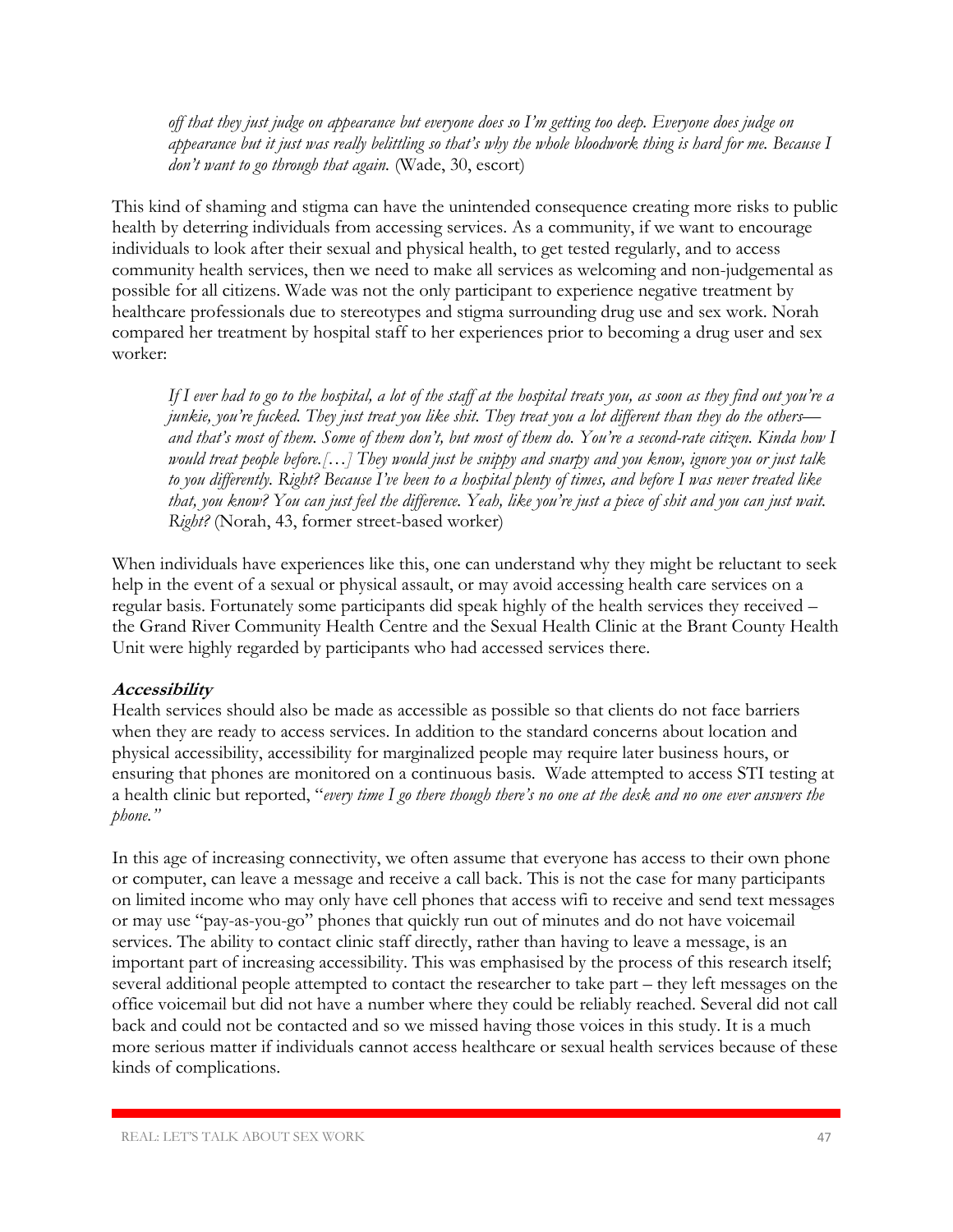#### **Healthcare Needs**

In more general discussions of health and healthcare concerns, most of the participants mentioned that they were vigilant about safer sex. Sex workers are generally quite cognizant of the risks to their sexual health and most are regular users of condoms. This is not to say that clients don't pressure them to do "bareback" services, or that sex workers are using condoms 100% of the time, but that risk of STIs is a well-known issue. Veteran sex workers generally do not appreciate "lectures" about safer sex from healthcare providers and may even find that approach paternalistic and infantilizing. As with the issue of autonomy, a better approach is to ask the client if they would like to discuss sexual health issues, and to take direction from the client on matters of concern. Don't assume that sex work or sexual health is even their primary health concern. When we asked one participant if there were health services that were not available to her that she would like to be able to access, her answer was immediate and unequivocal:

*Dental. And I'm not just saying sex trade workers alone should get dental. I was on welfare once and I'm not ashamed to admit it, and where I was there they had free dental care. But as soon as you move out of that city, go somewhere else, you can't use your drug benefit card, your dental card. There, any dentist would accepts you once you have that dental card from Ontario Works. I think dental is one of the main things among people—I'm not saying just like, cleaning or regular check-ups. I'm talking like, somebody has a root canal, somebody needs an extraction, dental should be covered anywhere.* (Lucy, 23, escort)

General improvement of the social safety net and universal access to healthcare, dental care, and prescription medication should be priority areas for all of Ontario.

Similarly, many of the participants in this research had concurrent mental health concerns; some had chronic diagnoses of bi-polar disorder, post-traumatic stress disorder, or other mental illness, while others suffered from situational or acute depression. Drug use was often linked to mental health struggles, and many participants discussed difficulties in accessing drug rehabilitation treatment – and particularly in-patient rehab programs. In general, more widespread investment in these kinds of assistive services would be beneficial not only for the participants in this research, but also for other citizens.

#### **Accessing Social Services**

A positive finding from this research is that the local sex workers we spoke with generally feel quite connected to community resources and they do access services from many different agencies. This is reflected in our interviews with local health and social service providers who do acknowledge that they have clients who do sex work. It is likely, however, that some clients do not disclose their work due to concerns about stigma and judgement, as discussed above. Repeatedly, the participants in this research emphasized that the best professionals approached their work in a holistic and nonjudgemental way; some participants felt that peer support could be particularly helpful:

*It's gotta be, I think the word is anti-oppressive? Where you know, you're working with them. You know, just cause we're doing it, don't be like "oh, you know, you're bad and I'll give you this condom stuff or whatever but you're still—I still look down on you." And so if you had previous sex workers do that.*  (Vicky, 29, former erotic dancer)

Given the intersections of challenges that many of our participants experienced, it was not uncommon for them to be accessing services with many different agencies and workers. They might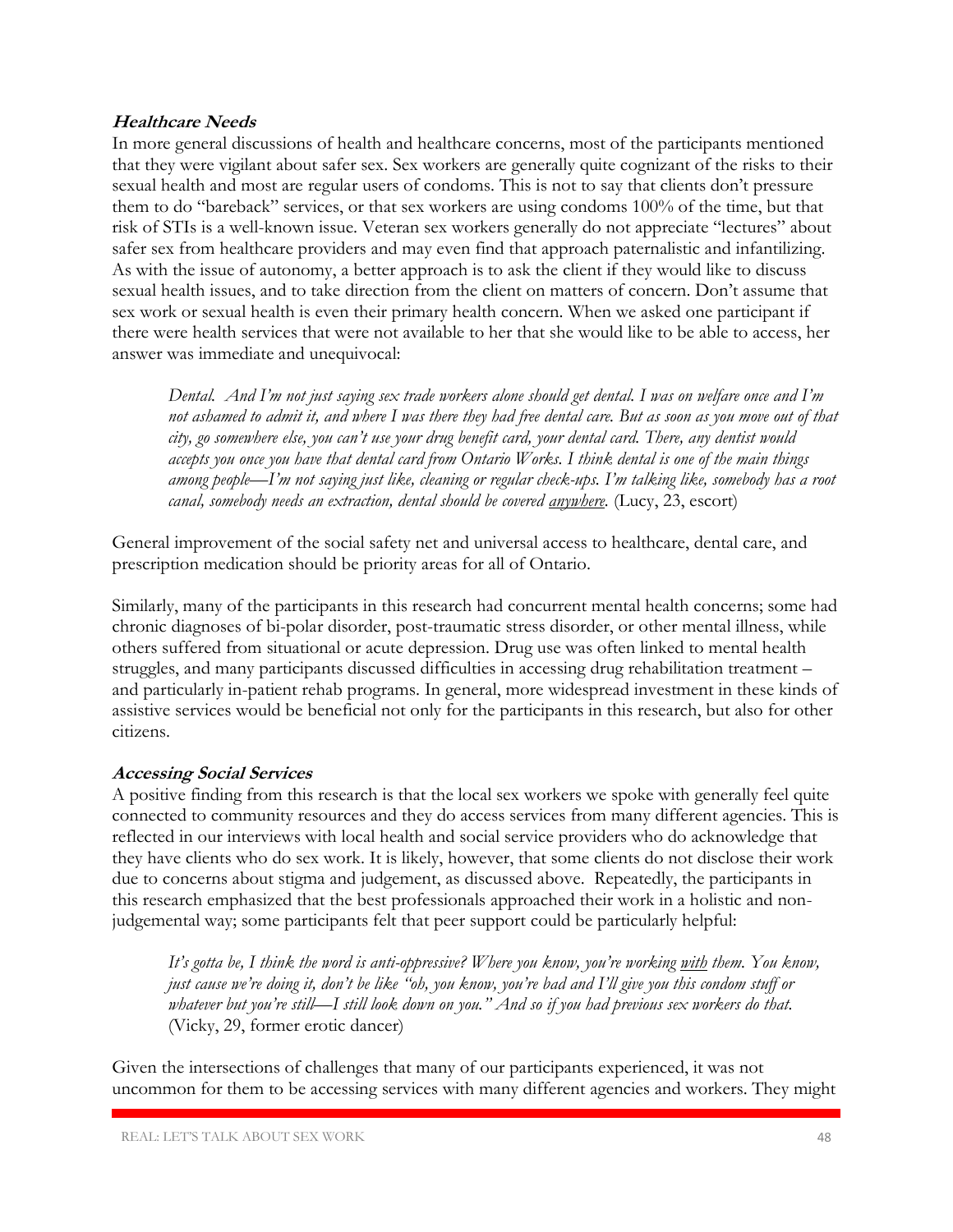have more than one counsellor for different issues (e.g. addictions, sexual assault), a mental health professional, a case worker for Ontario Works, a case worker for Family and Child Services, be taking classes for a GED, accessing methadone maintenance, and other health services. The sheer number of professionals they work with opens up increasing possibilities for negative experiences or judgement. But the participants noticed when their workers were able to suspend stereotypes, think out of the box, and to meet them where they were in their journey:

*Well, my worker, he's always like, 'be good with your money you can be rich. Start saving your money.' He said, 'even if you're on welfare just go get a safety deposit box. Go get a safety deposit box and put your money in there.' I'm not supposed to put money in there, because I'm on welfare, but just put the money in there. He's like, 'get a trustee.' Oh yeah. He's like, 'fuck man, you can be rich. He's like, 'I should be making some money off this.' He's a good guy though, yeah.* (Rose, 32, escort)

As unorthodox as it may seem, this individual's straight-forward and non-judgemental approach to financial advice made Rose feel able to approach him with her concerns and created a positive working relationship. He clearly understood the challenges she faced as a sex-working single mother trying to create financial stability for her family in a system which penalizes women and labels them "scammers" when they attempt to augment their government income support and to build savings for security. Rose (as described earlier) was planning to leave sex work in order to regain and keep custody of her youngest child – a savings nest egg from her sex work income would give her more options and better enable her to care for her children. This worker also does not automatically assume that Rose is intending to leave sex work, which gives her the option of being more forthright about her feelings about sex work. As one community service professional eloquently expressed, opening conversations about sex work with the assumption that the individual wants to "get out" comes loaded with judgement and does not create space for the client to perhaps express an alternative viewpoint. This also has the effect of making some sex workers feel as though they have to pretend to want to quit doing sex work in order to continue accessing services and will shape the way that they talk about their activities:

"If somebody's had a bad date and they've been beaten and raped in that context, the automatic assumption is that they don't want to work anymore, which is the case for a lot of women. I would say we probably have a skewed sample because we are an agency that deals with sexual violence and a very high proportion of the people we see that are in sex work are at least considering making a change in their life. But I think that's a general problem for service providers is just the automatic assumption that if somebody's in sex work your job is to help them leave. And to an extent I think that narrative is being contributed to by the client out of necessity to secure the treatment and um, our agency work is to suspend judgement."

In suspending judgement, effective professionals acknowledge their client's agency and respect their autonomy to openly define their own situation. These professionals are better able to assess their clients' needs for support, information, and safety planning. For example, if a social service provider spend time making a safety plan for a client who agrees that she wants to leave sex work, but in reality the client is just too afraid of judgement to tell her counsellor that she wants to continue to work, then the services provided are inappropriate and not useful to the client. The client may also decide that the professional is unable to provide the support they are seeking.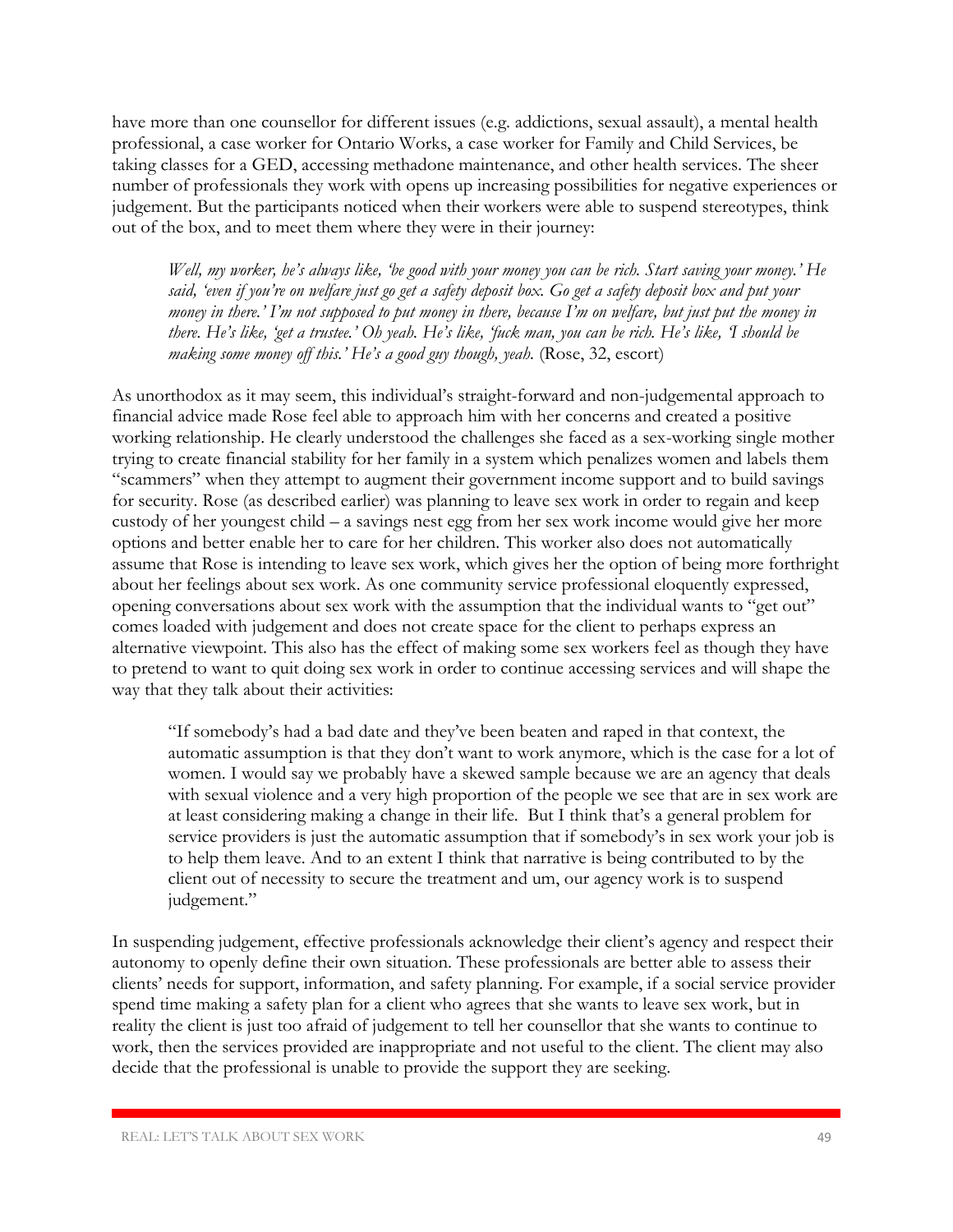*So, I went to see a counsellor a while back. I just really wanted someone to talk to about my mom, and whatever. And I told her I was an escort and it was like – you could just see that she thought, I dunno, that I was really stupid for doing this. She said "are you sure that's a good idea?" And I was just, ugh – so demeaning. And so I played along for a while. I just said, "yeah, you know, I'll think about looking for another job"- and then she wanted to talk about that, and nothing that I wanted to talk about. So I never went back to her. There's no point.* (Molly, 25, escort)

It is clear that sex workers in this region are looking for safe, non-judgemental, and well-informed services. Operating in a manner that is respectful of clients' autonomy, emphasizing confidentiality and options, without making assumptions about what sex workers need is the best way to ensure that services are inclusive and appropriate. Social and health service providers should take the time to educate themselves about the dynamics of sex work in our area and in Canada more generally. Rather than relying on news articles or information from other service organizations, professionals should consider accessing information collected and provided by sex worker-led organizations to develop an informed and nuanced perspective on the issues. Community service providers should also educate themselves on the laws surrounding sex work in Canada so that they can better direct and inform their clients – many of whom do not have accurate knowledge about the laws.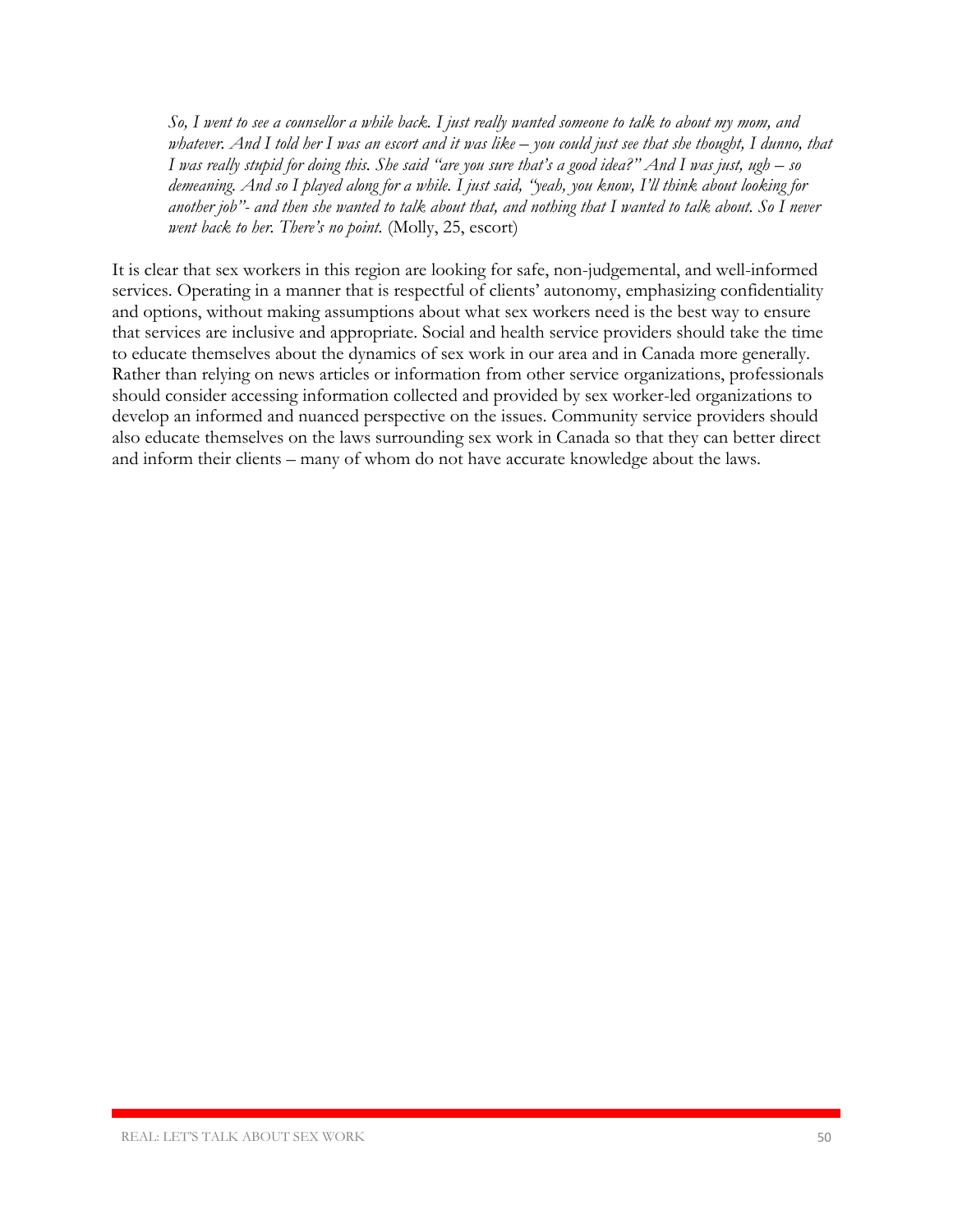### **CONCLUSIONS AND RECOMMENDATIONS**

This report provides only a brief snap-shot of sex work in the Brantford, BHN region. Based on the research we find several key issues that should be addressed going forward to ensure that our community is providing inclusive and non-judgemental support.

Of particular significance is the number of participants who were not aware of the laws around sex work and, consequently, did not know their own rights or were afraid of criminalization in situations where they were not at all at risk. This lack of education around the laws diminishes what efficacy they might have in improving sex workers' confidence in police and in encouraging them to report violence or victimization.

Although the laws contain several key changes, purportedly designed to decriminalize and improve safety for sex workers, it is not at all clear that these changes have resulted in positive effects. While selling sexual services is not subject to prosecution, the criminalization of clients still requires that sex workers manage their work in such a way as to avoid detection by police, assuming that they do not want their clients charged. In the original charter challenge, the complainants argued that the criminalization of communication compromised the ability of street-based sex workers to work safely because they could not take time to clearly delineate the terms of their service to clients and to ensure that the clients agreed to those terms. They also worked alone and in areas that may be less populated or out of sight. The criminalization of clients does not remove the need to work in ways that avoid police detection and, in fact, replicates the same dangerous situation for street-based workers. Further, the prohibition against materially benefitting rests on the assumption that sex workers and third parties are bifurcated categories, when in fact we often see overlap and sex workers working with one another or providing services to one another. The criminalization of third parties also criminalizes workers, and prevents them from legally working together to improve their safety.

The inability to effectively advertise one's services also makes safer indoor sex work more difficult. As POWER and PIVOT have argued: "working indoors is futile if a service provider cannot advise potential clients about their services." Online advertising is increasingly more common in the sex industry. In 2015 the popular website backpage.com was barred from collecting advertising fees via Visa and Mastercard, because an American sheriff lobbied around his concerns that the website might carry advertisements for victims of trafficking. Many sex workers used prepaid credit cards to post their ads and the censorship by Visa and Mastercard has made it increasingly difficult for sex workers to post their online ads; Bitcoin became the default currency on backpage.com. Several sex workers in this research pointed out that these changes had made it very difficult for them to advertise online – in some cases they resorted to street work in order to obtain clients. Although this turn of events was not directly related to the Canadian criminalization of third party advertisers, it does illustrate the difficulties that accrue to people working in the sex trade when they are effectively barred from advertising.

The laws themselves create ongoing difficulties for sex workers and pose a barrier to confidence in police and willingness to report violence. The matter of the laws falls within the purview of the federal government – at the local level we can only work to ensure that law enforcement are acting with integrity, not targeting sex workers for criminalization, and are responding sensitively and with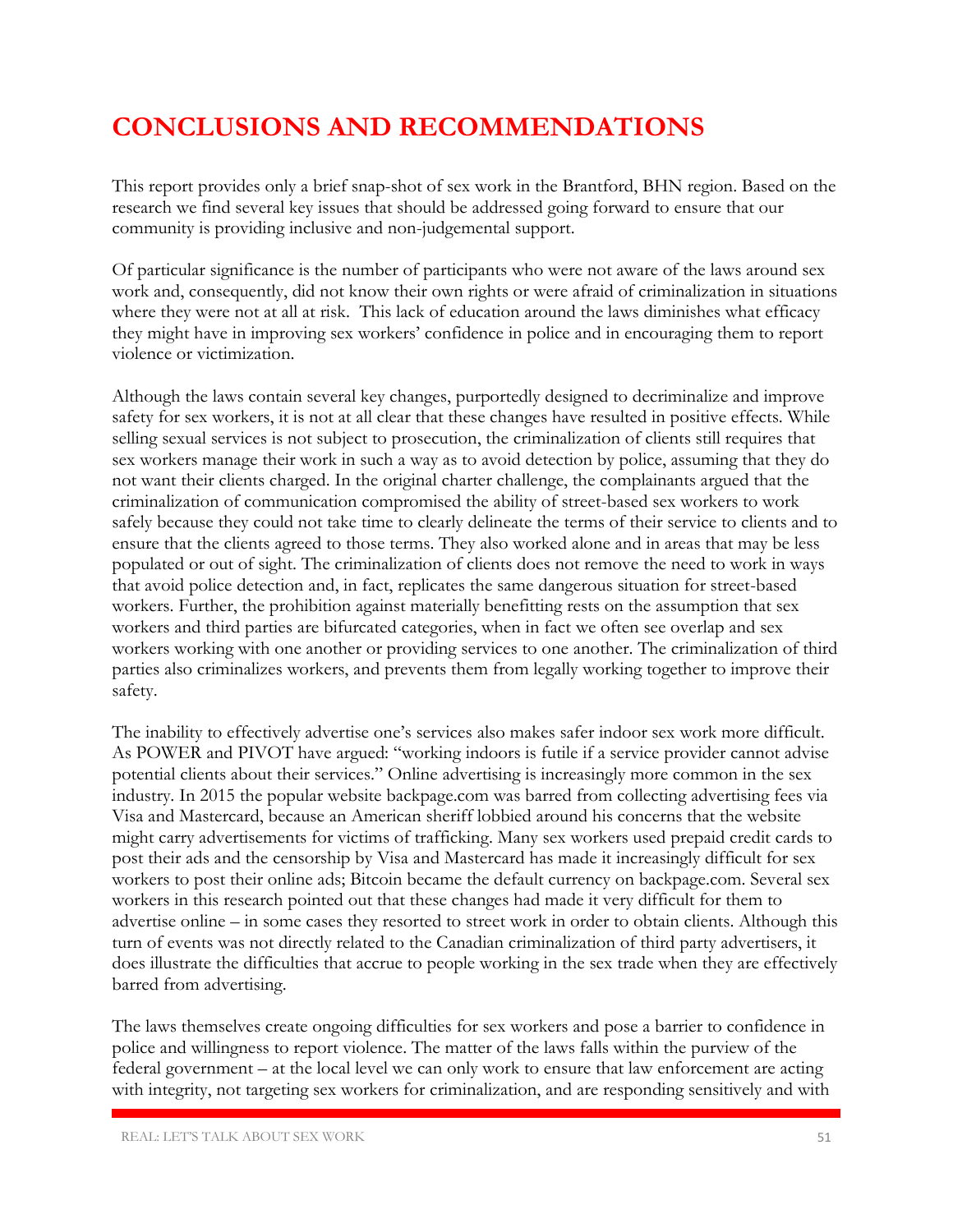respect to workers who do require police assistance. However, there are a number of recommendations coming out of this research that can be implemented at the level of individual service providers and agencies, or through community initiative.

#### **Recommendations**

- 1. Community social service and healthcare providers should respect individual's terms of selfidentification; do not label clients involved in sex work as victims, or make assumptions of coercion or exploitation where the individual does not experience it.
- 2. Be open to individuals' realities; listen carefully to sex workers' descriptions of their needs or concerns; do not assume that sex work is the primary issue for which they need assistance.
- 3. Services must never be contingent on an expectation of leaving the industry; offer choices and services in a non-judgemental way that respects individuals' right to choose to do sex work. Do not assume that leaving sex work is or should be the individual's goal in seeking assistance.
- 4. Share accurate and up-to-date information about sex workers' legal rights, whenever possible. This requires that service providers themselves are educated about the laws and have access to plain-language descriptions of the laws. An excellent resource is freely available from Stella (Montreal) at: [http://chezstella.org/en/infosheets-laws-around-sex](http://chezstella.org/en/infosheets-laws-around-sex-work/)[work/](http://chezstella.org/en/infosheets-laws-around-sex-work/)
- 5. The City of Brantford, and the town of Simcoe, with REAL, should work towards the development of drop-in centres for sex workers and street-involved women. These centres should be easily accessible, located in a safe space that would not make women vulnerable to identification (and stigmatization), welcoming and free of judgement with respect to sex work and sex workers. The centres should offer practical assistance, a safe space to go, and non-judgemental peer-based support. Alternatively, a mobile camper van unit could be utilized to offer the same services in the counties on a rotating basis. Any services should operate during hours that are convenient for sex workers, which may be unconventional business hours.
- 6. Both in-patient and out-patient drug rehabilitation services should be more widely available in our region. Sex workers should be able to access addictions counsellors who understand the dynamics of the sex industry's intersections with drugs and who do not stereotype or stigmatize sex workers who are users.
- 7. Sex work should not be constructed as an automatic risk factor in child protection and custody cases. The literature demonstrates that many sex workers are effective parents; custody decisions should be made on the basis of actual danger, rather than stereotypes of risk.
- 8. As a matter of standard practice, police should not lay charges for drugs or other offences on individuals who call for assistance or to report a sexual or physical assault.
- 9. Increase the accessibility of sexual health services and other community services through longer operating hours and telephone coverage and drop-in availability. Do not assume that all clients can or will leave messages and can be called back.
- 10. Agencies should ensure that the confidentiality of all social and health services is reiterated to clients as a matter of standard practice, and respected (within the legal limits of confidentiality).
- 11. Work towards the universal availability of extended healthcare services in BHN, including dental and vision care, and prescription drug coverage.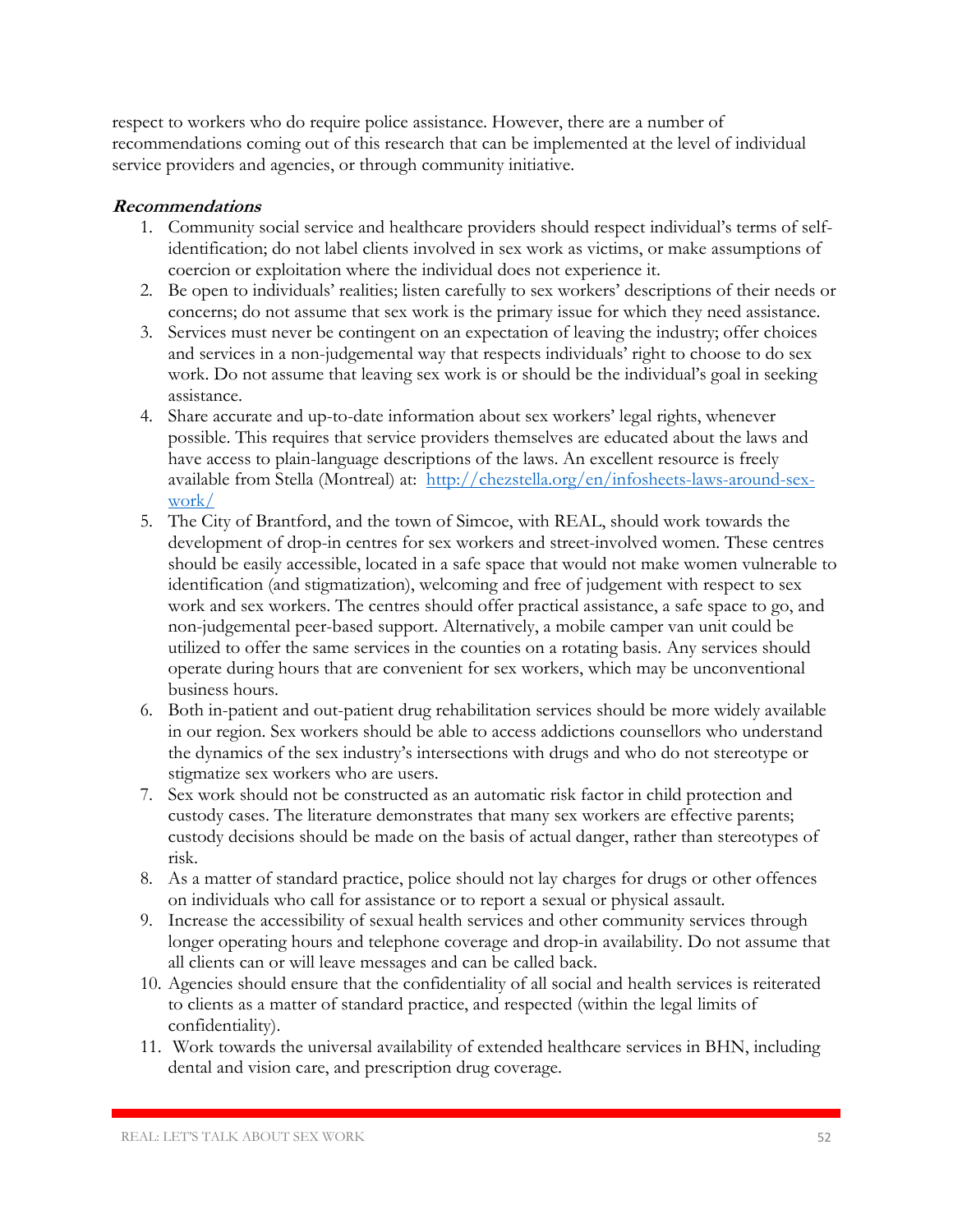REAL is developing resources and training for community service providers and these resources are available to all local agencies who wish to increase awareness of sex workers' concerns and improve their agency response to these issues. For further resources or to schedule a training, please contact REAL (Resources, Education, Advocacy for Local sex work).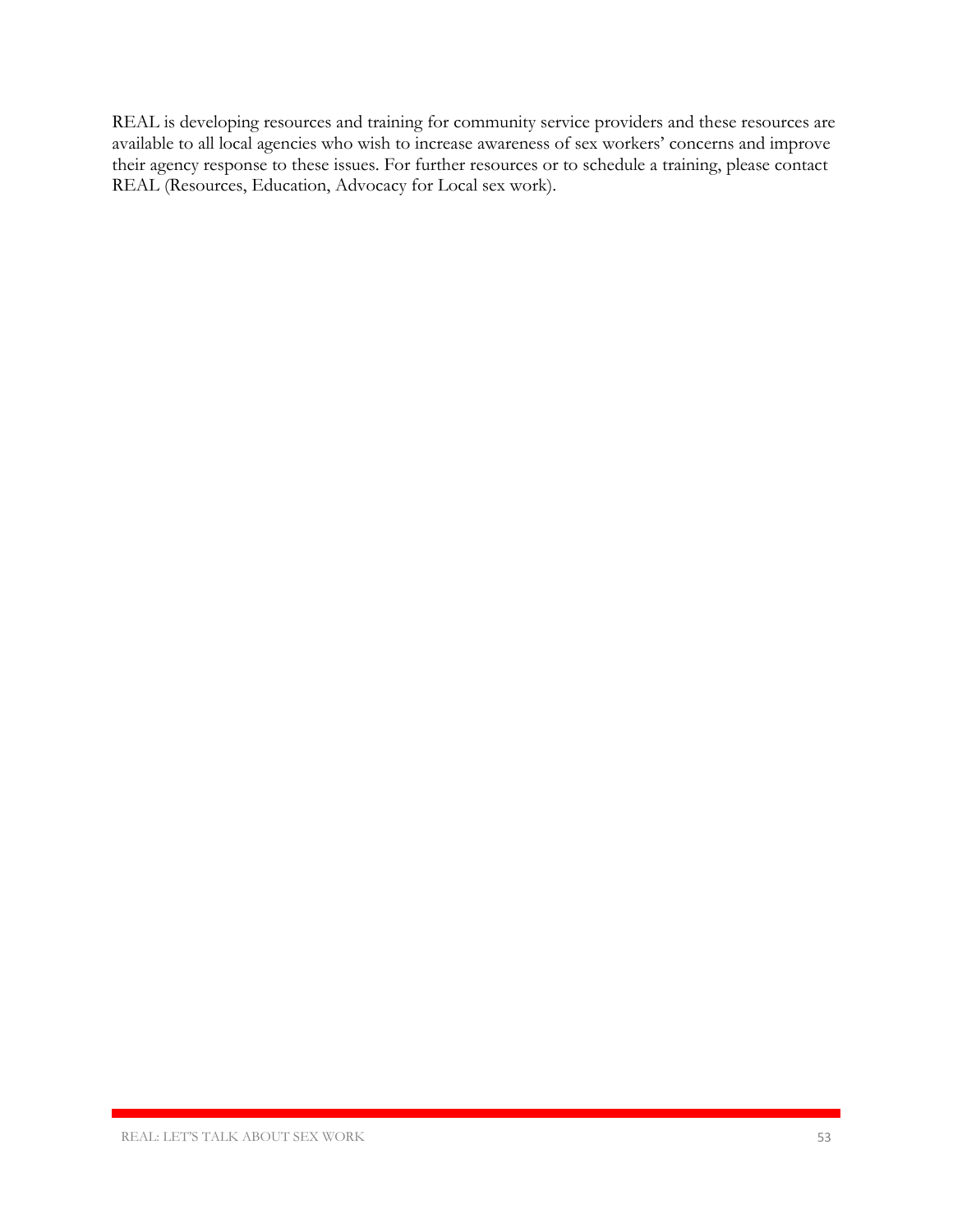### **REFERENCES**

- Barry, K. (1995). *The Prostitution of Sexuality: The Global Exploitation of Women.* New York: NYU Press. Barry, K. (1979). *Female Sexual Slavery.* New York: NYU Press.
- Benoit, C., C. Atchison, L. Casey, M. Jansson, B. McCarthy, R. Phillips, B. Reimer, D. Reist, and F. M. Shaver (2014). *Gender, Violence, and Health: contexts of vulnerabilities, resiliencies, and care among people in the sex industry.* Working Paper. Available at: [http://www.understandingsexwork.ca/sites/default/files/uploads/Team%20Grant%20Wor](http://www.understandingsexwork.ca/sites/default/files/uploads/Team%20Grant%20Working%20Paper%201%20CBenoit%20et%20al%20%20September%2018%202014.pdf) [king%20Paper%201%20CBenoit%20et%20al%20%20September%2018%202014.pdf](http://www.understandingsexwork.ca/sites/default/files/uploads/Team%20Grant%20Working%20Paper%201%20CBenoit%20et%20al%20%20September%2018%202014.pdf)
- Benoit, C. and A. Millar (2001). *Dispelling Myths and Understanding Realities: Working Conditions, Health status, and Exiting Experiences of Sex Workers.* Vancouver: PEERS.
- Bromwich, R. and M.M. DeJong (2015). *Mothers, Mothering, and Sex Work.* Bradford, ON: Demeter.
- Bruckert, C. and F. Chabot (2010). *Challenges: Ottawa area sex workers speak out.* Ottawa: Prostitutes of Ottawa-Gatineau Work, Educate, Resist (POWER).
- Bruckert, C. and S. Hannem (2013). "To Serve and Protect? Structural Stigma, Social Profiling, and the Abuse of Police Power in Ottawa," Pp. 297-313 in E. van der Meulen, E.M. Durisin, and V. Love (eds.), *Selling Sex: Experience, Advocacy and Research on Sex Work in Canada.* Vancouver: UBC Press.
- Bruckert, C. and S. Hannem (2013b). "Rethinking the Prostitution Debates: Transcending Structural Stigma in Systemic Responses to Sex Work." *Canadian Journal of Law and Society 28*(1): 43-63.
- Bruckert, C. and T. Law (2013). *Beyond Pimps, Procurers and Parasites: Mapping Third Parties in the Incall/Outcall Sex Industry.* Ottawa: SSHRC.
- Bruckert, C., C. Parent, and D. Poliot (2006). *How to Respond to the Needs of Street Sex Workers in the Ottawa-Gatineau Region.* Ottawa: Status of Women Canada.
- Bruckert, C., C. Parent, and P. Robataille (2003). *Éstablissements de services erotiques/danse erotiques: deux forms de travail marginalisé.* Ottawa: Law Commission of Canada.
- Canada (Attorney General) v. Bedford, 2013 SCC 72, [2013] 3 S.C.R. 1101
- Canadian HIV/AIDS Legal Network (2005). *Sex, Work, Rights: Reforming Canadian criminal laws on prostitution.* Toronto: Canadian HIV/AIDS Legal Network.
- Carter, V. (2004). "Prostitution and the New Slavery" in C. Stark & R. Whisnant (eds.), *Not for Sale: Feminists Resisting Prostitution and Pornography.* North Melbourne: Spifax.
- Cler-Cunningham, L.C. (2001). *Violence Against Women in Vancouver's Street Level Sex Trade and the Police Response.* Vancouver: Ministry of Status for Women, BC Attorney General & BC Ministry for Women's Equality.
- Currie N. and D. Gillies (2006). *Bound by the Law: How Canada's Protectionist Policies in the Areas of Both Rape and Prostitution Limit Women's Choices, Agency and Activities.* Status of Women, Unpublished Manuscript.
- DERA Dancers Equal Rights Association of Ottawa (2006). *Erotic Dancers' Labour Needs Assessment.*  Ottawa: Status of Women Canada.
- Farley, M. (2004). "Bad for the body, bad for the heart: Prostitution harms women even if legalized or decriminalized." *Violence Against Women 10:* 1087-1125.
- Gillies, K. (2013). "A Wolf in Sheep's Clothing: Canadian Anti-Pimping Law and How it Harms Sex Workers," Pp. 269-278 in E. van der Meulen, E.M. Durisin, and V. Love (eds.), *Selling Sex: Experience, Advocacy and Research on Sex Work in Canada.* Vancouver: UBC Press.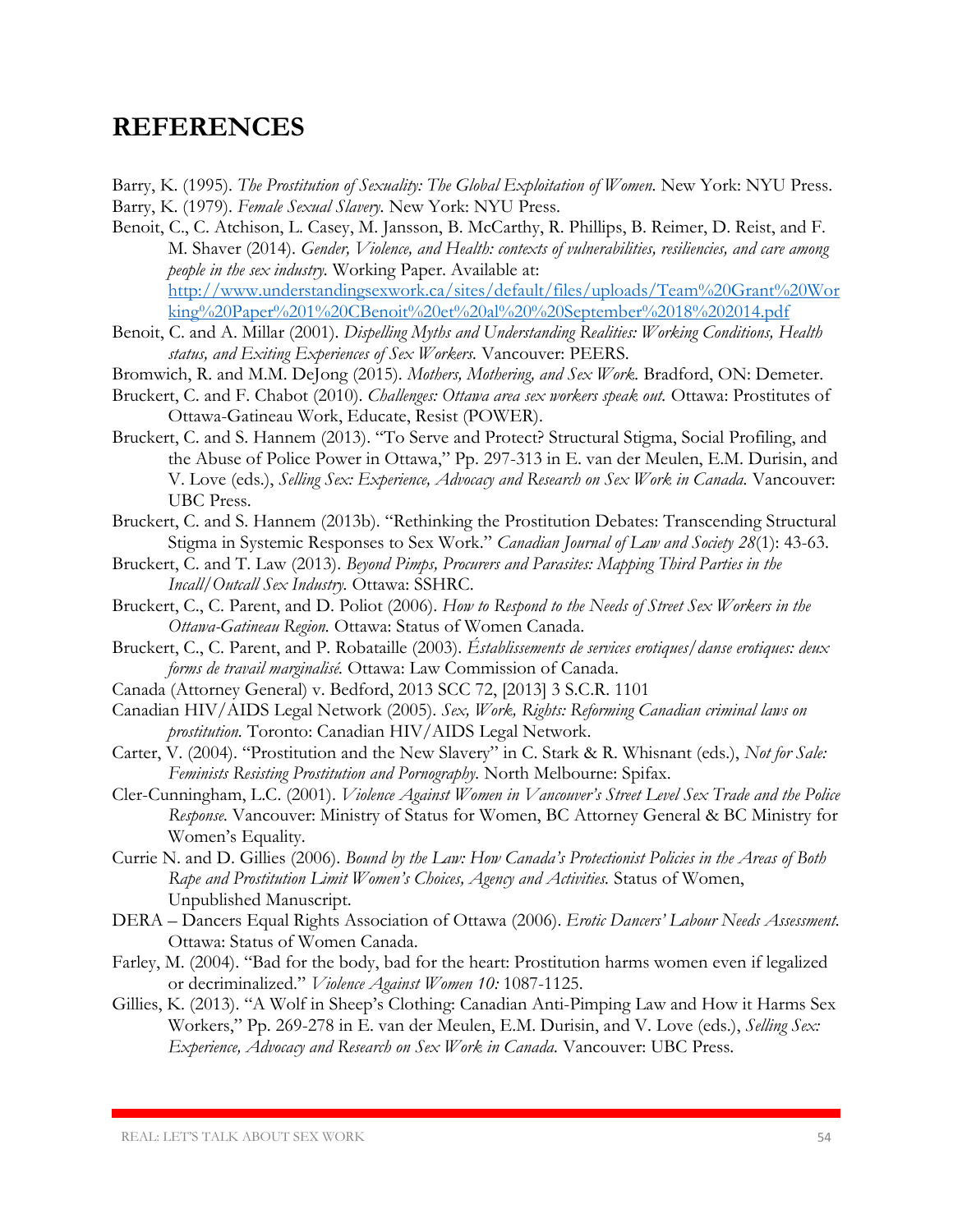- Hannem, S. (2012). "Theorizing Stigma and the Politics of Resistance: Symbolic and Structural Stigma in Everyday Life," Pp. 10-28 in S. Hannem & C. Bruckert (eds.), *Stigma Revisited: Implications of the Mark.* Ottawa: University of Ottawa Press.
- Hannem, S. and C. Bruckert (2014). "Legal Moralism, Feminist Rhetoric, and the Criminalization of Consensual Sex in Canada." Pp. 318-343 in J. Kilty (ed.), *Within the Confines: Women and the Law in Canada.* Toronto: Women's Press.
- Hannem, S. and C. Bruckert (2016). "'I'm not a pimp, but I play one on TV': The moral career and Identity Negotiations of Third Parties in the Sex Industry." *Deviant Behavior.*  DOI:10.1080/01639625.2016.1197700
- Hebson, G. (2009). "Renewing Class Analysis in Studies of the Workplace: A Comparison of Working-Class and Middle-Class Women's Aspirations and Identities," *Sociology 43*(1): 27-44.
- Jacoby, A. (1994). "Felt versus Enacted Stigma: A Concept Revisited," Social Science & Medicine 38(2): 269-274.
- Jeffrey, L.A. and G. MacDonald (2006). *Sex Workers in the Maritimes Talk Back.* Vancouver: UBC Press.
- Jeffrey, L.A. and G. MacDonald (2006b). "It's the Money, Honey": The Economy of Sex Work in the Maritimes. *Canadian Review of Sociology 43*(3): 313-327.
- Jeffrey, L.A. and B. Sullivan (2009). "Canadian Sex Work Policy for the 21<sup>st</sup> Century: Enhancing Rights and Safety, Lessons from Australia." *Canadian Political Science Review 3*(1):
- Jeffreys, S. (2004). "Prostitution as a Harmful Cultural Practice," in C. Stark & R. Whisnant (eds.), *Not for Sale: Feminists Resisting Prostitution and Pornography.* North Melbourne: Spifax.
- Krüsi, A., K. Pacey, L. Bird, C. Taylor, J. Chettier, S. Allan, D. Bennett, J.S. Montaner, T. Kerr, and K. Shannon (2014). "Criminalization of Clients: Reproducing Vulnerabilities for Violence and Poor Health Among Street-Based Sex Workers in Canada. A Qualitative Study." *British Medical Journal Open 4*:e005191. doi:10.1136/bmjopen-2014-005191
- Law, T. (2013). "Transitioning Out of Sex Work: Exploring Sex Workers' Experiences and Perspectives." Pp. 101-110 in E. van der Meulen, E.M. Durisin, and V. Love (eds.), *Selling*  Sex: Experience, Advocacy and Research on Sex Work in Canada. Vancouver: UBC Press.
- Lewis J. and F. M. Shaver (2006). *Safety, Security, and the Well-being of Sex Workers: A Report Submitted to the House of Commons Subcommittee on Solicitation Laws.* Windsor: Sex Trade Advocacy and Research.
- Lowman, J. (2013). "Crown Expert-Witness Testimony in *Bedford v. Canada:* Evidence-Based Argument or Victim-Paradigm Hyperbole?" Pp. 230-250 in E. van der Meulen, E.M. Durisin, and V. Love (eds.), *Selling Sex: Experience, Advocacy and Research on Sex Work in Canada.* Vancouver: UBC Press.
- Lowman, J. (2000). "Violence and the Outlaw Status of (Street) Prostitution in Canada." *Violence Against Women 6*(9): 987-1011.
- Maloney, E. (2004). *Beyond Survival Sex: An Exploratory Study of the Labour Experiences of Female Street Sex Workers in Ottawa.* Masters Thesis. University of Ottawa.
- Parent, C., C. Bruckert, P. Corriveau, N. Mensah, and L. Toupin (2013). *Mais oui c'est un travail!*  Montreal: Presses de l'Université du Québec.
- Pivot (2006). *Beyond Decriminalization: Sex work, human rights, and a new framework for law reform.*  [http://www.pivotlegal.org/Publications/reports/htm.](http://www.pivotlegal.org/Publications/reports/htm)
- Pivot (2004). *Voices for Dignity: A call to end the harms caused by Canada's sex trade laws.* Vancouver: Pivot Legal Society.
- Pivot (2002). To Serve and Protect: A report on policing in Vancouver's Downtown East Side. Vancouver: Pivot Legal Society.

REAL: LET'S TALK ABOUT SEX WORK 55